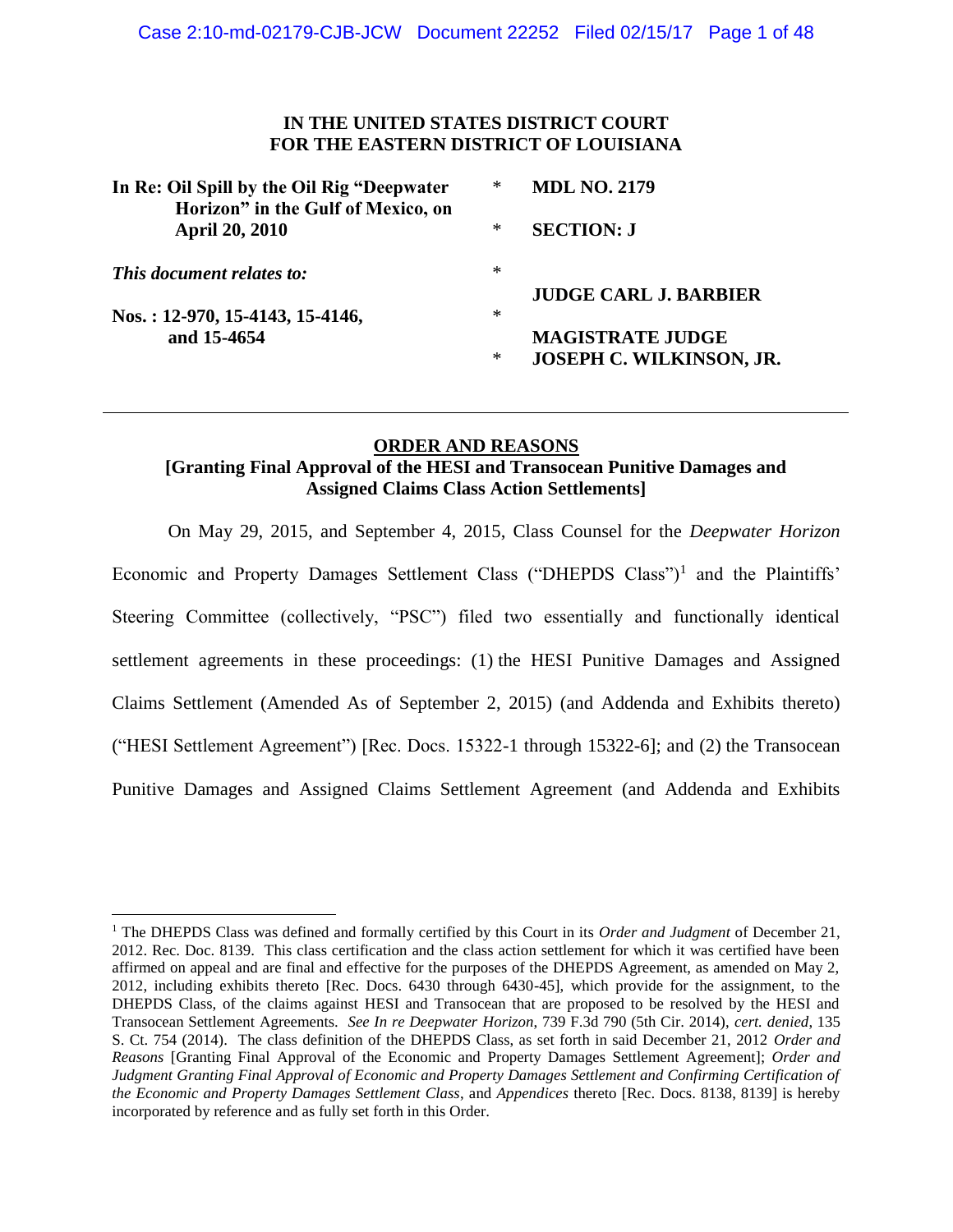#### Case 2:10-md-02179-CJB-JCW Document 22252 Filed 02/15/17 Page 2 of 48

thereto) (the "Transocean Settlement Agreement") [Rec. Docs. 14644-1 through 14644-5] (collectively, "the Proposed Settlements").<sup>2</sup>

In a brief filed on August 5, 2016, the PSC requested that the Proposed Settlements be fully and finally approved. Rec. Doc. 21423 at 21.

In sum, the Proposed Settlements create a "Punitive Damages Settlement Class" or "New Class" for purposes of effectuating allocation and distribution of a portion of the aggregate settlement benefits totaling \$1,241,886,667.00, as between and among the New Class and the previously-certified DHEPDS Class, in order to resolve the bundle of claims that the DHEPDS Class received by assignment from BP and punitive damages claims that the New Class Members assert against HESI and Transocean in their Class Action Complaints.

Magistrate Judge Wilkinson, serving as Allocation Neutral under the Settlement Agreements, has determined that \$903,638,743.58 (plus any interest earned in the Qualified Settlement Fund associated with this allocated amount) will be allocated to the New Class, and that \$338,247,923.42 (plus any interest earned in the Qualified Settlement Fund associated with this allocated amount) will be allocated to the existing DHEPDS Class.<sup>3</sup> Rec. Doc. 15652.

#### **I. Factual and Procedural History**

 $\overline{a}$ 

On April 20, 2010, a blowout, explosion, and fire occurred aboard the *Deepwater Horizon*, a semi-submersible mobile offshore drilling rig, as it was engaged in drilling activities on the "Macondo Well" on the Outer Continental Shelf off the coast of Louisiana. These events

<sup>&</sup>lt;sup>2</sup> For purposes of the Proposed Settlements and this Order, "HESI" means and includes Halliburton Energy Services, Inc. and Halliburton Company; and "Transocean" means and includes Triton Asset Leasing GmbH, Transocean Deepwater Inc., Transocean Offshore Deepwater Drilling Inc., and Transocean Holdings LLC.

<sup>3</sup> Originally, HESI agreed to an aggregate payment of \$1,028,000,000 and Transocean agreed to an aggregate payment of \$211,750,000, for a total of \$1,239,750,000. From this collective aggregate amount, Judge Wilkinson, sitting as the Allocation Neutral, allocated 72.8% to the New Class and 27.2% to the Old Class. The collective aggregate amount was raised to \$1,241,886,667 based on an increased final payment from HESI. *See* Rec. Doc. 21573. The allocation reflected above reflects the full \$1,241,886,667 allocated according to the same percentages found appropriate by Judge Wilkinson.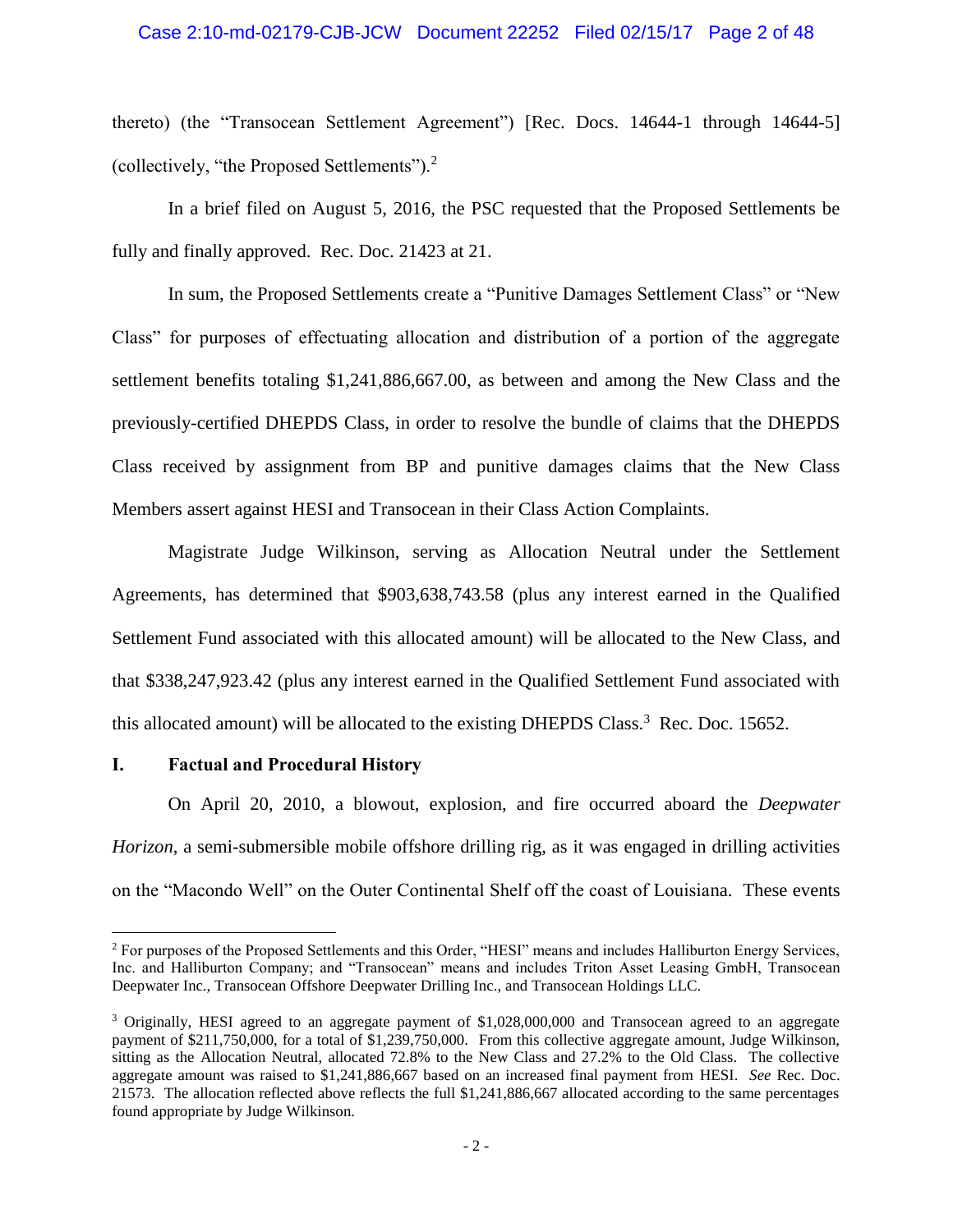#### Case 2:10-md-02179-CJB-JCW Document 22252 Filed 02/15/17 Page 3 of 48

led to eleven deaths, dozens of injuries, and a massive discharge of oil into the Gulf of Mexico that continued for nearly three months. On August 10, 2010, the Judicial Panel on Multidistrict Litigation ("JPML") centralized all federal actions (excluding securities suits) in this Court pursuant to 28 U.S.C. § 1407. Eventually, several thousand cases with over one hundred thousand claimants would be consolidated with this Multidistrict Litigation.

On October 19, 2010, the Court issued Pretrial Order 11 [Rec. Doc. 569] ("PTO 11"), creating pleading bundles for various types of claims. Relevant here is the "B1 bundle," which encompasses all private claims for economic loss and property damage, as well as "Bundle C," which includes public claims for damages brought by local government entities. PTO 11 III(B1), (C). In accordance with PTO 11, the PSC filed the B1 Master Complaint on December 15, 2010 [Rec. Doc. 879], a First Amended B1 Master Complaint on February 9, 2011 [Rec. Doc. 1128], and, in accordance with PTO 33, a voluntary Local Government Entity Master Complaint [Rec. Doc. 1510]. Numerous Defendants filed motions to dismiss the First Amended B1 Complaint and the Local Government Master Complaint. On August 26, 2011, and December 9, 2011, the Court issued Orders and Reasons granting in part and denying in part these motions. Rec. Docs. 3830, 4845. HESI and Transocean also answered the First Amended Complaint. Rec. Docs. 1398 and 4118. Phase One of a multi-phase trial in Transocean's Limitation and Liability Action, Case No. 10-2771, was originally scheduled for February 27, 2012.

During the pre-trial phase, the parties engaged in extensive discovery and motion practice, including taking over 311 depositions, producing over 90 million pages of documents, and exchanging more than 80 expert reports on an intense and demanding schedule. Depositions were conducted on multiple tracks and on two continents. Discovery was kept on course by

- 3 -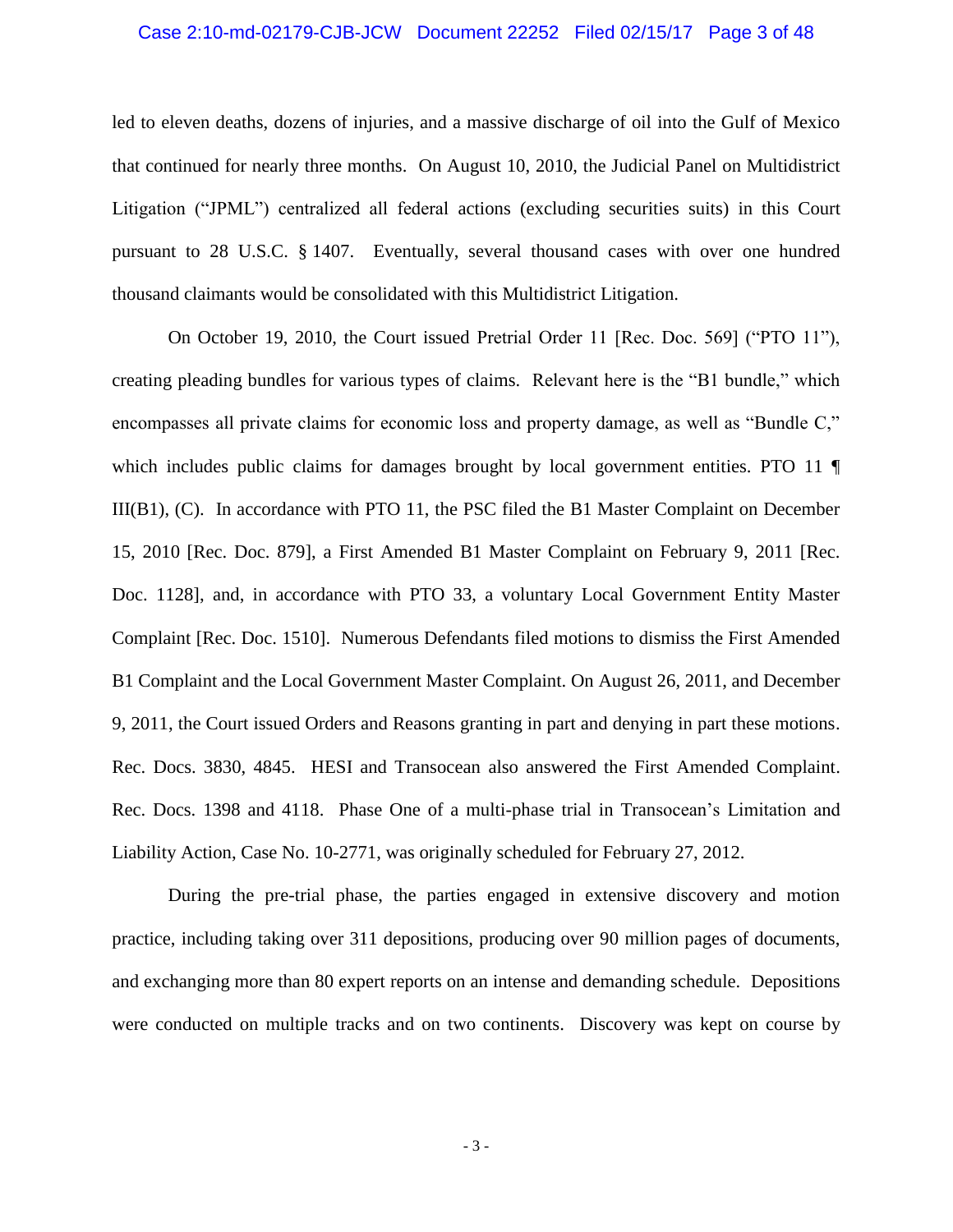#### Case 2:10-md-02179-CJB-JCW Document 22252 Filed 02/15/17 Page 4 of 48

weekly discovery conferences before Magistrate Judge Shushan. The Court also held monthly status conferences with the parties.

On March 2, 2012, the Court was informed that BP and the PSC had reached an Agreement-in-Principle on proposed settlements. Consequently, the Court adjourned Phase One of the trial, because of the potential for realignment of the parties in this litigation and substantial changes to the current trial plan. Rec. Doc. 5955. On April 16, 2012, the PSC filed a new class action complaint to serve as the vehicle for the proposed DHEPDS Agreement, *see* No. 12-970, *Bon Secour Fisheries, Inc. et al. v. BP Exploration & Production Inc., et al.*, and submitted the proposed DHEPDS Agreement for preliminary approval, which was granted by Order dated May 2, 2012. Rec. Doc. 6148.

The DHEPDS class notice and settlement approval process continued throughout 2012, culminating, after full hearing and consideration, in the Court's December 21, 2012 *Order and Reasons* [Rec. Doc. 8138] and *Final Order and Judgment* [Rec. Doc. 8139] granting final approval of the DHEPDS. Appellate challenges followed, including some by the settling defendant BP, and the DHEPDS became final in 2014. The DHEPDS claims deadline occurred on June 8, 2015, and the Claims Administration process continues. As of December 31, 2016, over 387,000 DHEPDS claims have been filed, and over 148,000 claims, totaling over \$9.6 billion, have been paid to DHEPDS class members. Rec. Doc. 22149-1 .

The DHEPDS released class members' claims against BP and most of the other defendants, but retained punitive damages claims against HESI and Transocean, and further assigned BP's compensatory and punitive damages claims against the two companies to the DHEPDS Class. Pursuant to the Agreement, BP would satisfy plaintiffs' compensatory damages claims against BP, HESI, and Transocean, but plaintiffs could pursue their punitive damage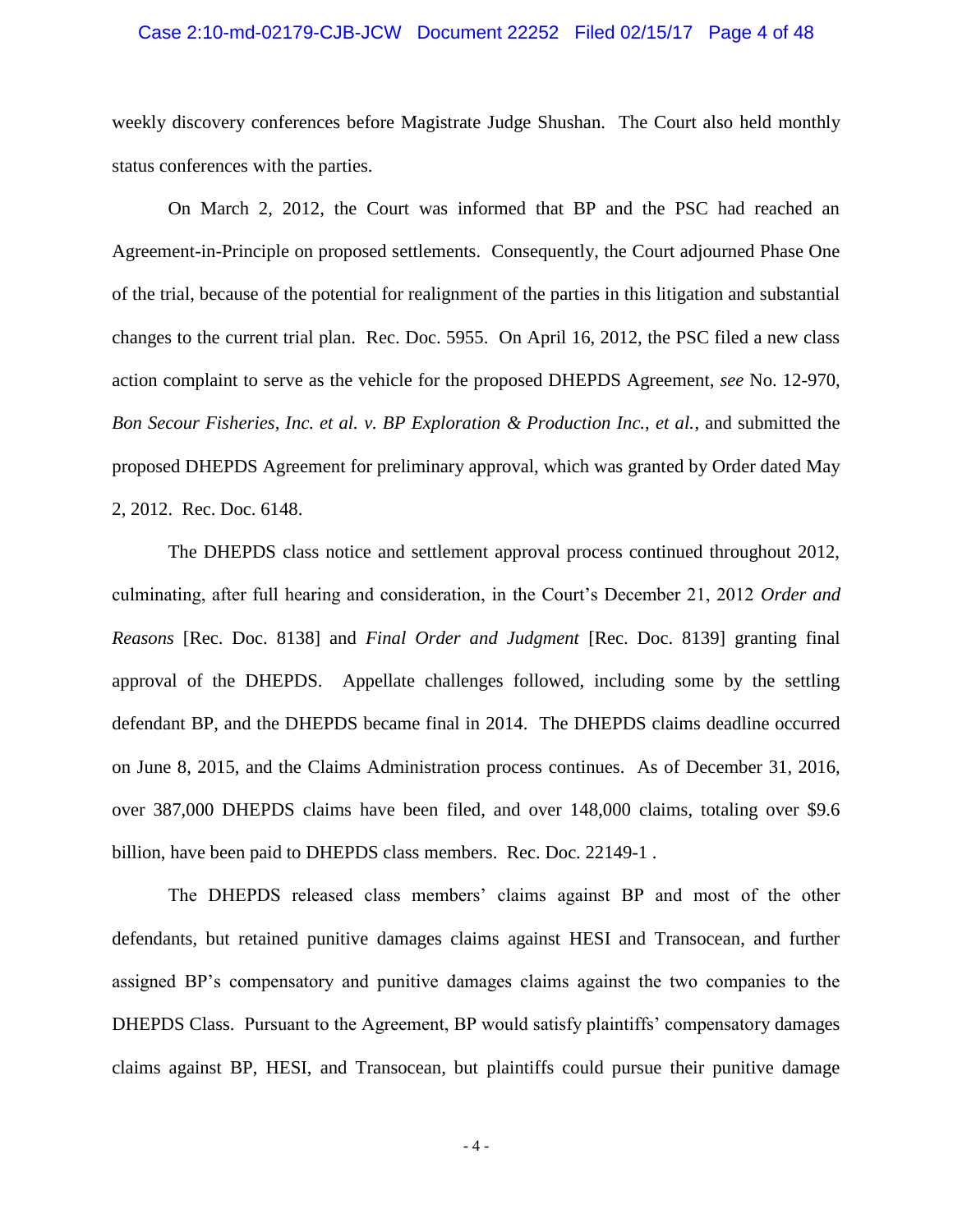#### Case 2:10-md-02179-CJB-JCW Document 22252 Filed 02/15/17 Page 5 of 48

claims against HESI and Transocean. The Agreement further provided that plaintiffs would not execute on any future damages award against HESI and Transocean, including an award on BP's assigned claims (which included BP's contribution claims), unless and until a court finally determined that Transocean and HESI could not recover such damages from BP. *See also*  DHEPDS Ex. 21, Rec. Doc. 6430-39.

During and after the approval process for the DHEPDS, the Court conducted bench trials and issued findings on Phases One and Two of its multiphase trial plan, as described in its Findings of Fact and Conclusions of Law: Phase One Trial (revised) [Rec. Doc. 13381-1] ("Phase One Findings") and its Findings of Fact and Conclusions of Law: Phase Two Trial [Rec. Doc. 14021] ("Phase Two Findings").

On September 2, 2014, HESI filed its original Settlement Agreement resolving claims assigned to the DHEPDS Settlement Class and punitive damages claims made by the New Class.<sup>4</sup> Rec. Doc. 13346.

On September 4, 2014, the Court issued its Phase One Findings (revised on September 9, 2014) [Rec. Doc. 13381-1], which held, among other things, that under the facts of this case, the negligent conduct of HESI and Transocean did not rise to the level of gross negligence, recklessness, or other egregious conduct. Hence, no punitive damages against Transocean or HESI were warranted, nor was there any basis to invalidate the BP-HESI or BP-Transocean indemnity agreements and releases.

Due to the uncertainty of continuing litigation, Transocean ultimately reached a similar settlement agreement to that made by HESI, resolving the same sets of claims made against Transocean. The Proposed Settlements, described below, feature Aggregate Payments totaling

<sup>4</sup> Given the uncertainty HESI faced regarding its liability following the Phase One trial, the Court finds that the HESI Settlement was reasonable as to the HESI Defendants given their potential exposure to the punitive damage claims and the Assigned Claims.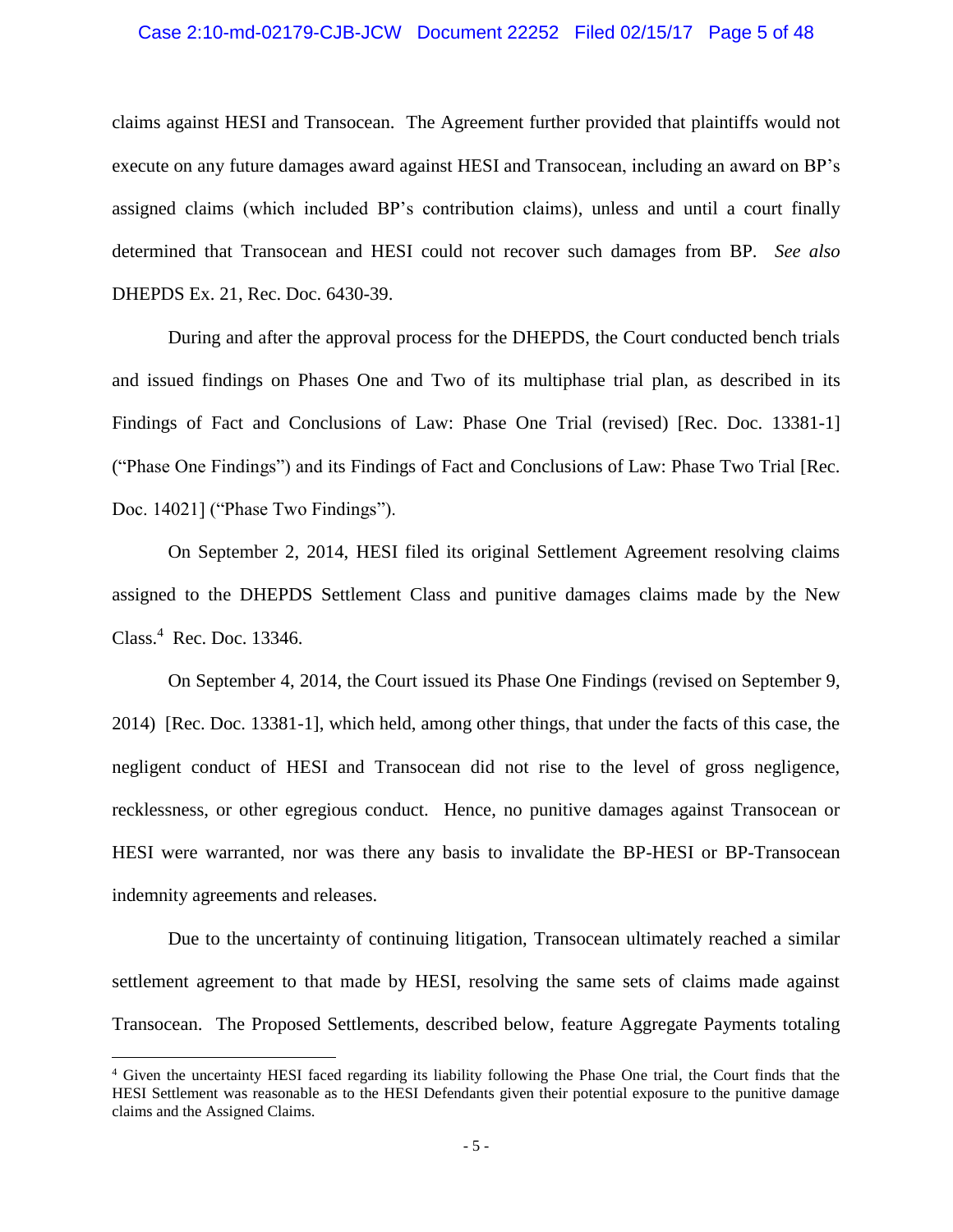\$1,241,886,667 for both the DHEPDS and New Classes; inter-class allocation by a courtappointed Allocation Neutral; and claims administration and distribution under Court auspices.

#### **II. Overview of the Settlements<sup>5</sup>**

 $\overline{a}$ 

The HESI Settlement and the Transocean Settlement are virtually identical in their operative terms and in terms of claims resolved. Both Proposed Settlements resolve claims assigned from BP to the DHEPDS Class (the "Assigned Claims") as well as the claims of those purporting to have standing under general maritime law to bring claims against HESI and Transocean, respectively, for punitive damages (the "New Class Claims"). If final approval is granted, then, in exchange for the remedies summarized below, HESI and Transocean would obtain a full and final release from the DHEPDS Class for all Assigned Claims, as well as a broad classwide release for any and all claims asserted in the New Class Actions for punitive damages, save and except for the small number of claimants who are class members and who have validly opted out of the Settlements.

To effectuate the Proposed Settlements, DHEPDS Class Counsel has agreed on behalf of the DHEPDS Class, as a juridical entity, to accept the allocated amount of \$338,247,923.42 (plus any interest earned in the Qualified Settlement Fund associated with this allocated amount) in full and final settlement of all Assigned Claims. Further, on behalf of the New Punitive Damages Class (sometimes referred to as the "New Class"), New Class Counsel seek to certify a class pursuant to Fed. R. Civ. P. 23(a) and (b)(3) for settlement purposes only. The putative New Class consists of private individuals, businesses, and Local Government entities defined by (1) geographic bounds and (2) the nature of their loss or damage. Both criteria must be met in order

<sup>5</sup> While the HESI Settlement Agreement and the Transocean Settlement Agreement are both relatively short and straightforward, the Court here summarizes their most significant features. In the unlikely event of any discrepancy between the Court's description of the Settlement Agreements and the actual terms of the Settlement Agreements, the Settlement Agreements control. Unless otherwise indicated, capitalized terms in this Order and Reasons shall have the same meaning assigned to them in the Settlement Agreements.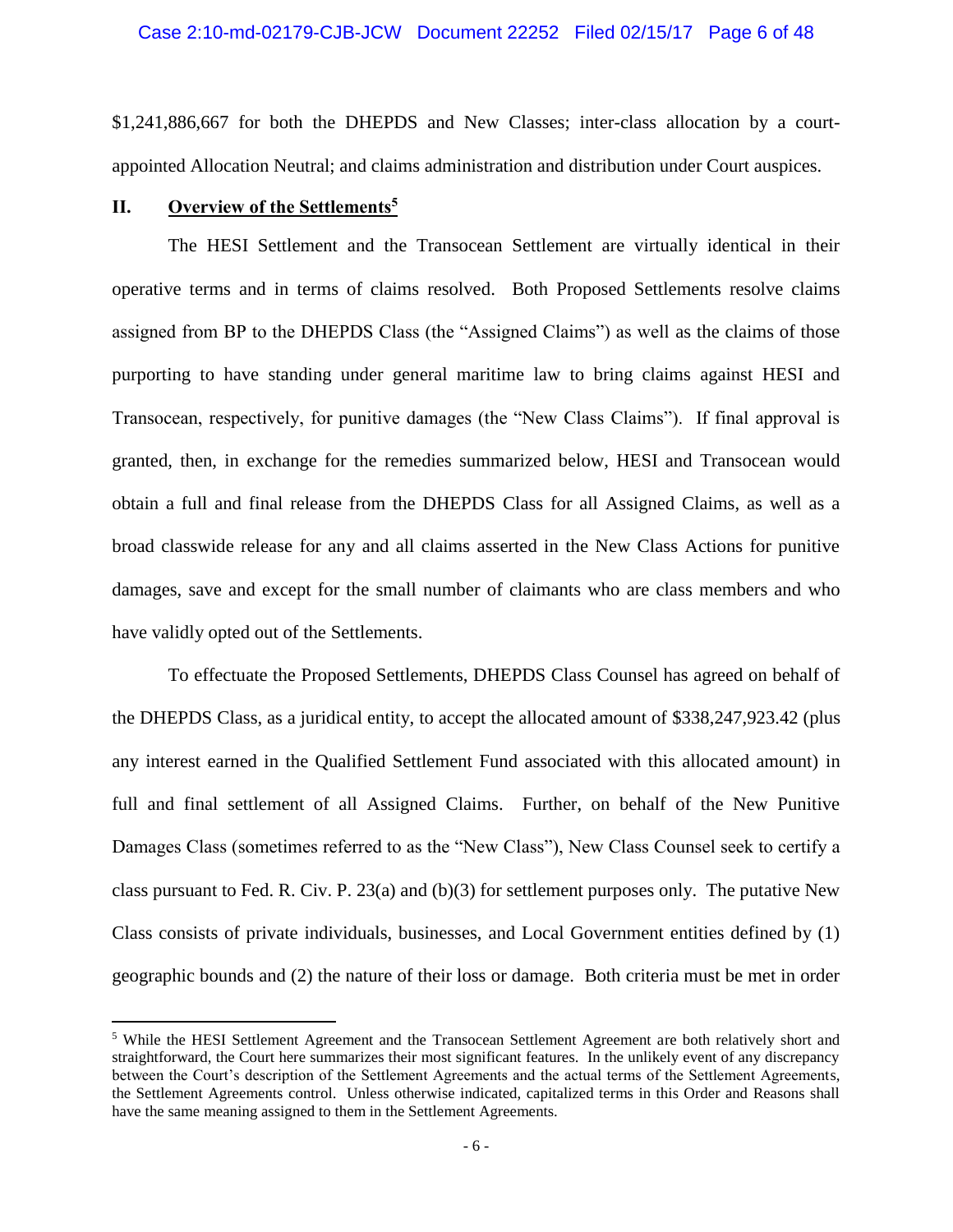#### Case 2:10-md-02179-CJB-JCW Document 22252 Filed 02/15/17 Page 7 of 48

for the person or entity to be within the settlement class. Claims of non-class members are unaffected by the Proposed Settlements; and as to claims of class members, unless such claims are specifically excluded from the Proposed Settlements (as identified below), the Court finds that the New Class definition encompasses all claims of claimants with potential standing to bring punitive damage claims against HESI and/or Transocean under general maritime law.

The geographic bounds of the Proposed Settlements include: (1) Real Property that is adjacent to Identified Gulf Waters, which are waters within the territory of the States of Louisiana, Mississippi, and Alabama as well as certain counties in Texas and Florida; (2) Personal Property located in Gulf Coast Areas or Identified Gulf Waters; (3) Commercial Fishermen and Charterboat Operators who landed Seafood in the Gulf Coast Areas; and (4) Subsistence claimants who fished or hunted in the Identified Gulf Waters or Gulf Coast Areas. Each of these geographic restrictions also carries with it a temporal restriction. The Proposed Settlements recognize four categories of claimants: (1) Real Property claimants; (2) Personal Property claimants; (3) Commercial Fishermen and Charterboat Operators; and (4) Subsistence claimants. The New Class definition also excludes specific claimants including the following:

- (a) any New Class Member who timely and properly elected to opt out of the New Class under procedures established by the Court;
- (b) defendants in MDL 2179;
- (c) the Court, including any sitting judges on the United States District Court for the Eastern District of Louisiana, their law clerks serving during the pendency of MDL 2179, and any immediate family members of any such judge or law clerk;
- (d) Governmental Organizations (not including any Local Government);
- (e) any Natural Person or Entity who or that made a claim to the GCCF, was paid, and executed a valid GCCF Release and Covenant Not to Sue, not including any GCCF Release and Covenant Not to Sue covering only Bodily Injury Claims;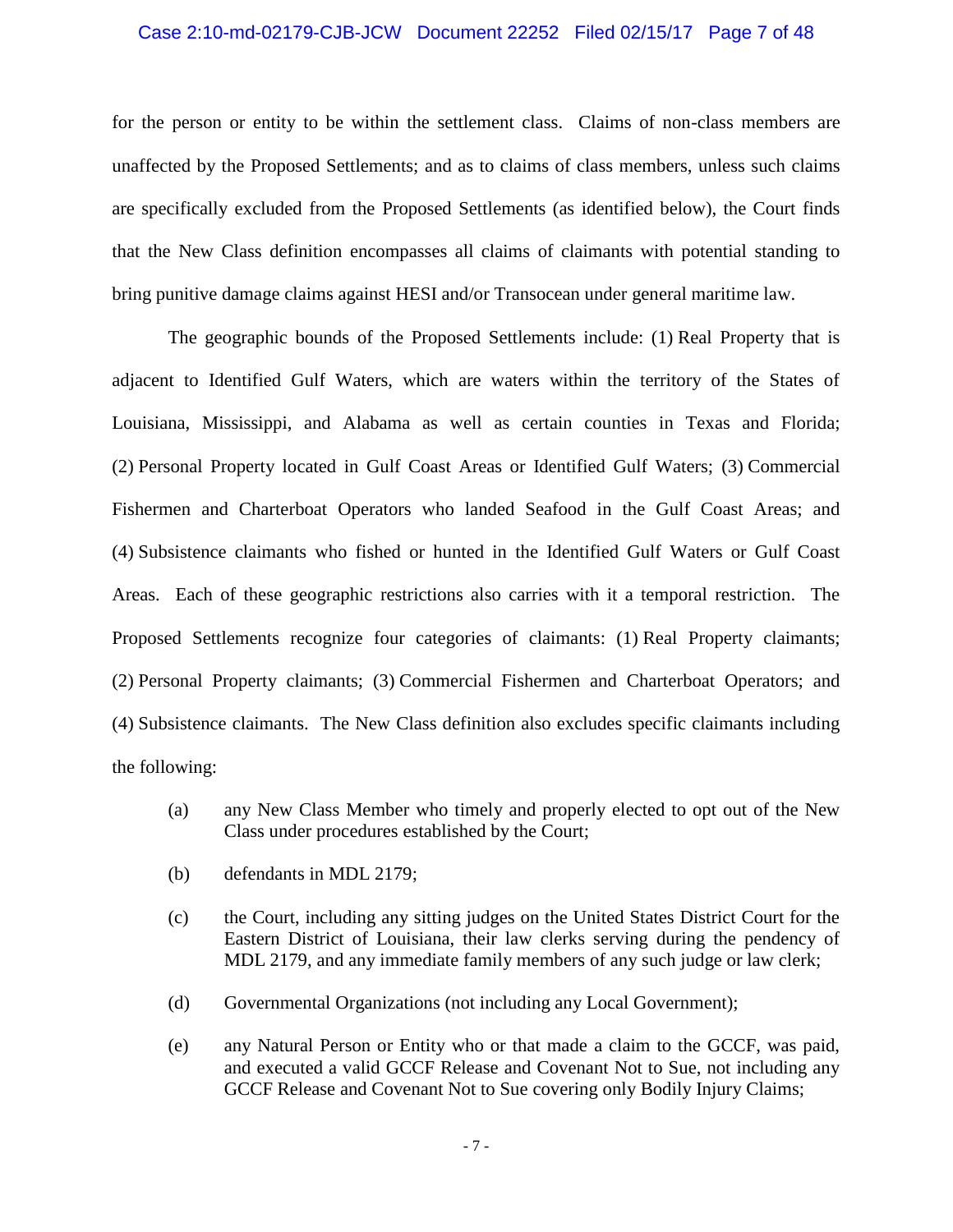- (f) BP Released Parties and individuals who were employees of BP Released Parties during the Class Period;
- (g) HESI and Individuals who were employees of HESI during the Class Period; and
- (h) Transocean and individuals who were employees of Transocean during the Class Period.

This Court appointed Magistrate Judge Jay Wilkinson to allocate the Aggregate Payment under the Proposed Settlements between the Assigned Claims and the New Class Claims. By the terms of the allocation, which this Court has previously approved and approves again by the terms of this Order and Reasons, the maximum amount to be paid to DHEPDS Class members for the Assigned Claims is \$338,247,923.42 (plus any interest earned in the Qualified Settlement Fund associated with this allocated amount). The maximum amount to be paid to New Class members for New Class Claims is \$903,638,743.58 (plus any interest earned in the Qualified Settlement Fund associated with this allocated amount). Neither HESI nor Transocean will be liable to the DHEPDS Class or its members or New Class members above the Aggregate Payments made pursuant to the Settlement Agreements.

The Settlements, as they relate to the Assigned Claims, will be administered and implemented through the existing DHEPDS Class structure for Assigned claims (by and through Patrick Juneau, this Court's appointed claims administrator for the DHEPDS). Patrick Juneau has previously filed his proposed Distribution Model for the funds allocated to the Assigned Claims. Rec. Doc. 18796.<sup>6</sup> This Court hereby approves the proposed Distribution Model for the funds allocated to the Assigned Claims.

<sup>6</sup> The Distribution Model submitted by Patrick Juneau provided generally that "the Aggregate Payment allocated to the DHEPDS Class … will be distributed on a pro rata basis to DHEPDS Class members based on the amount paid to each claimant by the DHEPDS Court-Supervised Settlement Program ('CSSP')." In light of the process initiated by the Court-appointed Neutrals ("the Neutrals") in resolving various outstanding issues related to MDL 2179, the Court will consider a payment made pursuant to the Neutrals' process to be an "amount paid to [a] claimant by the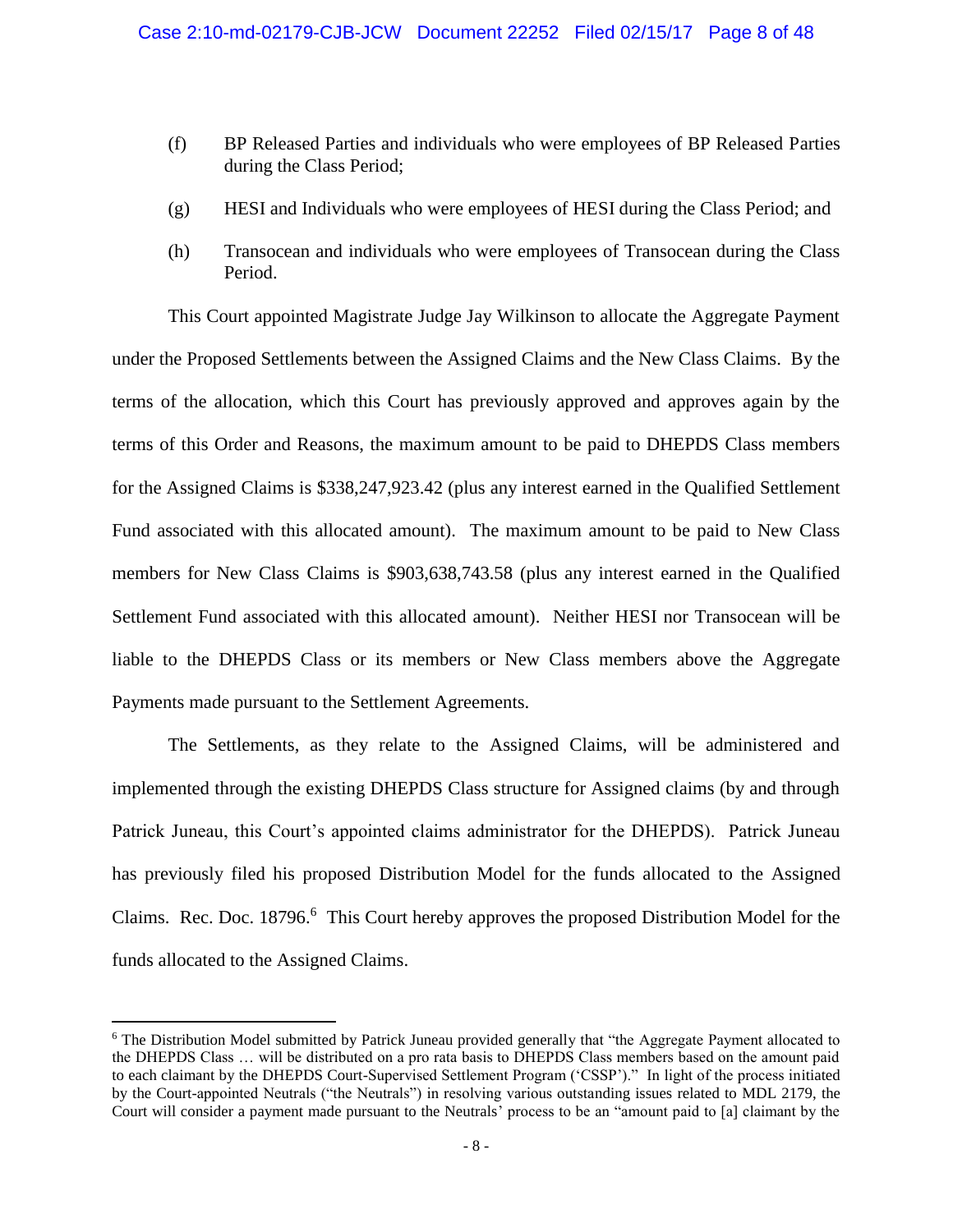#### Case 2:10-md-02179-CJB-JCW Document 22252 Filed 02/15/17 Page 9 of 48

As they relate to New Class Claims, the Proposed Settlements will be administered and implemented by Michael Juneau, this Court's appointed Claims Administrator for the New Class Claims. Michael Juneau has previously filed a proposed Distribution Model for New Class Claims. Rec. Doc. 18797 (clarified in Rec. Doc. 21778). This Court hereby approves the proposed Distribution Model for the funds allocated to the New Class Claims. An extensive notice program has been employed by Michael Juneau as the New Class Claims Administrator, and clear direction has been given to the relatively small number of claimants who will be required to file a claim. 3,573 claims have been timely filed in the New Class settlement [Rec. Doc. 22177 at 4], which claims will be considered along with the previously-filed DHEPDS/Assigned Claims for which no new claim is necessary.

The Proposed Settlements provide a mechanism by which claimants may appeal their proposed award to this Court.<sup>7</sup> Additionally, the Settlements provide that any common benefit Class Counsel fees and costs awarded by the Court will not be deducted from the funds allocated to the DHEPDS Class for Assigned Claims or to the New Class for New Class Claims. Instead, these fees and costs will be paid by HESI and Transocean, according to the terms of their respective Settlement Agreements, in addition to the portions of the Aggregate Payments allocated to each respective class.

DHEPDS Court-Supervised Settlement Program" for purposes of the DHEPDS Class Distribution Model so long as that payment was related to a claim which at the time of settlement and withdrawal had not been fully and finally determined by the Settlement Program (i.e., all opportunities for Re-Review, Reconsideration and/or Appeal to the extent permissible had not been exhausted) and thus remained subject to the CSSP claims process.

<sup>&</sup>lt;sup>7</sup> See Section 8(e) of the Proposed Settlements. In a Joint Clarification in Support of Final Approval, Class Counsel, Transocean, and HESI clarified that "the Claims Administrator and/or the Court shall have the flexibility to utilize one or more of the U.S. Eastern District of Louisiana Magistrate Judges to consider some or all of these appeals. In such cases, the magistrate's decision on any appeal involving the amount of any payment to any individual claimant (other than a determination that a claimant is not entitled to any payment due to a failure to meet the Class Definition) shall be final and binding, and there shall be no appeal to any other court including the U.S. Court of Appeals for the Fifth Circuit." Rec. Doc. 22178.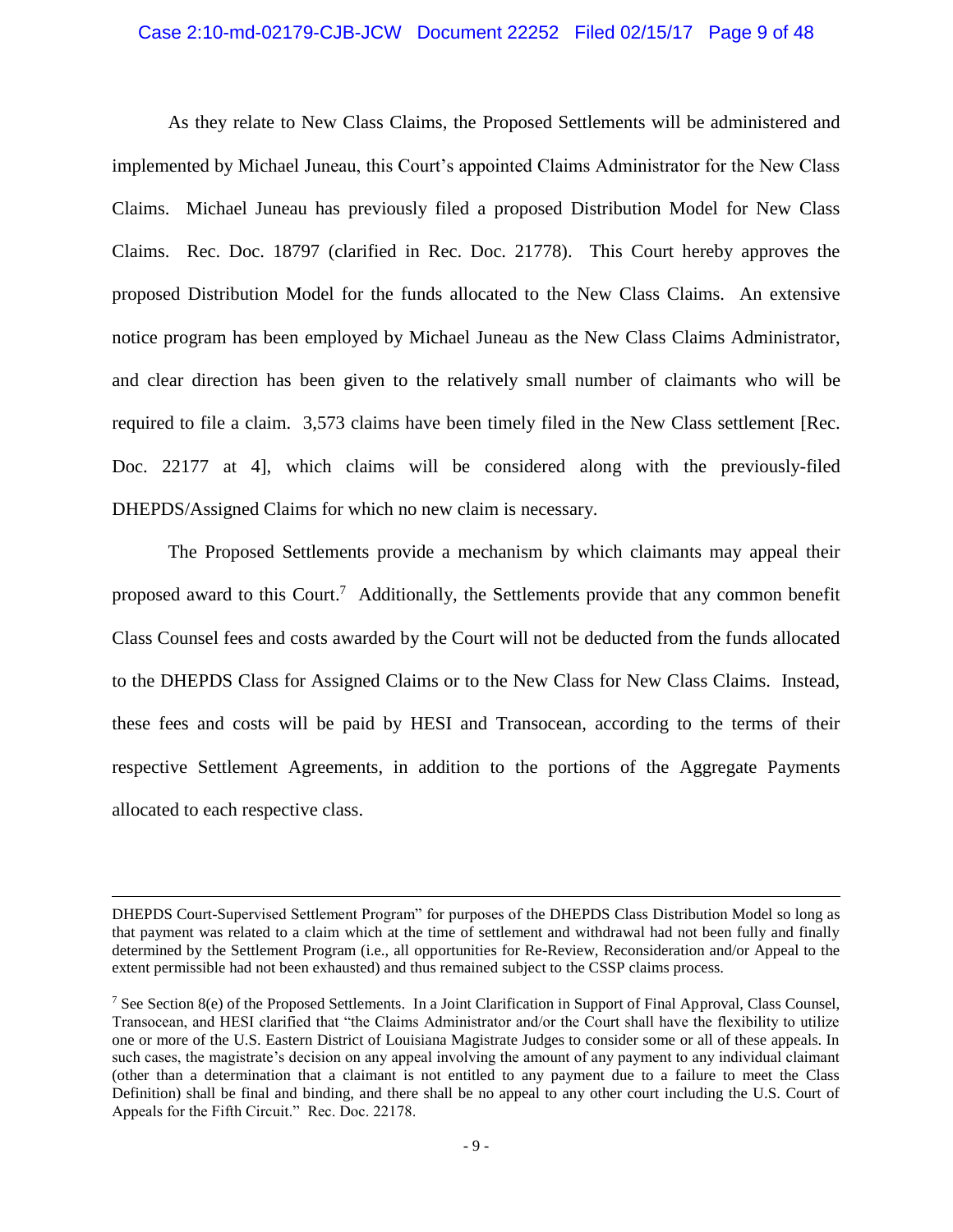# **III. Legal Standards**

# **A. Class Certification**

Rule 23 of the Federal Rules of Civil Procedure provides, in pertinent part:

(a) **Prerequisites.** One or more members of a class may sue or be sued as representative parties on behalf of all members only if:

(1) the class is so numerous that joinder of all members is impracticable;

(2) there are questions of law or fact common to the class;

(3) the claims or defenses of the representative parties are typical of the claims or defenses of the class; and

(4) the representative parties will fairly and adequately protect the interests of the class.

(b) **Types of Class Actions.** A class action may be maintained if Rule 23(a) is satisfied and if:

. . .

(3) the court finds that the questions of law or fact common to class members predominate over any questions affecting only individual members, and that a class action is superior to other available methods for fairly and efficiently adjudicating the controversy. The matters pertinent to these findings include:

(A) the class members' interests in individually controlling the prosecution or defense of separate actions;

(B) the extent and nature of any litigation concerning the controversy already begun by or against class members;

(C) the desirability or undesirability of concentrating the litigation of the claims in the particular forum; and

(D) the likely difficulties in managing a class action.

Fed. R. Civ. P. 23(a), (b)(3). "Subdivisions (a) and (b) focus court attention on whether a

proposed class has sufficient unity so that absent members can fairly be bound by decisions of

class representatives." *Amchem Prods., Inc. v. Windsor*, 521 U.S. 591, 621 (1997). However,

when "[c]onfronted with a request for settlement-only class certification, a district court need not

inquire whether the case, if tried, would present intractable management problems, *see* Fed. Rule

Civ. Proc.  $23(b)(3)(D)$ , for the proposal is that there be no trial. But other specifications of the

Rule—those designed to protect absentees by blocking unwarranted or overbroad class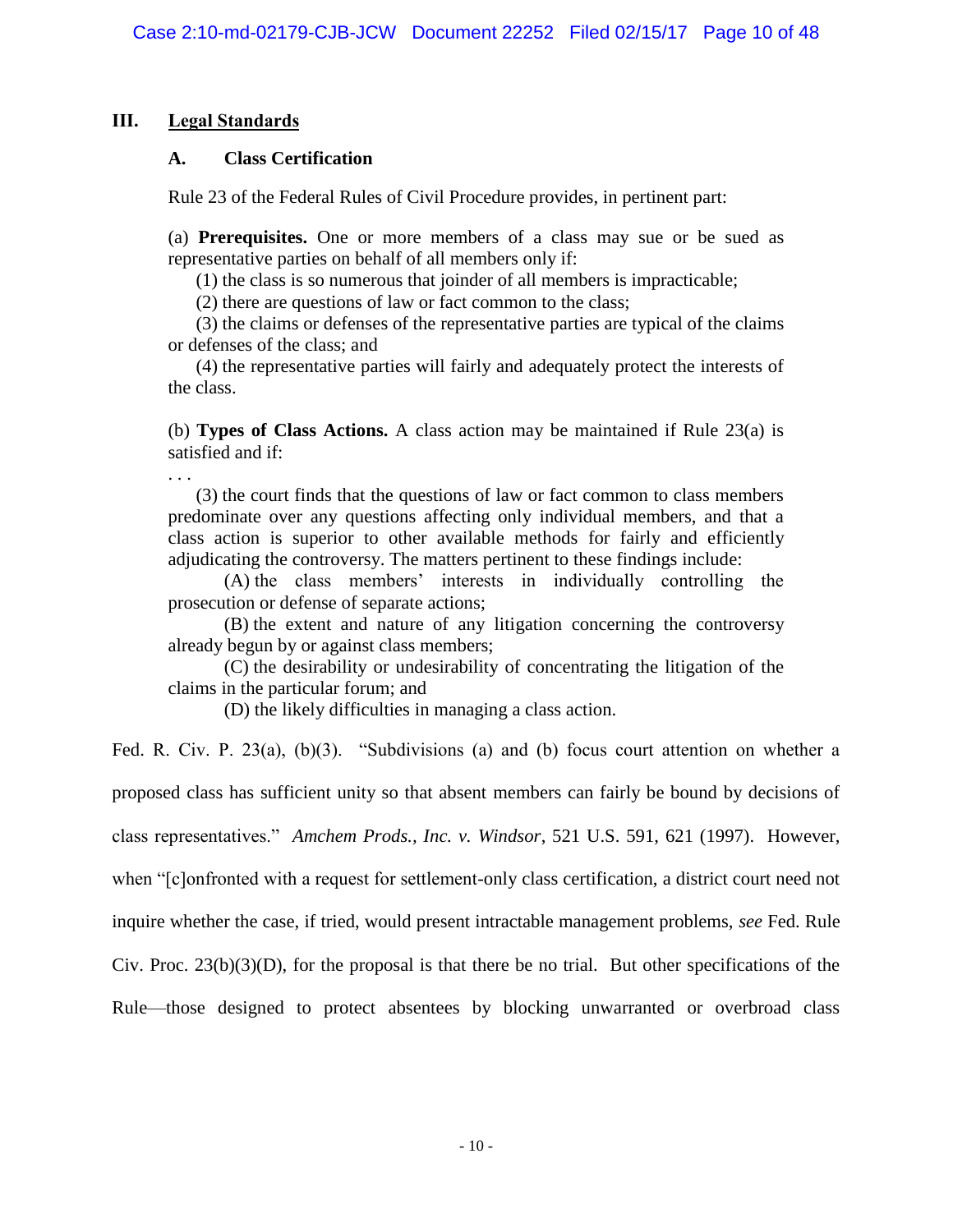definitions—demand undiluted, even heightened, attention in the settlement context." *Id.* at 620.<sup>8</sup>

Rule 23(a) contains an implied requirement that the class be adequately defined and clearly ascertainable by reference to objective criteria. *Union Asset Mgmt. Holding A.G. v. Dell, Inc.*, 669 F.3d 632, 639 (5th Cir. 2012); *In re Fosamax Prods. Liab. Litig.*, 248 F.R.D. 389, 395  $(S.D.N.Y. 2008)$ . In order to satisfy Rule  $23(a)(1)$ 's numerosity requirement, the mover typically must show that joinder is impracticable through some evidence or reasonable estimate of the number of purported class members. *Pederson v. La. State Univ.*, 213 F.3d 858, 868 (5th Cir. 2000). Commonality under Rule 23(a)(2) requires "that all of the class members' claims depend on a common issue of law or fact whose resolution 'will resolve an issue that is central to the validity of each one of the [class member's] claims in one stroke.'" *M.D. ex rel. Stukenberg v. Perry*, 675 F.3d 832, 840 (5th Cir. 2012) (emphasis omitted) (quoting *Wal-Mart Stores, Inc. v. Dukes*, 564 U.S. 338, 350 (2011)). Thus, classwide proceedings must have the ability "to generate common *answers* apt to drive the resolution of the litigation." *Wal-Mart*, 564 U.S. at 350 (citation omitted). However, "even a single common question will do." *Id.* at 359 (quotations, brackets, and citations omitted). "The focus in the settlement context should be on the conduct (or misconduct) of the defendant and the injury suffered as a consequence." *In re Heartland Payment Sys., Inc. Customer Data Sec. Breach Litig.*, 851 F. Supp. 2d 1040, 1053 (S.D. Tex. 2012) (citation and quotations omitted).

The typicality requirement under Rule  $23(a)(3)$  is not demanding; "[i]t focuses on the similarity between the named plaintiffs' legal and remedial theories and the theories of those

<sup>8</sup> The Proposed Settlements present a unique circumstance in that HESI finalized its Settlement prior to this Court's issuance of its Phase One Findings, while Transocean finalized its Settlement after issuance of the Phase One Findings. This Court's analysis will generally analyze the requirements for fairness of the Class Settlement using traditional analysis language, despite the fact that a trial has occurred in this matter regarding liability issues.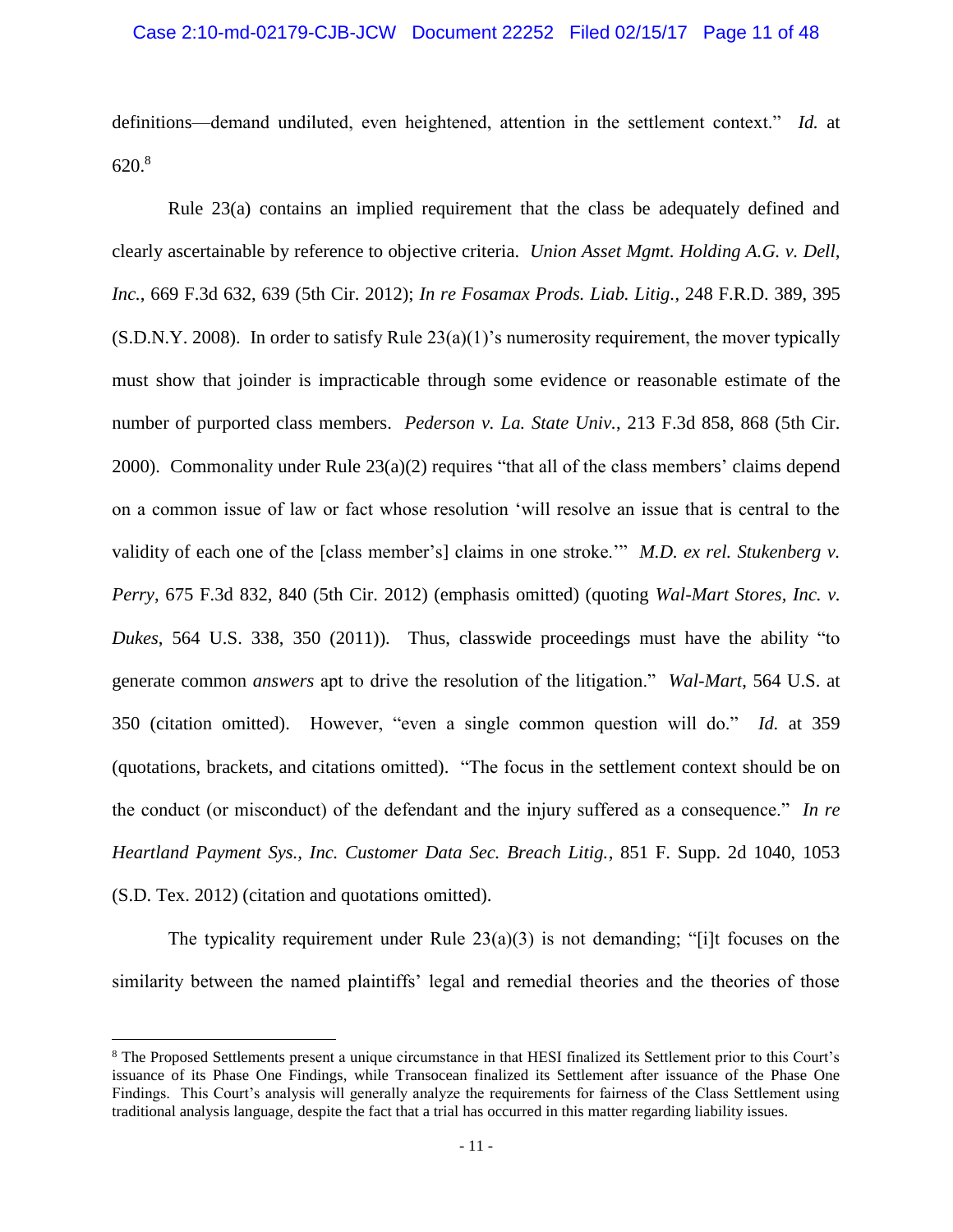#### Case 2:10-md-02179-CJB-JCW Document 22252 Filed 02/15/17 Page 12 of 48

whom they purport to represent." *Mullen v. Treasure Chest Casino, LLC*, 186 F.3d 620, 625 (5th Cir. 1999), *abrogated in part by*, *Wal-Mart*, *supra*, *as recognized in M.D. ex rel. Sukenberg*, 675 F.3d at 839–40. "Typicality does not require a complete identity of claims. Rather, the critical inquiry is whether the class representative's claims have the same essential characteristics of those of the putative class. If the claims arise from a similar course of conduct and share the same legal theory, factual differences will not defeat typicality." *James v. City of Dallas*, 254 F.3d 551, 571 (5th Cir. 2001), *abrogated in part by*, *Wal-Mart*, *supra*, *as recognized in M.D. ex rel. Sukenberg*, 675 F.3d at 839–40; *see also Mullen*, 186 F.3d at 625 ("Any variety in the illnesses the Named Plaintiffs and the class members suffered will not affect their legal or remedial theories, and thus does not defeat typicality."). Courts have held that "[t]he major concern under Rule 23(a)(3) is if unique defenses against a named plaintiff threaten to become the focus of the litigation," and that the key to the typicality inquiry is "whether a class representative would be required to devote considerable time to rebut the Defendants' claims." *In re Enron Corp. Secs. Litig.*, 529 F. Supp. 2d 644, 674 (S.D. Tex. 2006) (citation and quotation omitted).

Rule 23(a)(4)'s adequacy requirement "encompasses class representatives, their counsel, and the relationship between the two." *Berger v. Compaq Computer Corp.*, 257 F.3d 475, 479 (5th Cir. 2001). Thus, "the adequacy requirement mandates an inquiry into [1] the zeal and competence of the representatives' counsel and [2] the willingness and ability of the representatives to take an active role in and control the litigation and to protect the interests of the absentees." *Id.* (citations, quotations, and alterations omitted). Finally, "'[t]he adequacy inquiry also serves to uncover conflicts of interest between the named plaintiffs and the class they seek to represent.'" *Id.* at 479–80 (quoting *Amchem*, 521 U.S. at 625).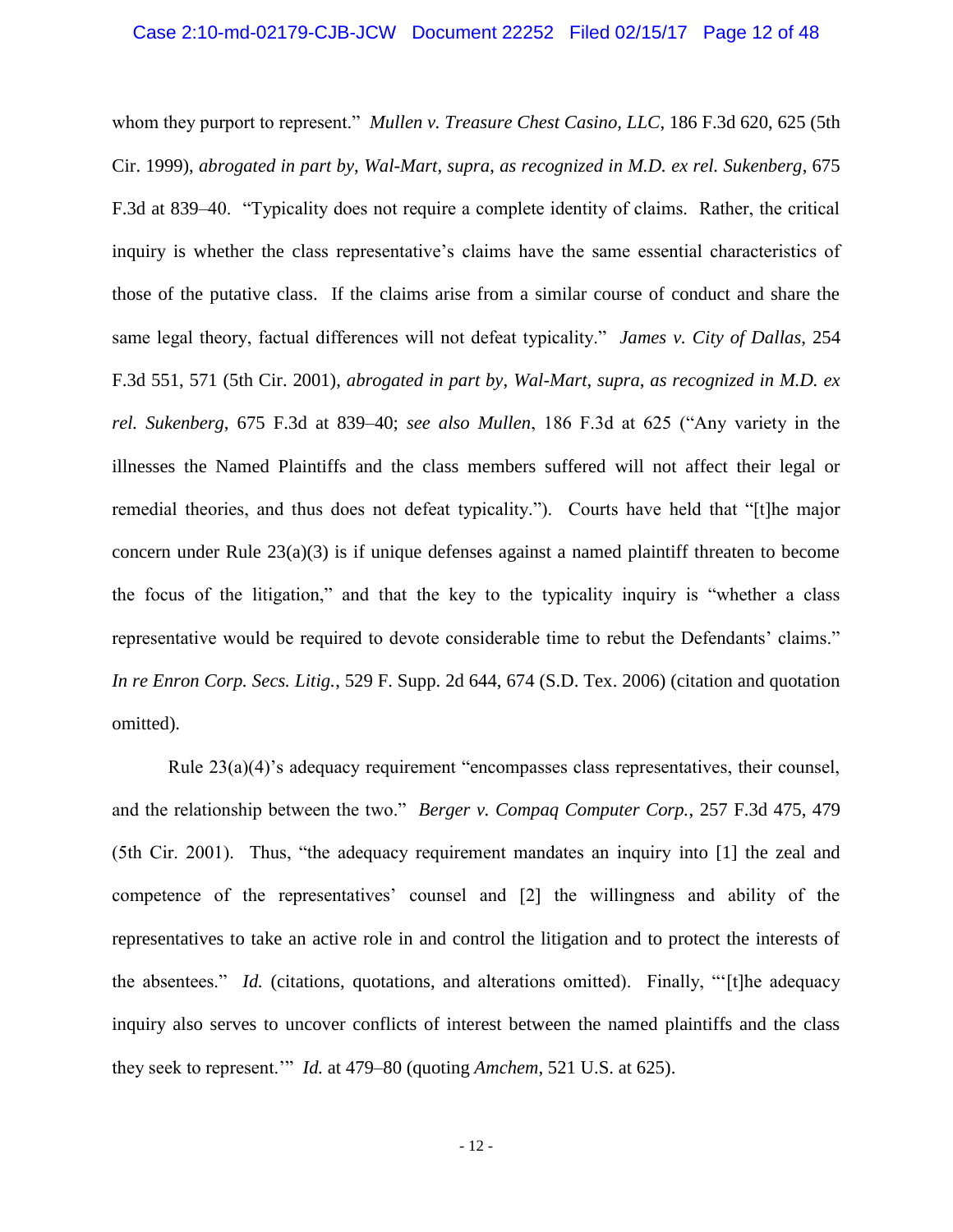# Case 2:10-md-02179-CJB-JCW Document 22252 Filed 02/15/17 Page 13 of 48

Under Rule 23(b)(3), "common questions must predominate over any questions affecting only individual members; and class resolution must be superior to other available methods for the fair and efficient adjudication of the controversy. In adding 'predominance' and 'superiority' to the qualification-for-certification list, the Advisory Committee sought to cover cases in which a class action would achieve economies of time, effort, and expense, and promote uniformity of decision as to persons similarly situated, without sacrificing procedural fairness or bringing about other undesirable results." *Amchem*, 521 U.S. at 615 (citations, quotations, and alterations omitted). The predominance inquiry ordinarily "requires the court to assess how the matter will be tried on the merits, which 'entails identifying the substantive issues that will control the outcome, assessing which issues will predominate, and then determining whether the issues are common to the class.'" *In re Wilborn*, 609 F.3d 748, 755 (5th Cir. 2010) (quoting *O'Sullivan v. Countrywide Home Loans, Inc.*, 319 F.3d 732, 738 (5th Cir. 2003)). "[C]ommon issues must constitute a significant part of the individual cases." *Mullen*, 186 F.3d at 626. This is a matter of weighing, not counting, issues. *Id.* As mentioned above, the Court need not consider whether the class action would create intractable management problems.

#### **B. Settlement Evaluation**

Proponents of a class settlement must show by a preponderance of the evidence that the settlement is "fair, reasonable, and adequate." Fed. R. Civ. P. 23(e)(2); *Wineland v. Casey's Gen. Stores, Inc.*, 267 F.R.D. 669, 676 (S.D. Iowa 2009). The Fifth Circuit has articulated six factors to guide a court's review of whether a settlement is fair, reasonable, and adequate:

- (1) the existence of fraud or collusion behind the settlement;
- (2) the complexity, expense, and likely duration of the litigation;
- (3) the stage of the proceedings and the amount of discovery completed;
- (4) the probability of plaintiffs' success on the merits;
- (5) the range of possible recovery; and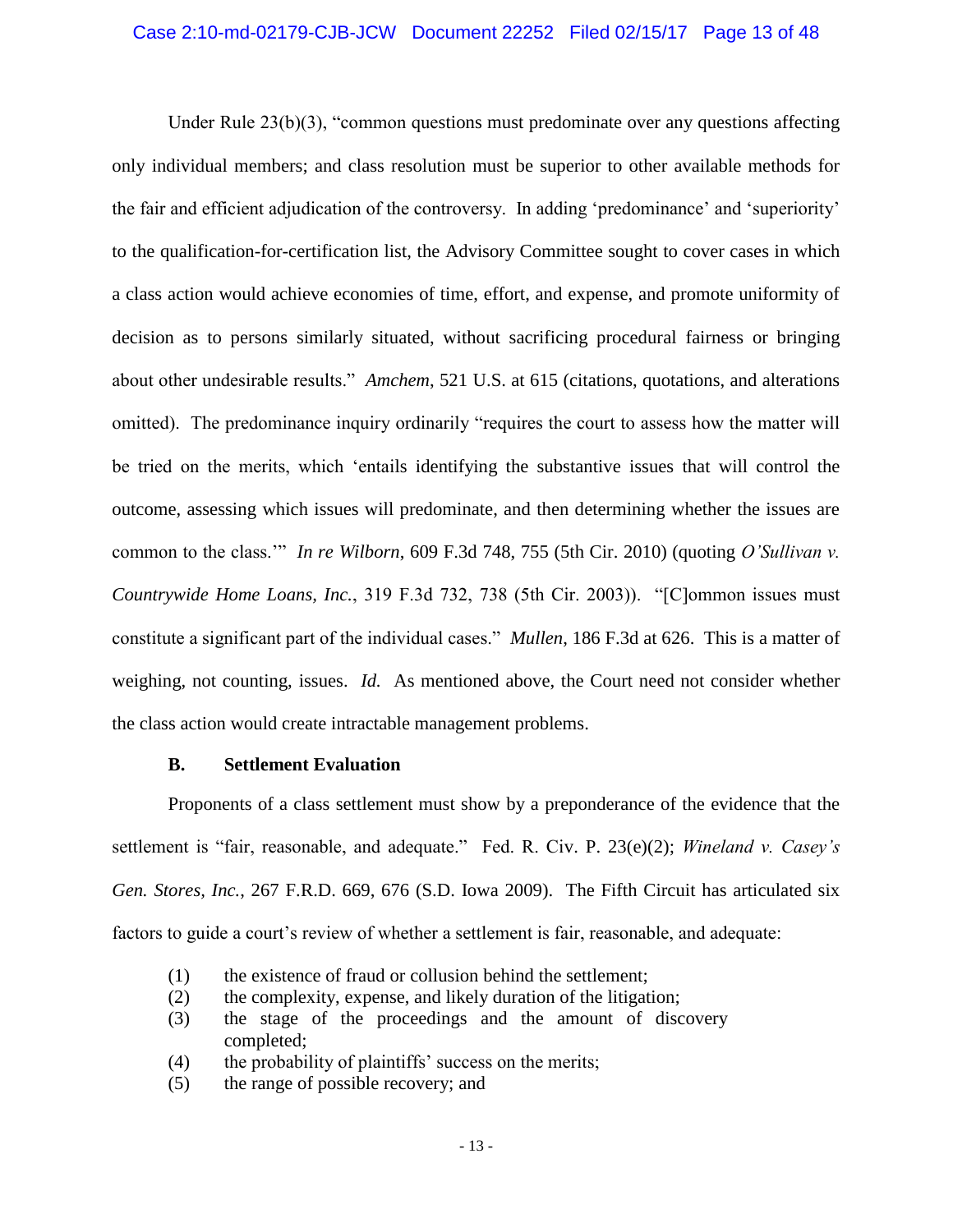(6) the opinions of the class counsel, class representatives, and absent class members.

*Reed v. General Motors Corp.*, 703 F.2d 170, 172 (5th Cir. 1983).

# **C. Notice Criteria**

Where parties seek certification of a settlement class pursuant to Rule 23(b)(3) and approval of a settlement pursuant to Rule 23(e), notice of the class settlement must meet the requirements of both Rule 23(c)(2)(B) and Rule 23(e)(1). *In re CertainTeed Roofing Shingle Prods. Liab. Litig.*, 269 F.R.D. 468, 480 (E.D. Pa. 2010); *accord In re Serzone Prods. Liab. Litig.*, 231 F.R.D. 221, 231 (S.D. W. Va. 2005); *see also* MANUAL FOR COMPLEX LITIGATION (FOURTH)  $§ 21.633$  (2004) ("For economy, the notice under Rule 23(c)(2) and the Rule 23(e) notice are sometimes combined."). Rule  $23(c)(2)(B)$  states:

For any class certified under Rule  $23(b)(3)$ , the court must direct to class members the best notice that is practicable under the circumstances, including individual notice to all members who can be identified through reasonable effort. The notice must clearly and concisely state in plain, easily understood language:

- (i) the nature of the action;
- (ii) the definition of the class certified;
- (iii) the class claims, issues, or defenses;
- (iv) that a class member may enter an appearance through an attorney if the member so desires;
- (v) that the court will exclude from the class any member who requests exclusion;
- (vi) the time and manner for requesting exclusion; and
- (vii) the binding effect of a class judgment on members under Rule  $23(c)(3)$ .

Fed. R. Civ. P. 23(c)(2)(B).

The notice requirements of Rule  $23(e)(1)$  are less stringent: "The court must direct notice in a reasonable manner to all class members who would be bound by the [settlement] proposal." Subject to the requirements of due process, notice under Rule  $23(e)(1)$  gives the Court discretion over the form and manner of notice. *See Fowler v. Birmingham News Co.*, 608 F.2d 1055, 1059 (5th Cir. 1979). Significantly, compliance with Rule  $23(c)(2)(B)$  can satisfy the Due Process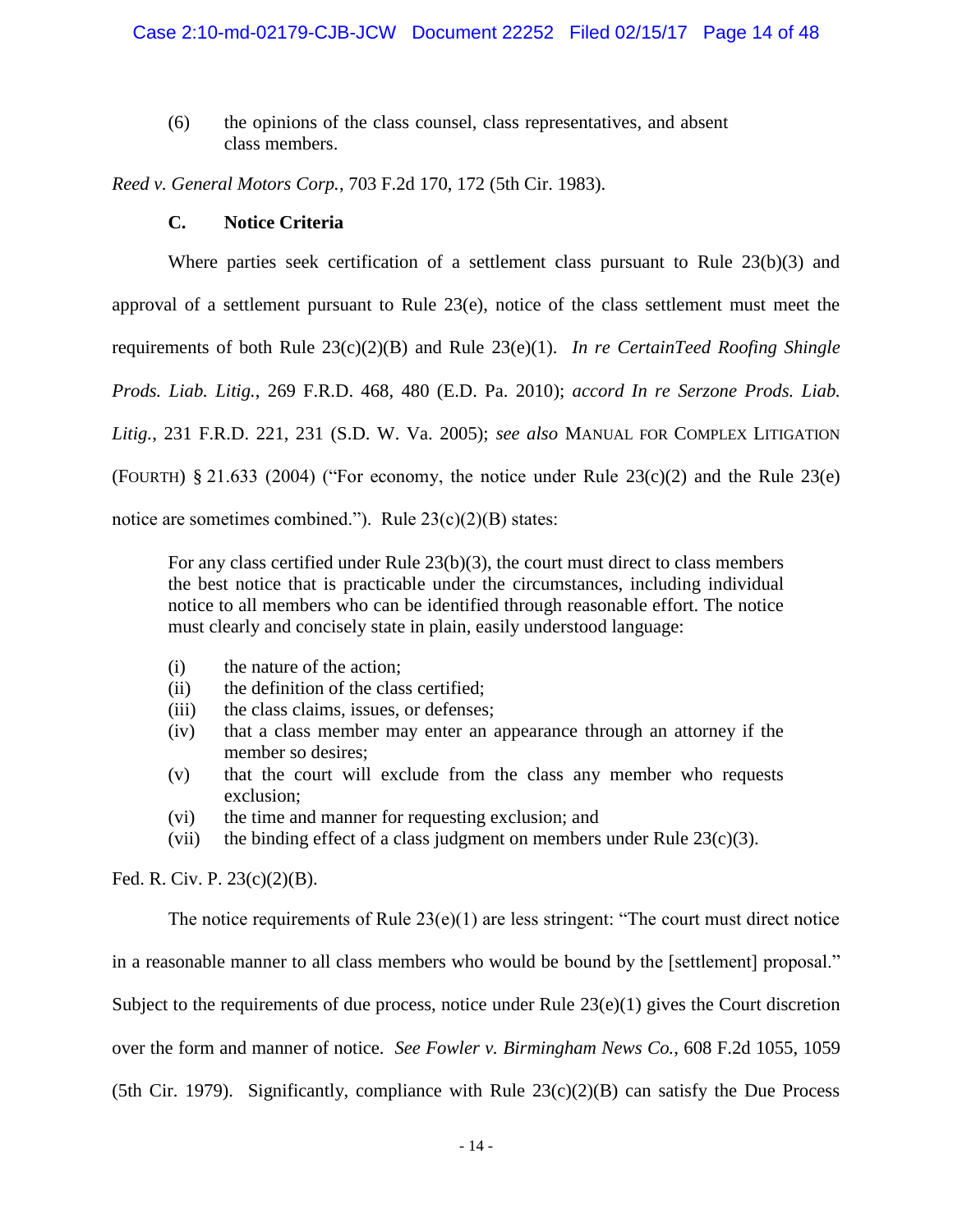Clause. *See In re Enron Corp. Secs., Derivs., & "ERISA" Litig.*, No. MDL-1446, 2008 WL 4178151, at \*2 (S.D. Tex. Sept. 8, 2008).

The Class Action Fairness Act ("CAFA") requires that notice of the proposed settlement be served "upon the appropriate State official of each State in which a class members resides and the appropriate Federal official." 28 U.S.C.§ 1715(b). CAFA further states, "An order giving final approval of a proposed settlement may not be issued earlier than 90 days after the later of the dates on which the appropriate Federal official and the appropriate State official are served with the notice requirement under subsection (b)." *Id.* § 1715(d). Ninety days have passed between the time of the CAFA notices were served and the issuance of this Order and Reasons.

# **IV. Discussion**

The HESI and Transocean Settlements have two components: the New Class Settlement and the Assigned Claims Settlement. Both are fair, reasonable, and adequate.

#### **A. The New Class Settlement**

# **i. This Settlement Class May Be Certified For Purposes of Settlement Only Pursuant to Rules 23(a) and (b)(3).**

For the reasons discussed below, the HESI and Transocean Punitive Damages Class (the "New Class," set out in Exhibit A to this Order and Reasons) may be certified pursuant to Federal Rule of Civil Procedure 23(a) and (b)(3), for purposes of settlement only.

The Court finds it telling that no class member has objected to or otherwise questioned the propriety of class treatment for settlement purposes under Rule 23(a) or (b)(3). The Court will nevertheless analyze the proposed New Class under the Rule 23 criteria in order to fulfill its responsibility to the putative class.

Settlement classes are a typical feature of modern class litigation, and courts routinely certify them, under the guidance of *Amchem Prods., Inc. v. Windsor*, 521 U.S. 591 (1997), to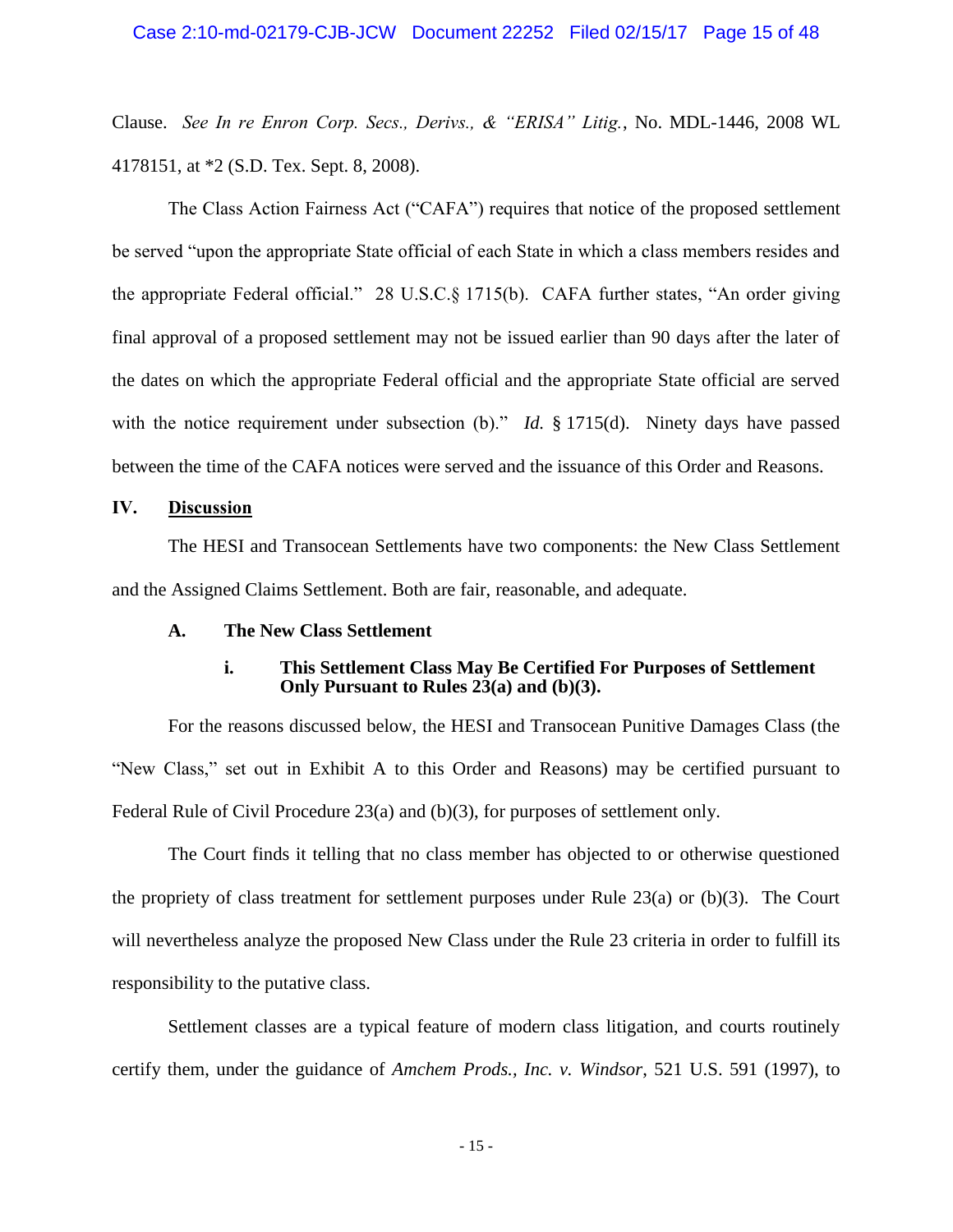#### Case 2:10-md-02179-CJB-JCW Document 22252 Filed 02/15/17 Page 16 of 48

facilitate the voluntary resolution of legal disputes. *See, e.g.*, *In re Chinese-Manufactured Drywall Prods. Liab. Litig.*, MDL No. 2047, 2012 WL 92498, at \*8–11 (E.D. La. Jan. 10, 2012); *Stott v. Cap. Fin. Servs.*, 277 F.R.D. 316, 324–26 (N.D. Tex. 2011); *see also* MANUAL FOR COMPLEX LITIGATION (FOURTH) § 21.612 (2004) ("Settlement classes—cases certified as class actions solely for settlement—can provide significant benefits to class members and enable the defendants to achieve final resolution of multiple suits.").

Indeed, a larger class arising out of these same events was certified for settlement purposes and approved in *Deepwater Horizon II*, 739 F.3d 790 (5th Cir. 2014), *cert. denied*, 135 S. Ct. 754 (2014).

#### **a. This Settlement Class Satisfies the Ascertainability Requirement**

The Punitive Damages Settlement Class is discrete and ascertainable. The class definition is geographically circumscribed to Louisiana, Alabama, Mississippi, and certain specified counties in Florida and Texas along the Gulf Coast, as well as Identified Gulf Waters. Nothing in the New Class definition requires a determination on the merits or delves into any person's subjective mental state. The definition is based on objective criteria such as where a person owned property or worked or engaged in subsistence fishing and hunting. In sum, the New Class definition "is objective and precise and does not turn on the merits." Klonoff Decl.  $\P$  57.<sup>9</sup>

# **b. This Settlement Class Meets Rule 23(a)'s Requirements.**

# **1. Rule 23(a)(1): Numerosity**

Based on the most recent DHEPDS Status Report, 113,912 people and businesses located in the Gulf Coast Area submitted 168,876 claims in the Seafood, Coastal, Wetlands, Subsistence, Vessel Damage, and Real Property Sales categories to the *Deepwater Horizon* Settlement Program, with 94,574 such claims determined to be eligible for compensation thus far. Rec.

<sup>9</sup> Professor Klonoff's Declaration was submitted as Exhibit 1 of the PSC's Final Approval Brief. Rec. Doc. 21423-1.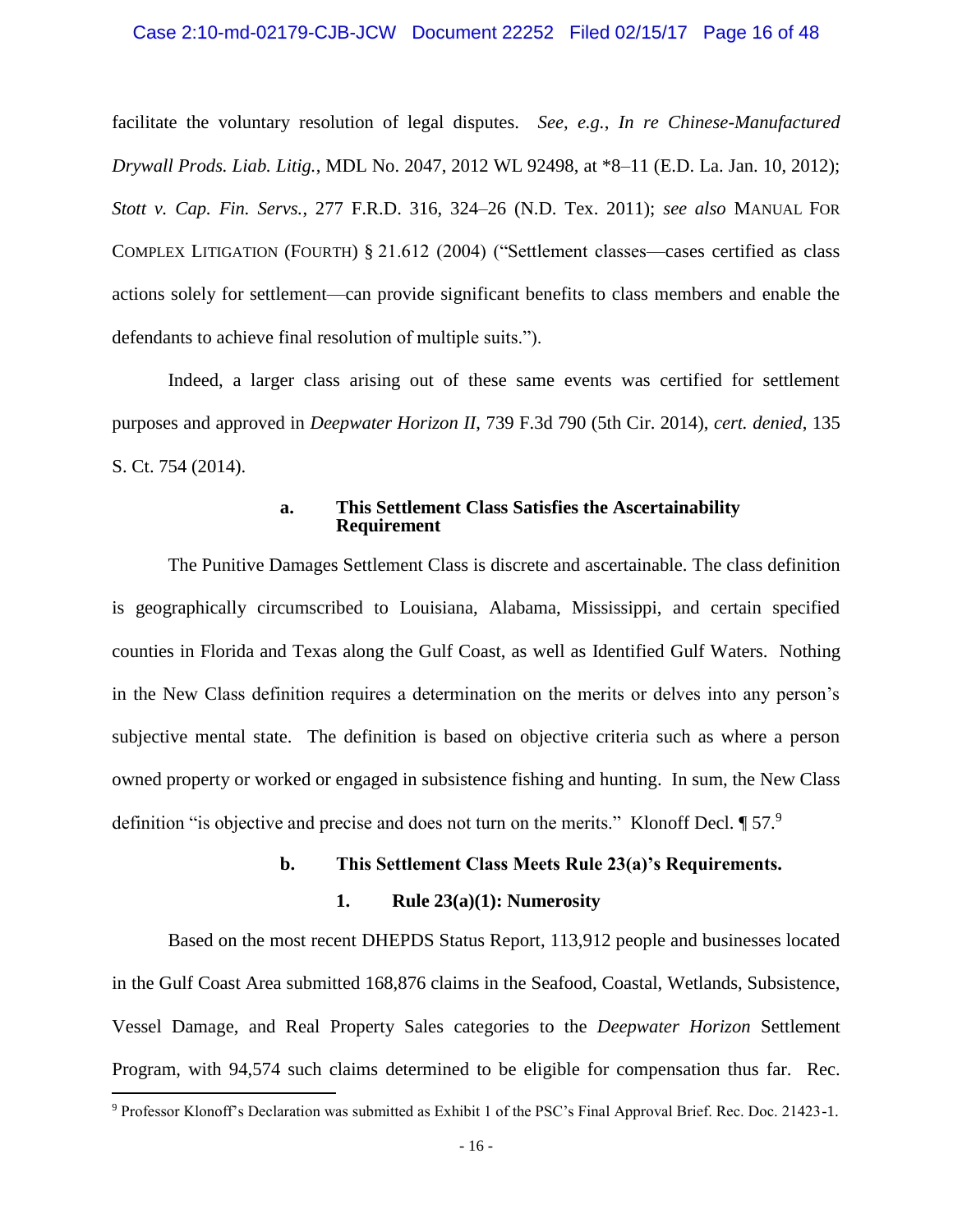Doc. 22149-1 at 1-2. Many, if not all, of these claimants (as well as some people, businesses, and local government entities that opted out or were excluded from the BP Economic Class) fall within the New Class. The Fifth Circuit has consistently held that classes only a fraction of this size satisfy Rule 23(a)(1)'s numerosity requirement. *See, e.g.*, *Mullen v. Treasure Chest Casino LLC*, 186 F.3d 620, 624 (5th Cir. 1999) (between one hundred and one hundred fifty); *Jack v. Am. Linen Supply Co.*, 498 F.2d 122 (5th Cir. 1974) (per curium) (fifty one); *Sagers v. Yellow Freight Sys.*, 529 F.2d 721, 734 (5th Cir. 1976) (approximately one hundred ten); *Jones v. Diamond*, 519 F.2d 1090, 1100 n.18 (5th Cir. 1975) (forty-eight). In addition to the sheer size of the class, members are "geographically dispersed, decreasing the practicability of joinder into one action." *Stott*, 277 F.R.D. at 324; *accord Zeidman v. J. Ray McDermott & Co., Inc.*, 651 F.2d 1030, 1038 (5th Cir. 1981) ("Thus, a number of facts other than the actual or estimated number of purported class members may be relevant to the 'numerosity' question; these include, for example, the geographical dispersion of the class  $\dots$ "). As the Court preliminarily concluded on April 12, 2016, *see* Rec Doc. 16183 at 22, numerosity is plainly satisfied here.

# **2. Rule 23(a)(2): Commonality**

Because "for purposes of Rule 23(a)(2) even a single common question will do," *Wal-Mart*, 564 U.S. at 359 (quotations, brackets, and citations omitted), "Rule 23(a)(2)'s 'commonality' requirement is subsumed under, or superseded by, the more stringent Rule 23(b)(3) requirement that questions common to the class 'predominate over' other questions," *Amchem*, 521 U.S. at 609. The Court accordingly explains in greater detail that the commonality standard is met in the context of establishing below that Rule 23(b)(3)'s predominance requirement is satisfied.

The commonality requirement is satisfied because members of the Punitive Damages Settlement Class share numerous common legal and factual questions, the resolution of which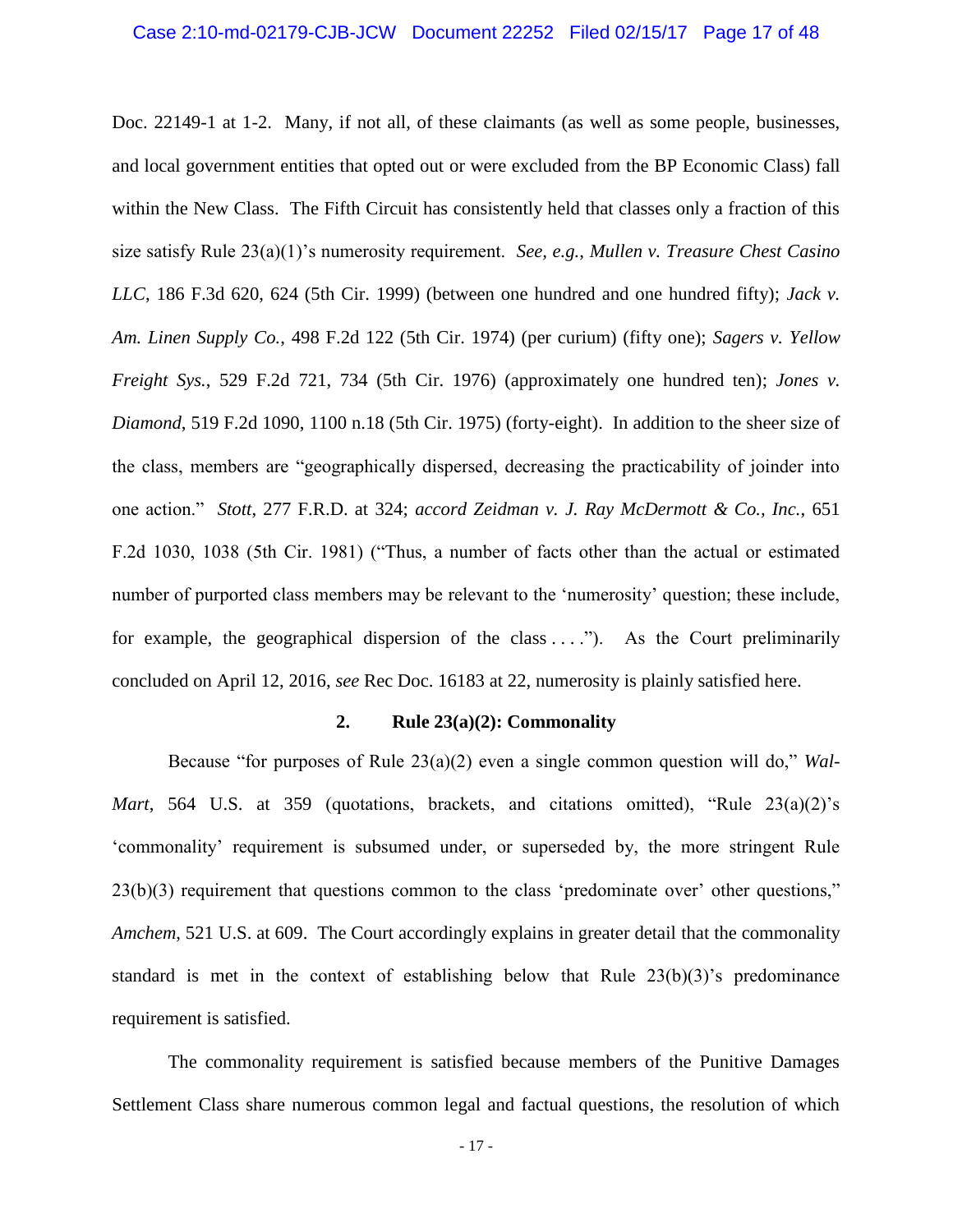#### Case 2:10-md-02179-CJB-JCW Document 22252 Filed 02/15/17 Page 18 of 48

would advance the ultimate determination of punitive damages, which the Supreme Court has emphasized relates primarily to defendants' conduct. *See Exxon Shipping*, 554 U.S. 471 at 504. This litigation arises out of a single incident, albeit one that unfolded over months, and what has become a similarly defined term of art (the "*Deepwater Horizon* Incident") in these and the prior BP settlement. Such questions evaluating the conduct of a defendant under federal maritime law, including the standards under which punitive damages are available, and the answers to these common questions are both critical to the litigation and have shaped the terms and conditions of the Proposed Settlements. The Class is united in interest in the pursuit of and recovery of punitive damages. The Court confirms its preliminary conclusion, reached on April 12, 2016, that commonality is satisfied. *See* Rec. Doc. 16183 at 23.

# **3. Rule 23(a)(3): Typicality**

Typicality "focuses on the similarity between the named plaintiffs' legal and remedial theories and the theories of those whom they purport to represent." *Mullen v. Treasure Chest Casino, LLC*, 186 F.3d 620, 625 (5th Cir. 1999). Typicality is satisfied here, as the New Class representatives—like all New Class members—allege punitive damages stemming directly from the *Deepwater Horizon* spill. The Class Representatives' claims arise from the same underlying event and course of conduct and the Class Representatives share the same maritime legal theories as the claims of the Class Members.

Here, the class representatives were all impacted by the single event of the oil spill, although they lived in different areas within the class geographic boundaries and were in engaged in various impacted activities. Each and all of the class representatives have agreed to represent the entire class. No more is required. *See, e.g.*, *Staton v. Boeing Co.*, 327 F.3d 938, 957 (9th Cir. 2003) ("Objectors . . . complain that class counsel did not provide clear documentation that each job category had a class representative for each type of discrimination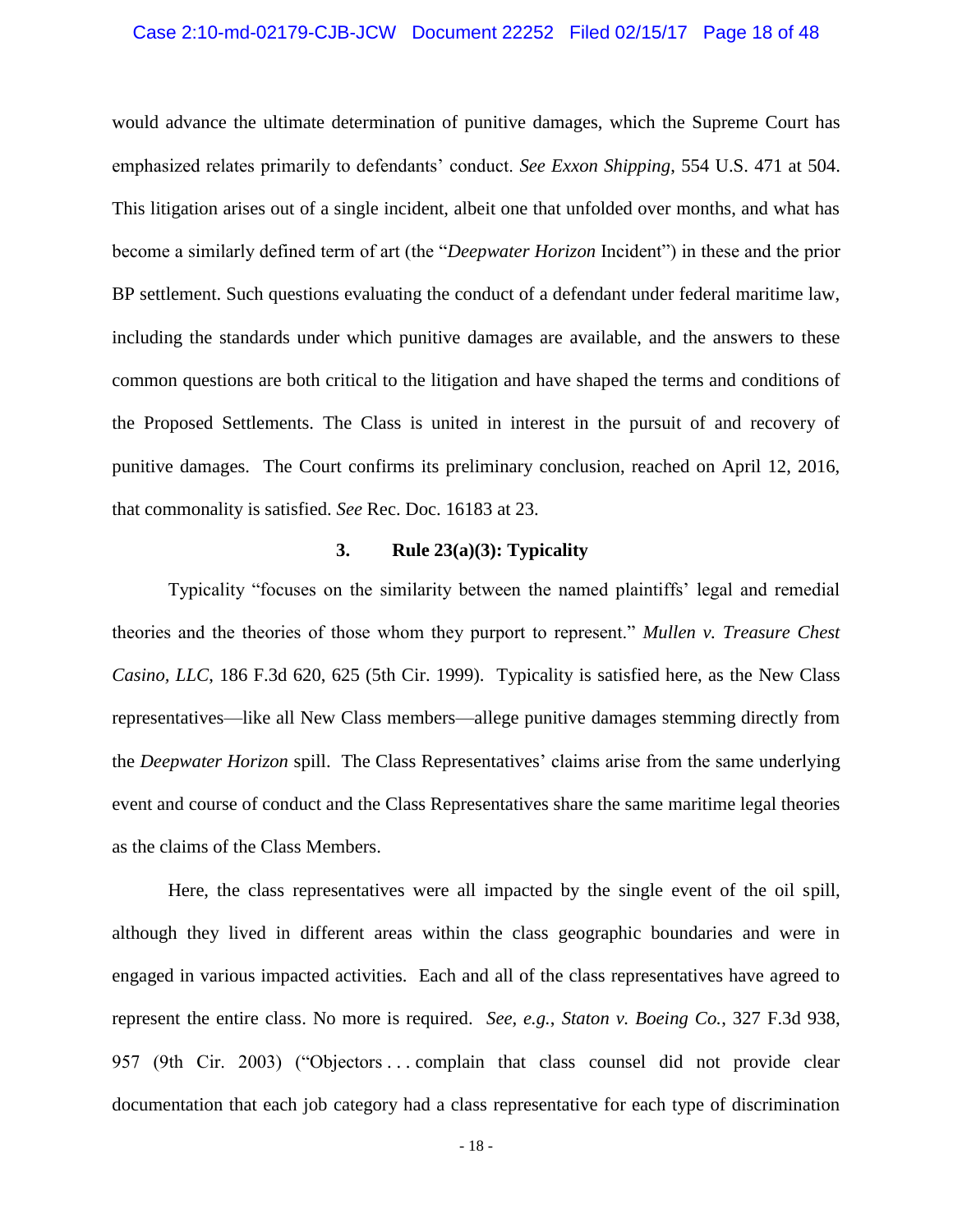#### Case 2:10-md-02179-CJB-JCW Document 22252 Filed 02/15/17 Page 19 of 48

alleged. That level of specificity is not necessary for class representatives to satisfy the typicality requirement."); *Stott*, 277 F.R.D. at 325 ("Although certain of the class members may have dealt with different individuals associated with Capital Financial, these factual differences are not sufficient to overcome the similarity of the nature of the Representative Plaintiff's claims."); *Cornn v. UPS, Inc.*, No. 03-2001, 2005 WL 588431, at \*8 (N.D. Cal. Mar. 14, 2005) ("Rule 23 does not require a class representative for each job category that may be included in the class.").

The Court confirms its preliminary conclusion, reached on April 12, 2016, that typicality is satisfied. *See* Rec. Doc. 16183 at 23–24.

#### **4. Rule 23(a)(4): Adequacy**

"Rule  $23(a)(4)$  is satisfied where: (1) the named plaintiffs' counsel will prosecute the action zealously and competently; (2) the named plaintiffs possess a sufficient level of knowledge about the litigation to be capable of taking an active role in and exerting control over the prosecution of the litigation; and (3) there are no conflicts of interest between the named plaintiffs and the absent class members." *Hamilton v. First Am. Title Ins. Co.*, 266 F.R.D. 153, 163–64 (N.D. Tex. 2010), *vacated and remanded for reconsideration of predominance*, 423 Fed. App'x 425 (5th Cir. 2011); *see also Feder v. Elec. Data Sys. Corp.*, 429 F.3d 125, 129 (5th Cir. 2005). The Court confirms its preliminary conclusion that adequacy is satisfied. *See* Rec. Doc. 16183 at 24–25.

#### **(A) Class Counsel Are Adequate**

Both the members of the New Class and the existing DHEPDS Class have been adequately represented throughout these proceedings, including the negotiation of the HESI and Transocean settlements. Class Counsel regularly engage in complex litigation similar to the present case and have demonstrated their dedication by devoting substantial effort, energy, and resources to the prosecution of this action, including discovery, trials, and appeals; and by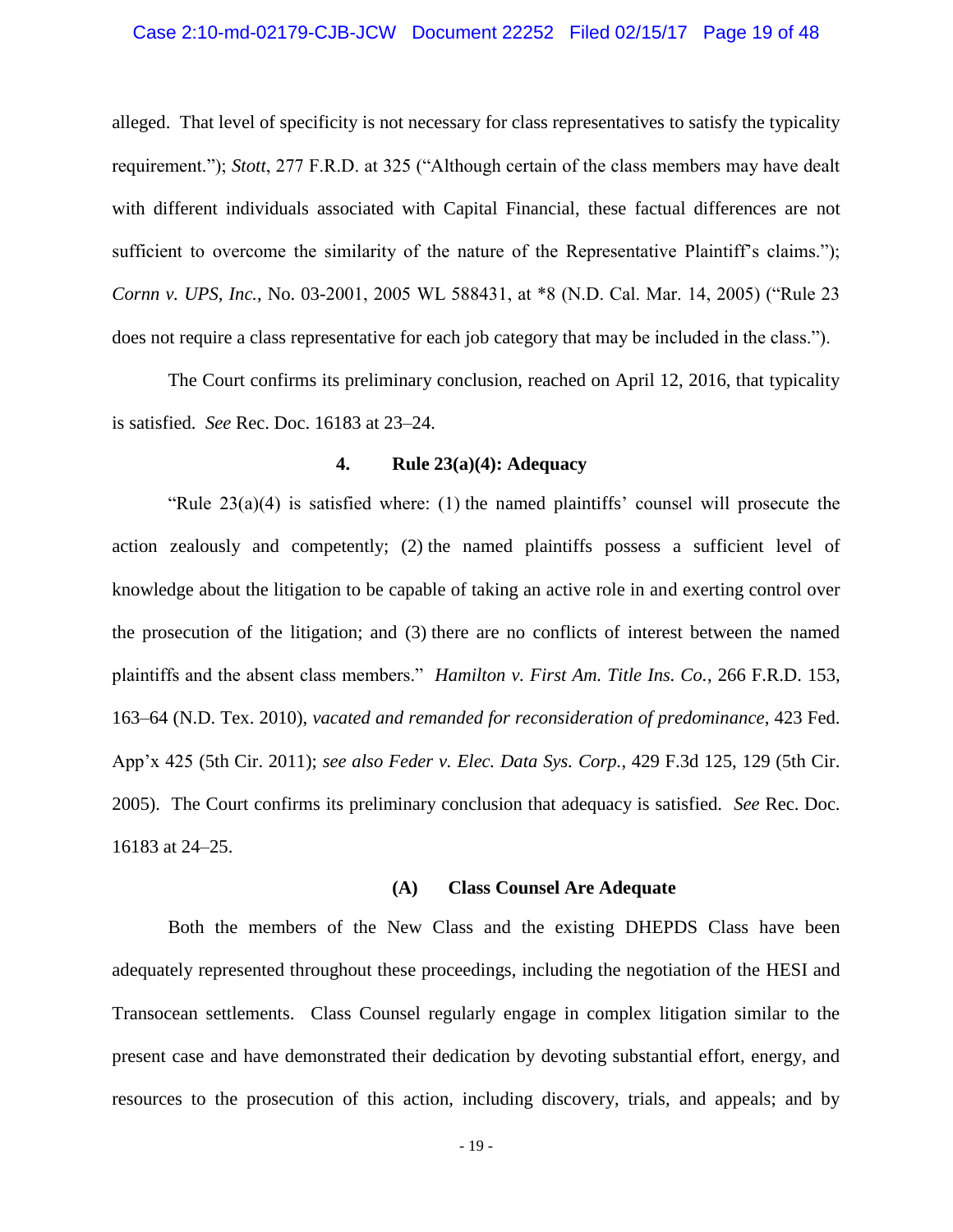#### Case 2:10-md-02179-CJB-JCW Document 22252 Filed 02/15/17 Page 20 of 48

negotiating, finalizing, and implementing the Proposed Settlements. *See Stirman v. Exxon Corp.*, 280 F.3d 554, 563 (5th Cir. 2002).

#### **(B) Class Representatives Are Adequate**

The class representatives are clearly adequate, as they include individuals and businesses asserting loss from the same event. The class representatives have remained reasonably informed about the settlement terms and process, which they have followed, participating in each approval process. *Cf. Stott*, 277 F.R.D. at 325 (finding Rule 23(a)(4) satisfied where the class representative "will continue to take an active role in the prosecution of this class action and administration of this proposed settlement to its conclusion"). All class representatives have attested in declarations filed with the Court that they reviewed and discussed the Settlement provisions with New Class Counsel and they believe the New Class Settlement is fair to the entire class. *See* Morales Decl. ¶¶ 5, 7; Petitjean Decl. ¶¶ 5, 7; Taliancich Decl. ¶¶ 5, 7; Yates Decl. ¶¶ 5, 7; Reels Decl. ¶¶ 5, 7; Morgan Decl. ¶¶ 5, 7.<sup>10</sup>

#### **(C) There Are No Conflicts of Interest Among the Class.**

This case suffers from none of the problems identified in *Amchem*, where the Court noted a potential intraclass conflict, in the context of a settlement with an overall cap, between individuals who had already been injured by asbestos and those who had only been exposed to it. *Cf. Amchem*, 521 U.S. at 626 (explaining that "for the currently injured, the critical goal is generous immediate payments" whereas "exposure-only plaintiffs [have an interest] in ensuring an ample, inflation-protected fund for the future"). Rather, the proposed New Class consists exclusively of individuals and businesses that have already suffered loss and have potential

<sup>&</sup>lt;sup>10</sup> The Class Representatives Declarations were submitted as Exhibit 5 of the PSC's Final Approval Brief. Rec. Doc. 21423-5.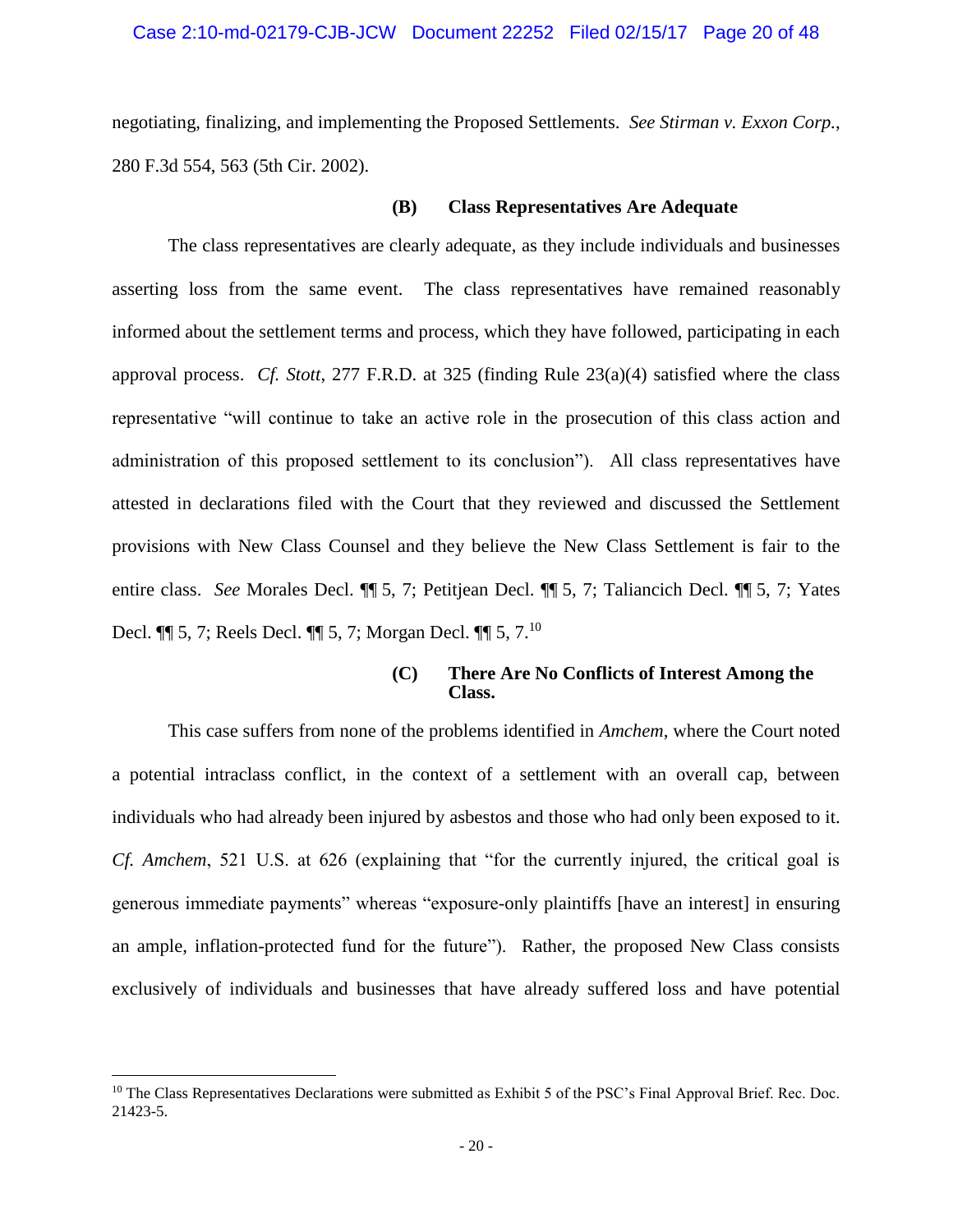#### Case 2:10-md-02179-CJB-JCW Document 22252 Filed 02/15/17 Page 21 of 48

standing to claim punitive damages. The New Class settlement compensates class members for punitive damages through detailed, objective distribution criteria.

Both as a matter of process and as a matter of substance, this class settlement avoids all of the concerns that have prevented approval in cases such as *Amchem*, 521 U.S. 591, *Ortiz v. Fibreboard Corp.*, 527 U.S. 815 (1999), and *In re Katrina Canal Breaches Litig.*, 628 F.3d 185 (5th Cir. 2010). All class members are protected by a specific, detailed, and objective framework that was developed and promulgated publicly by the Claims Administrator. The differences within the framework are rationally related to the relative strengths and merits of similarly situated claims.

# **c. This Settlement Class Satisfies Rule 23(b)(3)'s Requirements 1. Common Questions Of Law and Fact Predominate Over Individual Issues**

As the Court preliminarily concluded on April 12, 2016, predominance is clearly satisfied here. Rec. Doc. 16183 at 25–26.

Where "defendants' liability predominates over any individual issues involving plaintiffs, and the Settlement Agreements will insure that funds are available" to compensate plaintiffs, predominance is satisfied. *In re Chinese-Manufactured Drywall Prods. Liab. Litig.*, 2010 WL 92498, at \*11 (E.D. La. Jan. 10, 2012). The Phase One and Phase Two Trial proceedings conclusively demonstrate the existence of predominant issues that can (and, in fact, were) manageably and effectively tried on a common and essentially "class-wide" basis. A phased trial investing significant time in resolving common questions of law and fact supports the conclusion that the settlement class can meet the Rule 23(b)(3) test for predominance. *Madison v. Chalmette Ref., LLC*, 637 F.3d 551, 556 (5th Cir. 2011) (recognizing that a court's selection of a phased trial structure may be evidence of the importance of common questions and justify class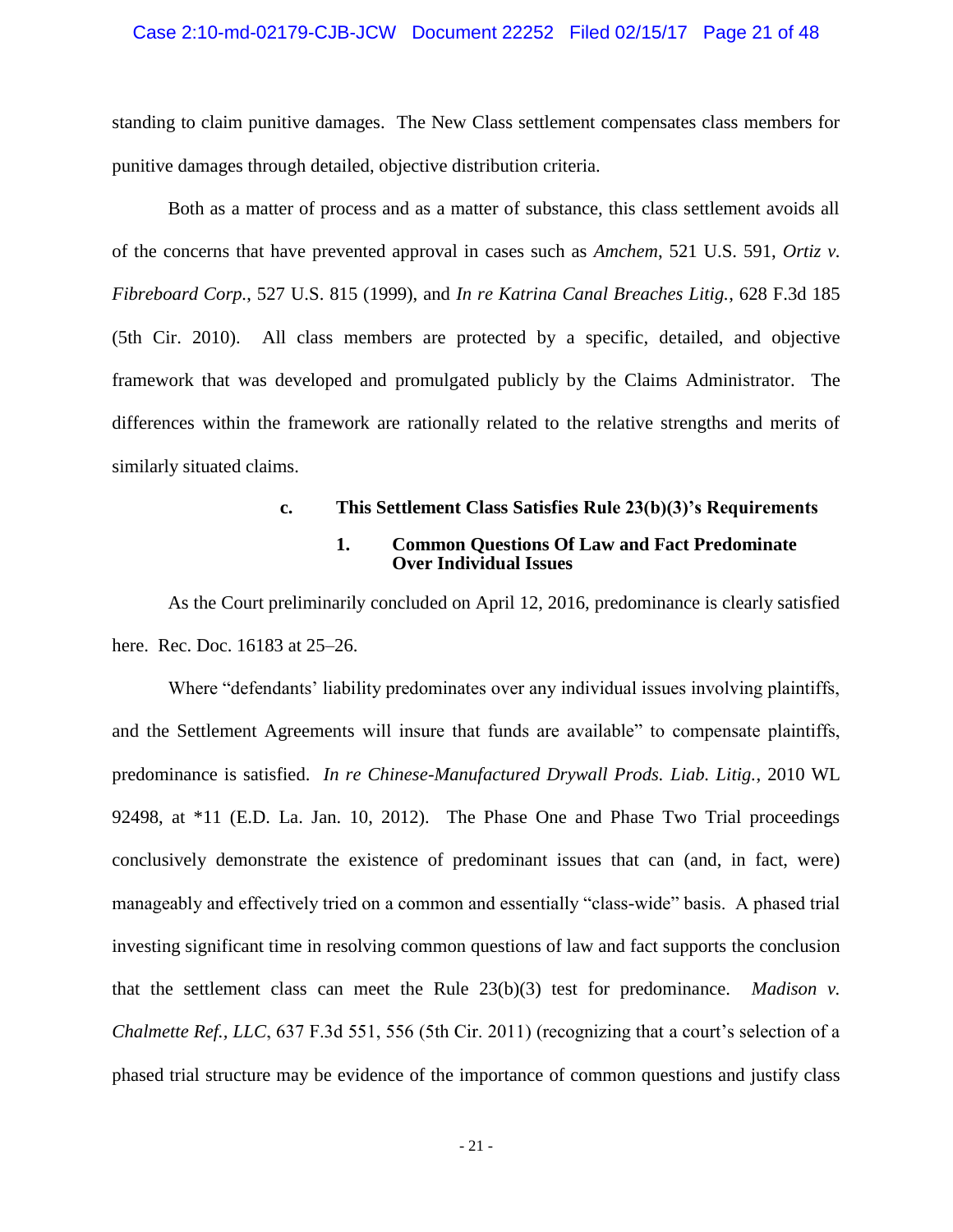# Case 2:10-md-02179-CJB-JCW Document 22252 Filed 02/15/17 Page 22 of 48

certification on liability) (citing *Watson v. Shell Oil*, 979 F.2d 1014, 1017–18 (5th Cir. 1992) and *Turner*, 234 F.R.D. at 601).

Whether HESI and Transocean's conduct warranted potential liability for punitive damages is "unquestionably an important and overarching issue that does not vary by class member." Klonoff Decl. ¶ 77. Such punitive damages claims are suitable for classwide treatment. *See, e.g.*, *In re Deepwater Horizon*, 739 F.3d 790, 811 (5th Cir. 2014) (approving certification of settlement class where common issues included "[w]hether punitive damages are available as a matter of law" (alteration in original)), *cert. denied sub nom. BP Expl. & Prod. Inc. v. Lake Eugenie Land Dev., Inc.*, 135 S.Ct. 754 (2014); *Jenkins v. Raymark Indus., Inc.*, 782 F.2d 468, 471 (5th Cir. 1982) (approving district court's certification of (b)(3) class of asbestos claimants in which the common issues included the amount of punitive damages for which defendants were liable); *Watson v. Shell Oil Co.*, 979 F.2d 1014, 1019 (5th Cir. 1992) (affirming proposed trial plan for single-incident class action involving punitive damages claims).

Finally, as the Second Circuit has noted in a persuasive analysis of the predominance requirement as applied to settlement classes:

While the predominance inquiry will sometimes be easier to satisfy in the settlement context, other requirements of Rule 23 "designed to protect absentees by blocking unwarranted or overbroad class definitions," such as the Rule 23(a)(4) requirement of adequate representation, will "demand undiluted, even heightened attention." [*Amchem*, 521 U.S.] at 620; *see also In re Prudential Ins. Co. Am. Sales Practice Litig. Agent Actions*, 148 F.3d 283, 308 (3d Cir. 1998) (suggesting that the key to *Amchem* appears to be the careful inquiry into adequacy of representation"); *In re Literary Works in Elec. Databases Copyright Litig.*, 654 F.3d 242, 250–55 (2d Cir. 2011) (vacating certification of settlement class of copyright owners because of conflicts among different categories of class members).

*In re Amer. Int'l Group, Inc. Sec. Litig.*, 689 F.3d 229, 240 (2d Cir. 2012). But as analyzed above, there are no adequacy of representation problems under Rule  $23(a)(4)$  here, nor are there intraclass conflicts.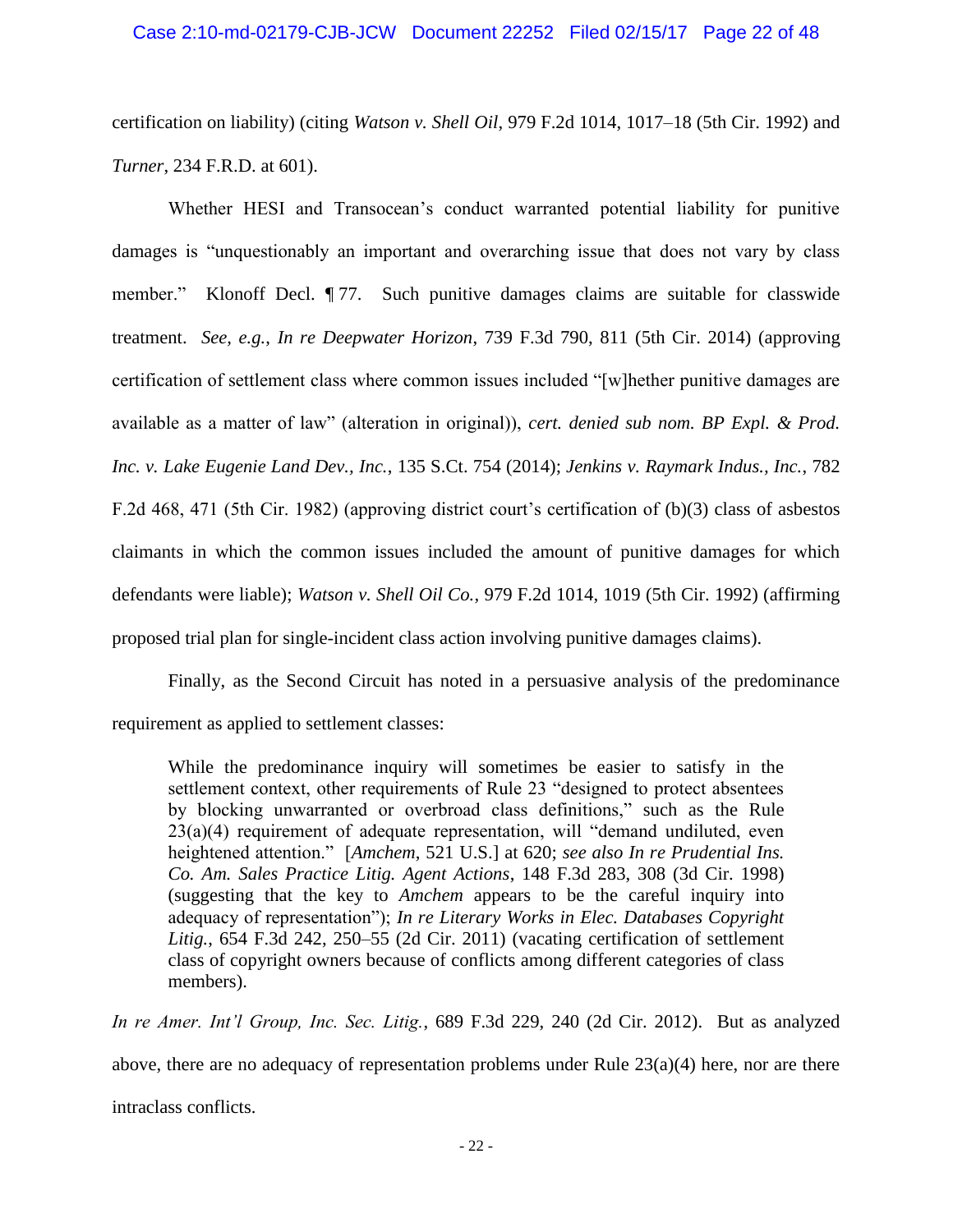#### Case 2:10-md-02179-CJB-JCW Document 22252 Filed 02/15/17 Page 23 of 48

Nor is the class definition overbroad, improperly sweeping in too many absent class members. As the Court discusses below, several non-class members have objected to being excluded from the New Class settlement. The parties were careful in the boundary lines they drew in defining the class. *See* New Class Definition in Appendix A.

#### **(A) Common Questions of Fact Predominate Over Individual Issues**

This case arises from the blowout of one well, starting on one date, and the discharge of oil from one location. It is therefore clear that the vast majority of the contested factual questions are common to all class members and that the case includes a number of issues "whose resolution 'will resolve an issue that is central to the validity of each one of the class member's claims in one stoke.'" *Stukenberg*, 675 F.3d at 840 (emphasis and alterations omitted) (quoting *Wal-Mart Stores*, 564 U.S. at 350). As the Judicial Panel on Multidistrict Litigation explained in centralizing nearly all *Deepwater Horizon*-related litigation in this Court, actions arising from the *Deepwater Horizon* "indisputably share factual issues concerning the cause (or causes) of the *Deepwater Horizon* explosion/fire and the role, if any, that each defendant played in it." Rec. Doc. 1 at 3.

All of the key factual questions in this litigation are common among members of the class. The question of whether the conduct of HESI or Transocean warrants punitive damages is a question of fact. Assuming that punitive damages were justified, the determination of the overall amount of punitive damages is another question of fact common to the group. These common issues of fact are relevant in spite of this Court's Phase One Findings of no recklessness or gross negligence on the part of HESI and Transocean. *See In re Nassau County Strip Search Cases*, 461 F.3d 219, 228 (2d Cir. 2006) (noting that the fact an issue was resolved by stipulation "does nothing to alter the fundamental cohesion of the proposed class"); Klonoff Decl. ¶ 61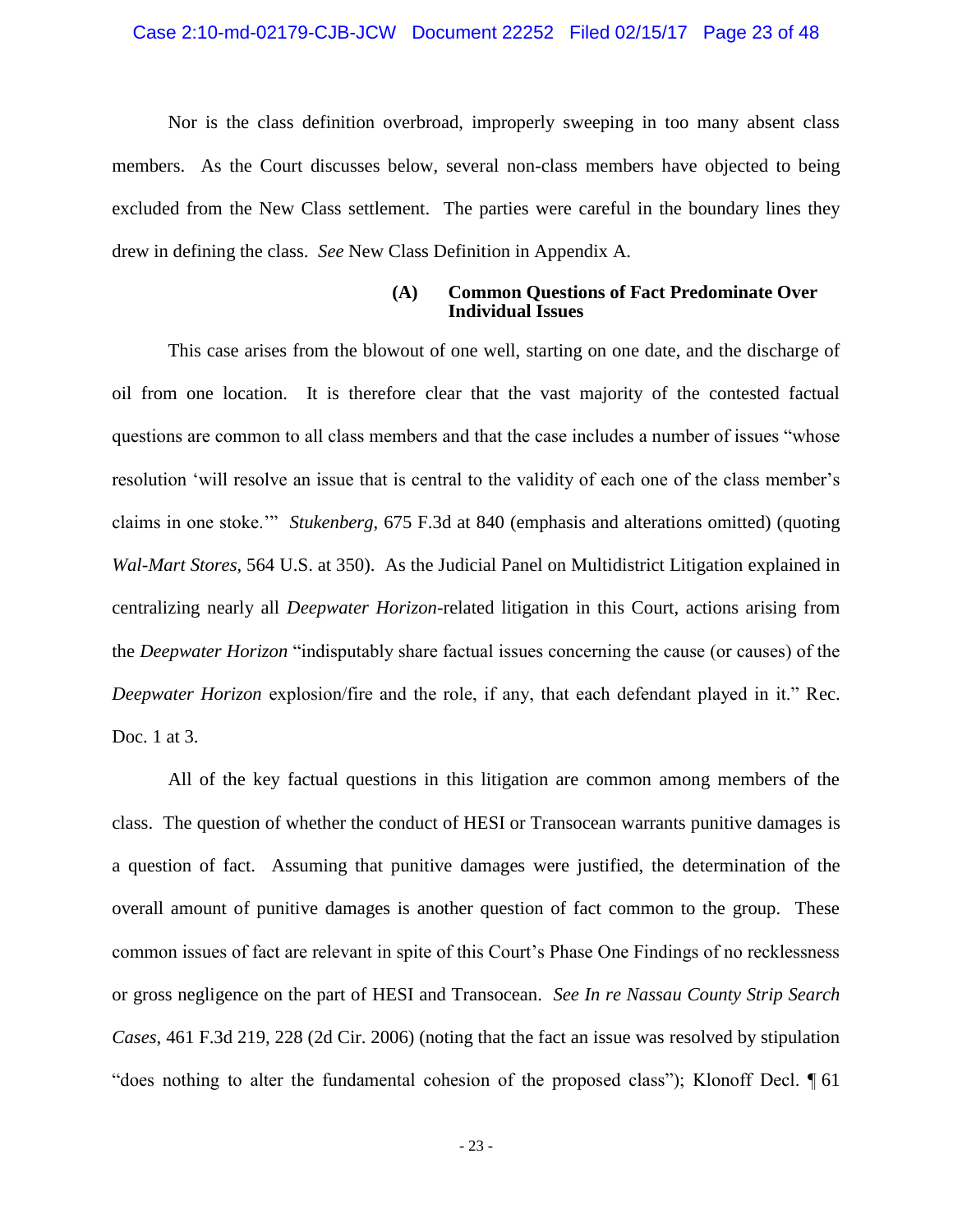#### Case 2:10-md-02179-CJB-JCW Document 22252 Filed 02/15/17 Page 24 of 48

("The Phase One trial proves beyond question that the punitive damages issues can be tried and, indeed, already have been tried—on an aggregate basis.").

If this case is not resolved as a class action, in theory each plaintiff might have to individually litigate each of these fact questions. Each claimant might need to attempt to present proof of their individual damages. In sum, litigation of these issues would "involve the same cast of characters, events, discovery, documents, fact witnesses, and experts." Am. B1 Master Compl. (Rec. Doc. 1128) at 151. Relitigating these issues *seriatim* "would be a massive waste of judicial resources, as the vast majority of the issues of law and fact in this case . . . are common to all the class members." *In re Dell Inc.*, No. 06-726, 2010 WL 2371834, at \*4 (W.D. Tex. June 11, 2010), *aff'd sub nom. Union Asset Mgmt. Holding A.G. v. Dell, Inc.*, 669 F.3d 632 (5th Cir. 2012); *see also In re Sch. Asbestos Litig.*, 789 F.2d 996, 1008 (3d Cir. 1986).

Because all members of the class trace their claims to a single known accident and a small group of defendants, this case bears no resemblance to *Amchem*, in which the class consisted of individuals "exposed to different asbestos containing products, for different amount of time, in different ways, and over different periods." 521 U.S. at 624 (quoting the Third Circuit). Nor does this case bear any resemblance to *Wal-Mart*, 564 U.S. 338 (2011), in which the Court found that plaintiffs had little in common other than "Wal-Mart's 'policy' of allowing discretion by local supervisors over employment matters." *Id.* at 355. In contrast to *Wal-Mart*, in which the Court held that the cause of plaintiffs' injuries varied with respect to the manager to whom each was assigned, and how each manger interacted with the plaintiff in question, here each class member traces his injury directly to the same genesis—a single well blowout stemming from the same operative causes. *See* Klonoff Decl. ¶ 80.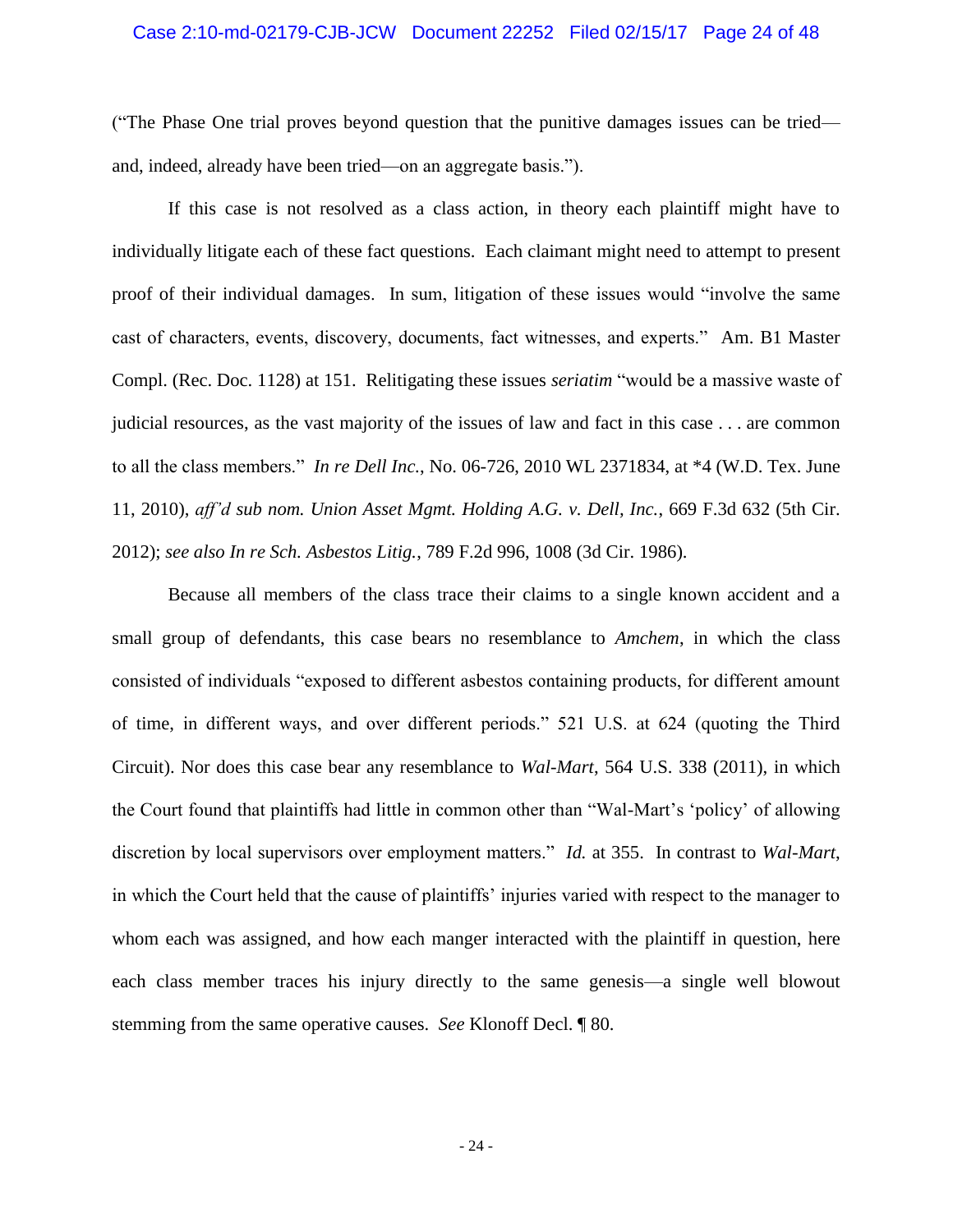# **(B) Common Questions of Law Predominate Over Individual Issues**

Just as common questions of fact clearly predominate over individual issues, so do common questions of law. All of the New Class's claims for punitive damages arise under general maritime law (a species of federal common law). Klonoff Decl. ¶ 79. Accordingly, the applicable general maritime law unites the New Class, although that law does provide varying definitions for gross negligence and the imposition of punitive damages. Nevertheless, this is not an *Amchem* scenario, in which the class is fragmented by a multiplicity of state laws that control the viability of claims.

While the New Class includes members from across the Gulf region, five states, rather than 50, are involved. Moreover, in this case, involving a maritime casualty, state law is preempted by federal law. *See, e.g.*, Bundle B1 Order (Rec. Doc. 3830) at 18, 38; Bundle C Order (Rec. Doc. 4578) at 17.

#### **(C) Issues of Individual Injury Do Not Defeat Predominance for Purposes of Evaluating The New Class's Certification**

"[T]he necessity of calculating damages on an individual basis will not necessarily preclude class certification," particularly where damages may "be determined by reference to a mathematical or formulaic calculation." *Steering Comm. v. Exxon Mobil Corp.*, 461 F.3d 598, 602 (5th Cir. 2006); *accord Sterling v. Velsicol Chem. Corp.*, 855 F.2d 1188, 1197 (6th Cir. 1988); *Bell Atl. Corp. v. AT&T Corp.*, 339 F.3d 294, 306–07 (5th Cir. 2003); *Bertulli v. Indep. Ass'n of Cont'l Pilots*, 242 F.3d 290, 298 (5th Cir. 2001); *Eatmon v. Palisades Collection LLC*, No. 08-306, 2011 WL 147680, at \*12 (E.D. Tex. Jan. 18, 2011); *Moore v. Int'l Filing Co.*, No. 10-0086, 2010 WL 2733116, at \*3 (S.D. Miss. July 8, 2010); *Lonergan v. A.J.'s Wrecker Serv. of Dallas, Inc.*, No. 97-1331, 1999 WL 527728, at \*7 (N.D. Tex. July 8, 1999), *aff'd sub nom. AJ's*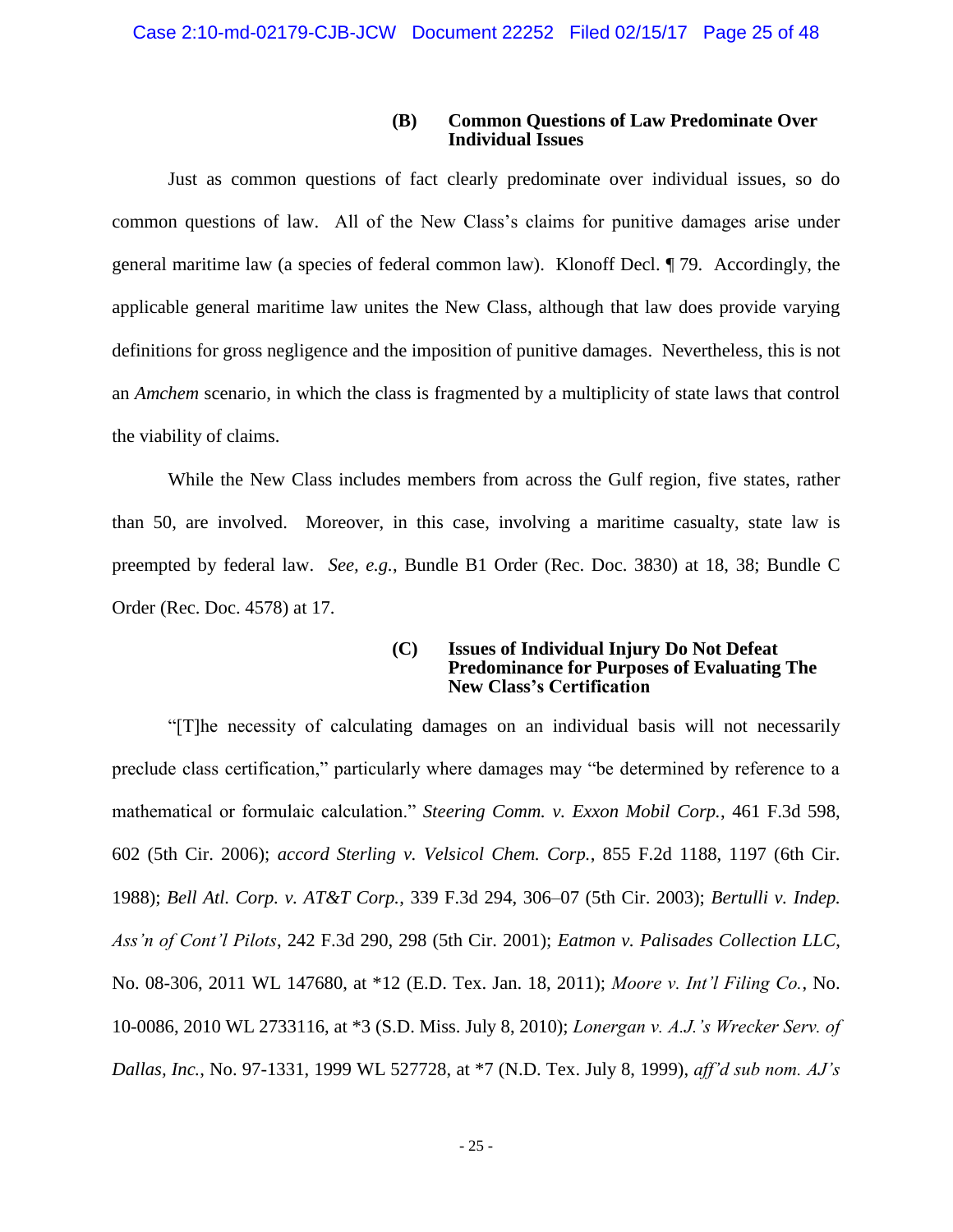*Wrecker Serv., Inc. v. City of Dallas*, 200 F.3d 816 (5th Cir. 1999). Courts have repeatedly rejected the argument that different damages calculations for each class member defeats class certification. *See, e.g.*, *Bell Atl.*, 339 F.3d at 306 (recognizing that "[e]ven wide disparity among class members as to the amount of damages suffered does not necessarily mean that class certification is inappropriate."); *Allapattah Servs. Inc. v. Exxon Corp.*, 333 F.3d 1248, 1261 (11th Cir. 2003) ("[N]umerous courts have recognized that the presence of individualized damages issues does not prevent a finding that the common issues in the case predominate"), *aff'd sub nom. Exxon Mobil Corp. v. Allpattah Servs. Inc.*, 545 U.S. 546 (2005); *Brown v. Consumer Law Assocs., LLC*, 283 F.R.D. 602, 612 (E.D. Wash. 2012) (need for individualized proof of damages is insufficient to preclude class certification); *S. States Police Benev. Ass'n, Inc. v. First Choice Armor & Equip., Inc.*, 241 F.R.D. 85, 89 (D. Mass. 2007) ("[T]he possibility of differing damages calculations is insufficient to deny certification."). Were the law otherwise, "the point of the Rule 23(b)(3) provision for class treatment would be blunted beyond utility, as every plaintiff must show specific entitlement to recovery, and still Rule 23 has to be read to authorize class actions in some set of cases where *seriatim* litigation would promise such modest recoveries as to be economically impracticable." *Gintis v. Bouchard Transp. Co.*, 596 F.3d 64, 66–67 (1st Cir. 2010) (Souter, J., sitting by designation).

In this case, the mechanical task of allocating punitive damages is the only individualized issue. Klonoff Decl. ¶ 78. These issues are resolved by the New Class Claims Administrator's Proposed Distribution Model. Rec. Doc. 18797; *cf. Chavin v. Chevron Oronite Co.*, 263 F.R.D. 364, 371 (E.D. La. 2009) (explaining that the "critical calculation of damages on an individual basis will not preclude class certification unless this calculation cannot be made with some reference to a mathematical formula"); *City of San Antonio v. Hotels.com*, No. 06-381, 2008 WL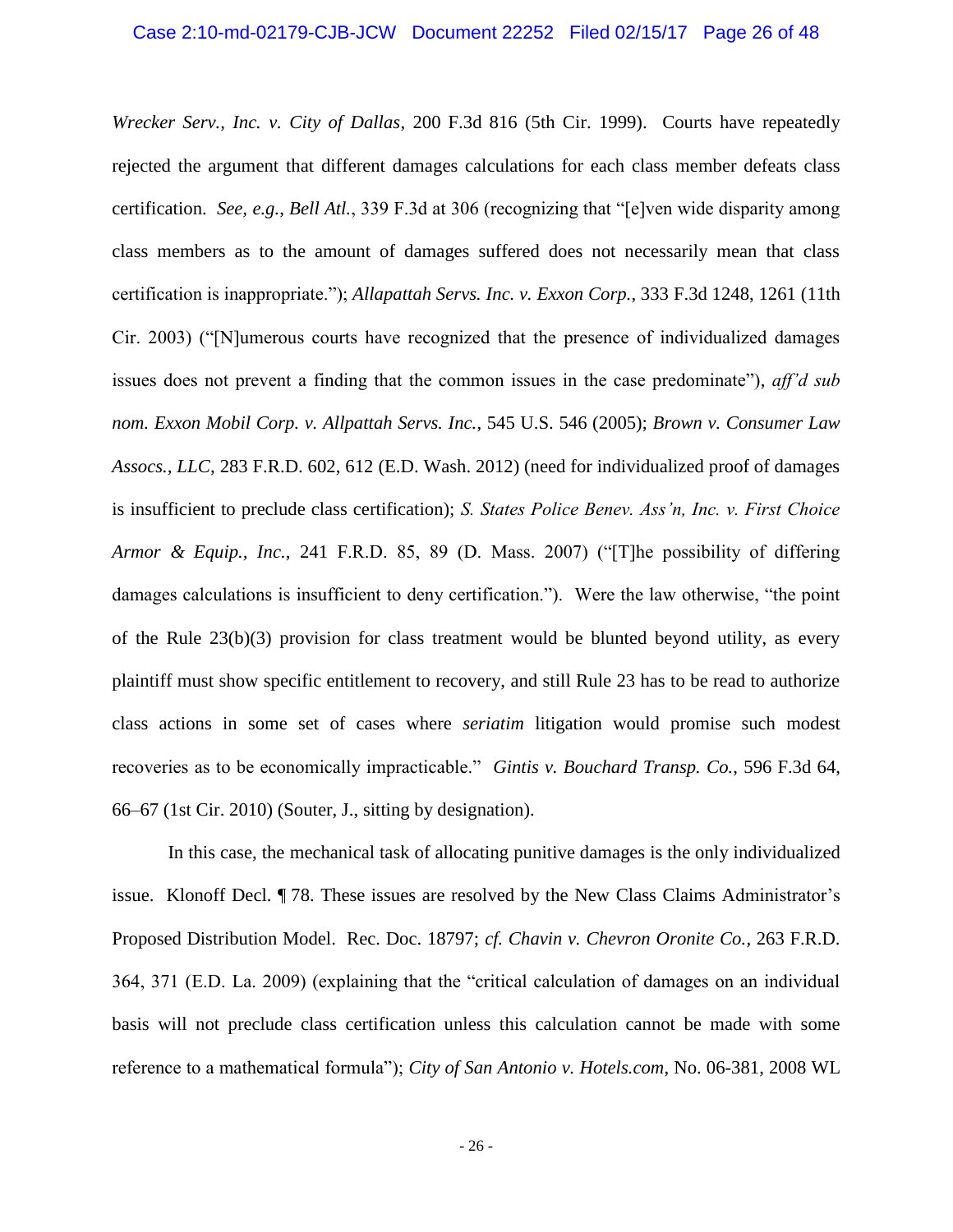2486043, at \*12 (W.D. Tex. May 27, 2008) (finding class certification appropriate where, among other things, the "alleged damages are subject to common proof and can be calculated on a formulaic basis").

#### **(D) Courts Have Certified Rule 23(b)(3) Classes in Environmental Accident and Other Mass Tort Suits**

Courts have repeatedly held that, in certain factual circumstances, common issues may predominate over individual issues in environmental and other mass tort cases. *See* Klonoff Decl. ¶ 80. This is one of those cases. *Id.* As the Supreme Court recognized in *Amchem*, where "mass tort cases aris[e] from a common cause or disaster," class certification may be appropriate, and "District Courts, since the late 1970's, have been certifying such cases in increasing number." *Amchem*, 521 U.S. at 625. The reason for this doctrine is that although each plaintiff might have suffered different damages, the heart of each plaintiff's complaint is common to the class.

In *Watson v. Shell Oil Co.*, 979 F.2d 1014 (5th Cir. 1992), the district court certified a class of 18,000 individuals harmed by an explosion at a Shell manufacturing facility in Norco, Louisiana. Affirming, the Fifth Circuit observed that "[t]he class issues to be determined by the Phase 1 jury form integral elements of the claims asserted by each of the more than 18,000 plaintiffs," such that there "can be no serious contention that the district court abused its discretion in determining that these issues predominate for the purpose of class certification." *Id.* at 1022–23. The Fifth Circuit "has reaffirmed and relied upon *Watson*'s holding following *Amchem*." *Madison*, 637 F.3d at 557 (Dennis, J., concurring) (citing *Steering Comm. v. Exxon Mobil Corp.*, 461 F.3d 598, 603 (5th Cir. 2006); *Mullen*, 186 F.3d at 623, 628). In *Mullen*, a single-site, long-term toxic exposure case, the Court upheld the certification of a class of casino employees harmed by a defective ventilation system "because the class is . . . linked by a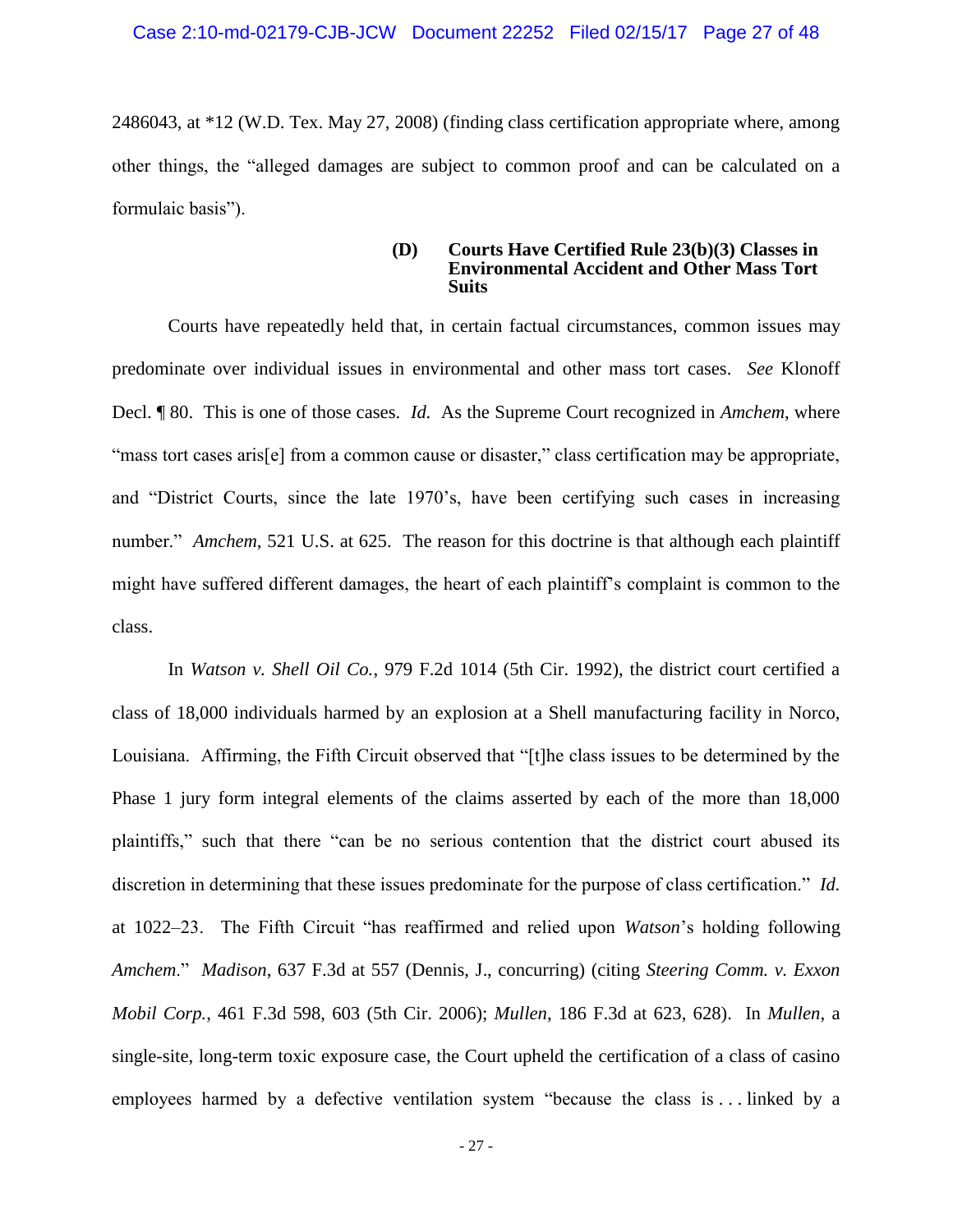#### Case 2:10-md-02179-CJB-JCW Document 22252 Filed 02/15/17 Page 28 of 48

common complaint [and] the fact that the class is defined with reference to an ultimate issue of causation does not prevent certification." *Id.* at 624 n.1.

Courts in this District agree that it is appropriate, in circumstances where the underlying facts and nature of the case warrant, to certify class actions in environmental disaster and other toxic exposure cases. *See, e.g.*, *In re Vioxx Prods. Liab. Litig.*, 239 F.R.D. 450, 462 (E.D. La. 2006) ("Despite early skepticism, mass accident, or single-situs torts, have generally been susceptible to class certification."); *Turner*, 234 F.R.D. at 606 ("Defendant argues that the oil did not spread uniformly throughout the affected area, and that different homes in the area received differing degrees, if any, of oil contamination. However, *the central factual basis for all of Plaintiffs' claims is the leak itself—how it occurred, and where the oil went*. There is a large area of factual overlap in the Plaintiffs' causes of action.") (emphasis added); *In re Shell Oil Refinery*, 136 F.R.D. 588, 589 (E.D. La. 1991) (noting that certification had been granted in a case arising "from the May 5, 1988 explosion in the catalytic cracking unit at the Shell Oil Refinery in Norco, Louisiana."), *aff'd sub nom. Watson v. Shell Oil Co.*, 979 F.2d 1014 (5th Cir. 1992).

Courts around the country agree. In *Loden v. LaFarge Corp.*, 383 F.3d 495 (6th Cir. 2004), the Sixth Circuit affirmed the certification of a class of 3600 individuals whose *property* was damaged by toxic pollutants emitted from a cement manufacturing plant, explaining that while "individual damage determinations might be necessary... the plaintiffs have raised common allegations which would likely allow the court to determine liability (including causation) for the class as a whole." *Id.* at 508. In *Bell v. DuPont Dow Elastomers, LLC*, 640 F. Supp. 2d 890 (W.D. Ky. 2009), the court certified a class of individuals residing near a DuPont facility emitting air contaminants, explaining that the "air contamination affected Plaintiffs *and*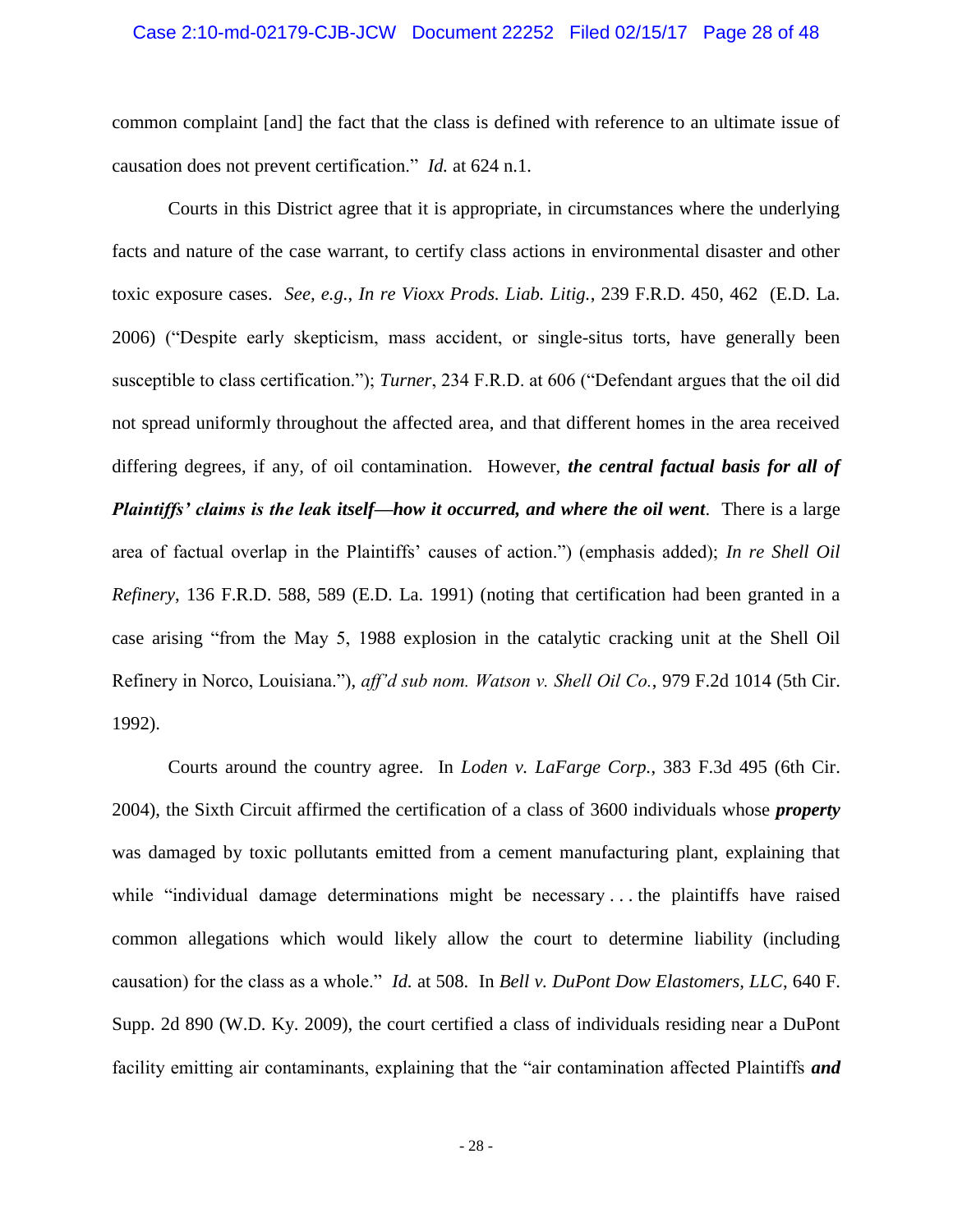#### Case 2:10-md-02179-CJB-JCW Document 22252 Filed 02/15/17 Page 29 of 48

*their properties* in similar ways under the law" even though "some class members disagree about the significance of the discharges each has experienced." *Id.* at 895 (emphasis added). In *Collins v. Olin Corp.*, 248 F.R.D. 95, 103–05 (D. Conn. 2008), the court certified a class of homeowners harmed by contaminated soil and groundwater, reasoning that "differences in the amount and recoverability of damages do not defeat predominance." *Id.* at 105. *Singleton v. Northfield Ins. Co.*, 826 So. 2d 55 (La. Ct. App. 2002), affirmed certification of a class seeking damages from a gas well blowout, holding that the "liability of the defendants is the central issue, which is obviously common to all of the claimants. Moreover, this issue of liability predominates over any questions important to only individual members of the class, such as the type and extent of their damages." *Id.* at 68.

#### **2. Class Treatment Is Superior to Other Methods of Adjudicating the Controversy**

As the Court preliminarily concluded on April 12, 2016, superiority is satisfied here. *See*  Rec. Doc. 16183 at 26–27.

#### **(A) Rule 23(b)(3)(A): Interest of Class Members in Individual Control**

This factor strongly weighs in favor of class certification. Litigation of this type is extraordinarily complex and expensive, and the class action device was designed to allow individuals with comparatively modest claims to band together to bring such claims. *See, e.g.*, Class Action Fairness Act of 2005, Pub. L. No. 109-2,  $\S$  2(a)(1), 119 Stat. 4 ("Class action lawsuits are an important and valuable part of the legal system when they permit the fair and efficient resolution of legitimate claims of numerous parties by allowing the claims to be aggregated into a single action against a defendant that has allegedly caused harm."). If not barred by this Court's liability findings, many plaintiffs would be able to recover only relatively modest amounts of compensation, and as a result, they would have little interest in litigating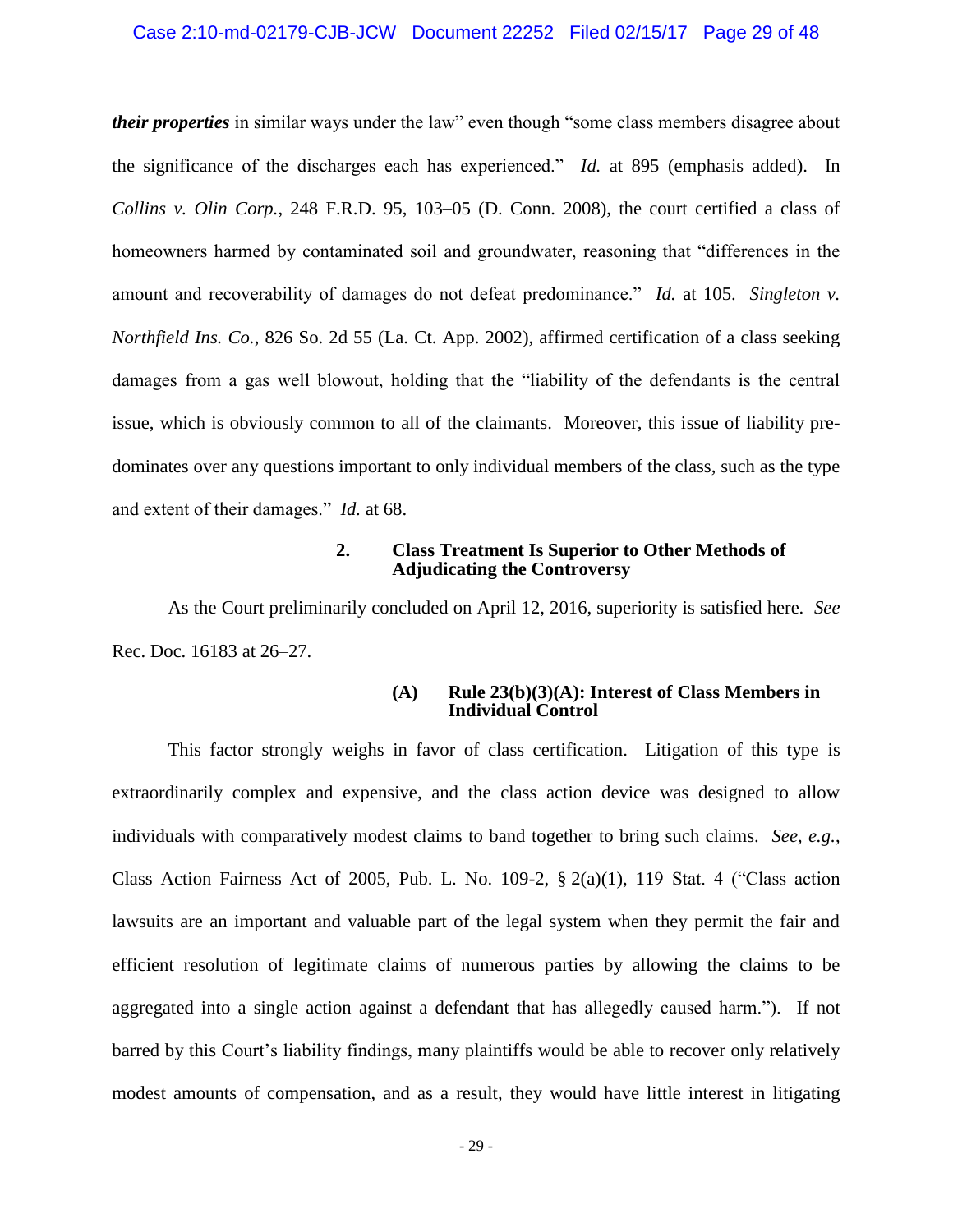#### Case 2:10-md-02179-CJB-JCW Document 22252 Filed 02/15/17 Page 30 of 48

outside of a class context, with the enormous expenses that such litigation would entail. *See, e.g.*, *Amchem*, 521 U.S. at 617 ("The policy at the very core of the class action mechanism is to overcome the problem that small recoveries do not provide the incentive for any individual to bring a solo action prosecuting his or her rights. The class action solves this problem ...." (quotation omitted)). The Phase One and Phase Two Findings that limit any New Class member's claim to punitive damages further indicates that class members do not have a strong interest in individually controlling their claims.

Finally, the New Class settlement preserved the Rule 23(b)(3) opt-out opportunity, and provided a generous opt-out period. Any plaintiff who did not wish to take part in the New Class settlement was free to opt out of the New Class and pursue his own action.

#### **(B) Rule 23(b)(3)(B): Extent of Any Litigation Already Begun**

Both the Phase One and Phase Two trials have been completed. The New Class Settlement is extremely favorable to plaintiffs in light of the findings and conclusions of these trials. Rec. Doc. 21423 at 9. Consequently, no plaintiff's litigation efforts will be wasted by the Court's certification of the New Class. Additionally, the Multidistrict Litigation Panel has centralized all the claims arising out of the *Deepwater Horizon* incident in this Court. Therefore, there is no risk of competing litigation. Klonoff Decl. ¶ 90.

#### **(C) Rule 23(b)(3)(C): Desirability of Concentration in This Forum**

Consistent with the orders of the Judicial Panel on Multidistrict Litigation, virtually all *Deepwater Horizon*-related litigation is already centralized in this District. Thus, much of the litigation would have occurred in this district regardless of how the Court resolves this class certification motion. *Cf. In re Wal-Mart Wage & Hour Employment Practices Litig.*, 2008 WL 3179315, at \*20 ("The desirability of concentrating the litigation of the claims in this forum, at

- 30 -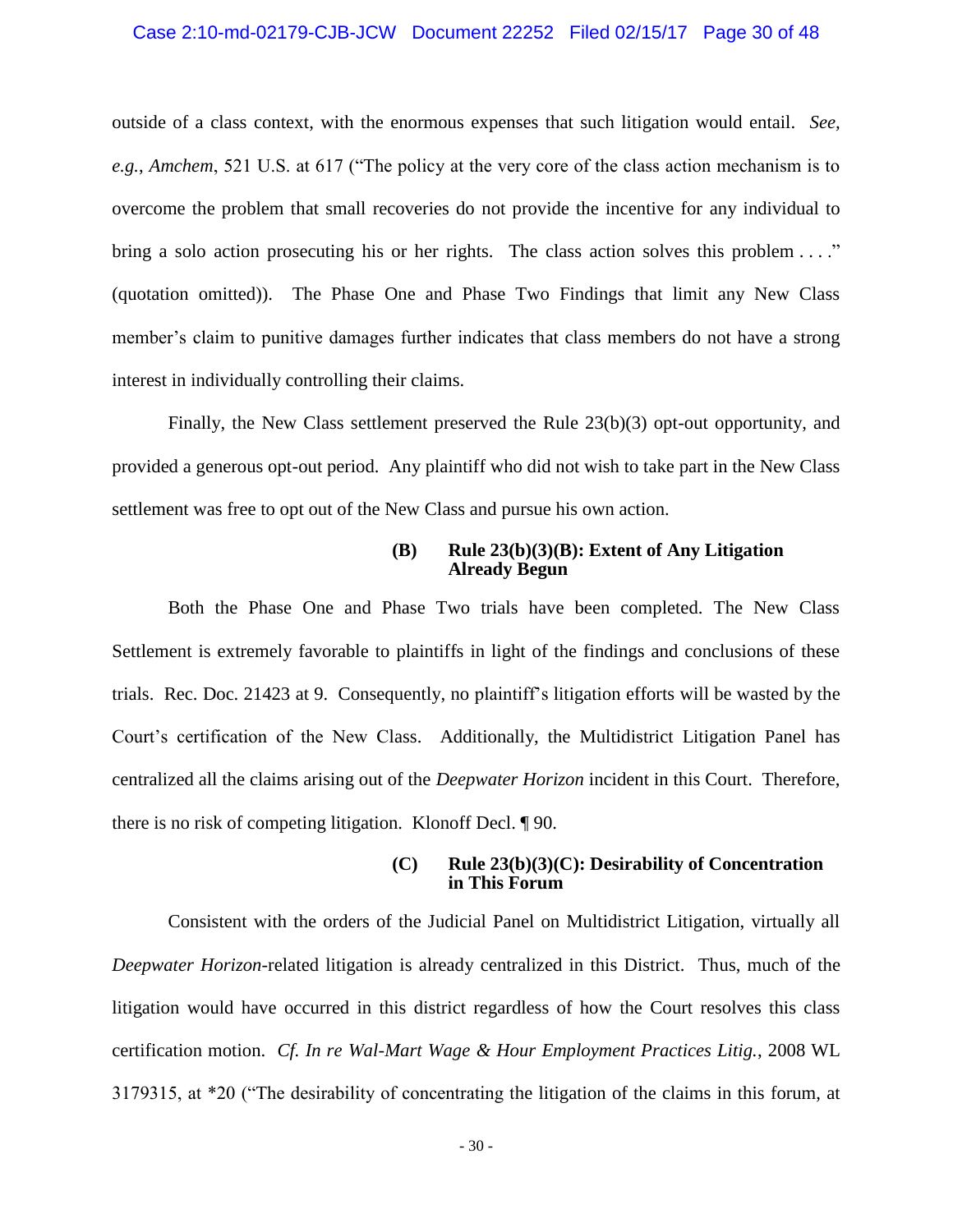#### Case 2:10-md-02179-CJB-JCW Document 22252 Filed 02/15/17 Page 31 of 48

least for pre-trial purposes, already has been decided by the MDL panel."); *In re Online DVD Rental Antitrust Litig.*, No. 09-2029, 2010 WL 5396064, at \*12 (N.D. Cal. Dec. 23, 2010) ("[T]he present action has already been consolidated for case management before this court as part of a multidistrict litigation proceeding . . . . Concentrating the litigation of all claims in the instant forum also further promotes manageability and efficiency."). Given the Court's familiarity with the myriad legal and factual issues at issue in this litigation, concentration is a desirable result for all parties. *See In re Dynamic Random Access Memory (DRAM) Antitrust Litig.*, No. 2-1486, 2006 WL 1530166, at \*11 (N.D. Cal. June 5, 2006) ("Concentrating the litigation of all claims in the instant forum—which has already heard all pretrial proceedings thus far—would further promote manageability and efficiency.").

# **(D) Rule 23(b)(3)(D): Likely Difficulties of Managing a Class Action**

This factor is at least partially irrelevant because a trial on liability has already occurred. Nonetheless, the class settlement is far easier to manage than the thousands of individual actions could ever be. Indeed, the Court "need not inquire whether the case, if tried, would present intractable management problems, for the proposal is that there be no trial." *Amchem*, 521 U.S. at 620 (citation omitted). The Court also may take notice of the fact that the New Class settlement agreements permit efficient and transparent payments to members of the proposed New Class far sooner, and with more efficient and cost-effective utilization of judicial resources, than individual actions ever could.

# **ii. The Settlement Is Fair, Reasonable, and Adequate.**

As described below, the New Class settlement is clearly fair, reasonable, and adequate to putative New Class members. Under the Court's Phase One and Phase Two Trial Findings, neither HESI nor Transocean has any exposure for punitive damages. Phase One Findings ¶¶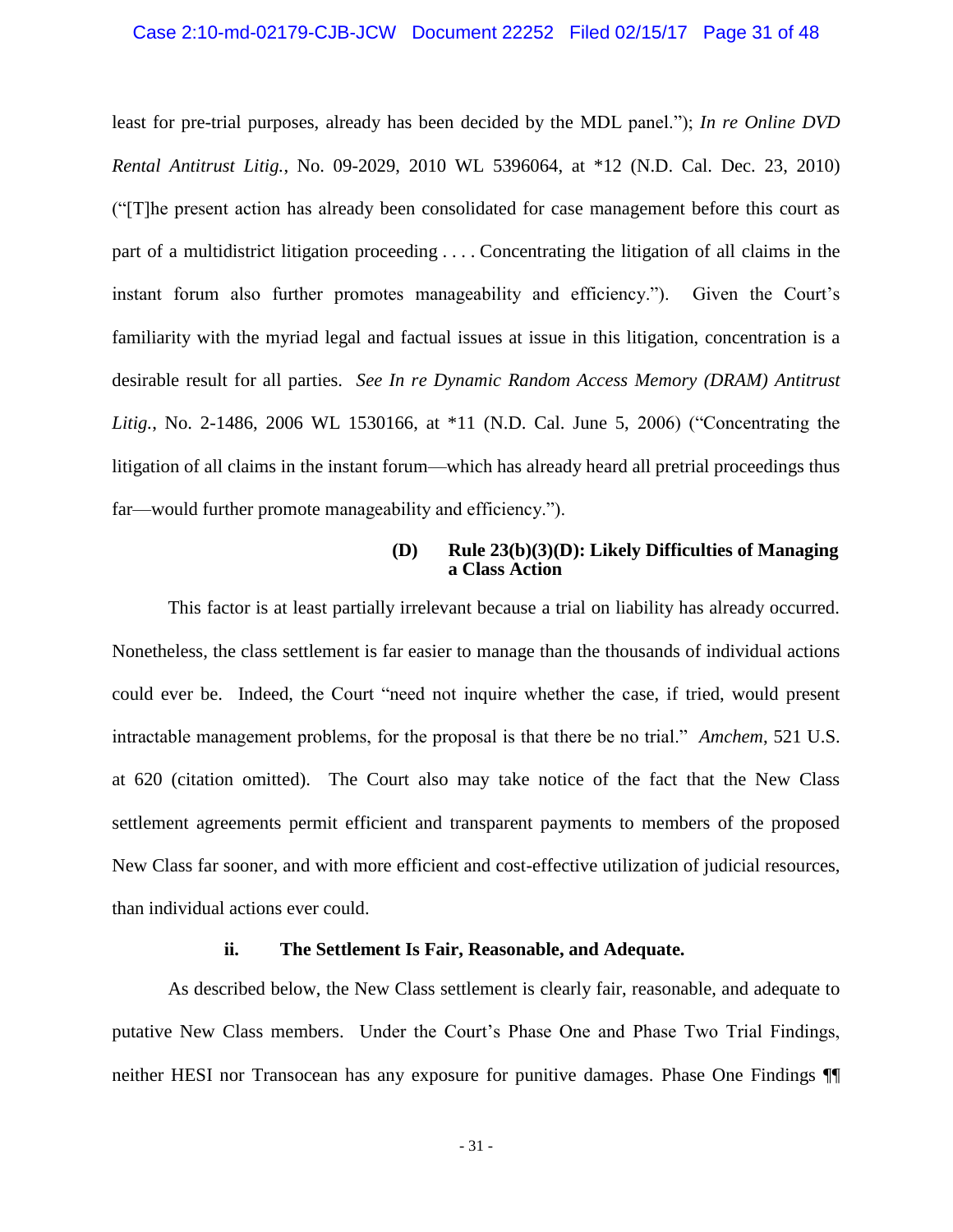543, 583–85, 612, 615 (*In re Deepwater Horizon*, 21 F. Supp. 3d 657, 746–47, 752, 757 (E.D. La. 2014)); Phase Two Findings ¶ 250 ("the evidence in the Source Control segment does not change the Court's conclusions from Phase One"). Therefore, virtually any relief to a New Class Member would be fair, reasonable, and adequate under the facts and the law of this case.

#### **a. The Settlement Agreement Is Entitled to a Presumption of Fairness**

The public interest strongly favors the voluntary settlement of class actions. *See* 4 NEWBERG ON CLASS ACTIONS § 11:55 (4th ed.); *Kincade v. Gen. Tire & Rubber Co.*, 635 F.2d 501, 507 (5th Cir. 1981) (citing *Cotton v. Hinton*, 559 F.2d 1326, 1331 (5th Cir. 1977)); *Smith v. Crystian*, 91 F. App'x 952, 955 (5th Cir. 2004) (per curiam); *Turner v. Murphy Oil USA, Inc.*, 472 F. Supp. 2d 830, 843 (E.D. La. 2007); *In re Warfarin Sodium Antitrust Litig.*, 391 F.3d 516, 535 (3d Cir. 2004); *In re Exxon Valdez*, 229 F.3d 790, 795 (9th Cir. 2000); *Lazar v. Pierce*, 757 F.2d 435, 440 (1st Cir. 1985). Because the public interest strongly favors the voluntary settlement of class actions, there is a strong presumption in favor of finding the settlement fair, reasonable, and adequate. *See Collins v. Sanderson Farms, Inc.*, 568 F. Supp. 2d 714, 720 (E.D. La. 2008); *accord, e.g.*, *In re Educ. Testing Serv. Praxis Principles of Learning & Teaching: Grades 7–12 Litig.*, 447 F. Supp. 2d 612, 619 (E.D. La. 2006); *Neff v. VIA Metro. Transit Auth.*, 179 F.R.D. 185, 208 (W.D. Tex. 1998). The preference for settlement over the expenditure of scarce judicial resources gains added force under the OPA statute, which is designed to catalyze settlements. *See* 33 U.S.C. § 2713.

#### **b. The** *Reed* **Factors Weigh in Favor of Final Approval**

#### **1.** *Reed* **Factor One: The Existence or Lack of Fraud or Collusion Behind the Settlement**

The New Class settlements are the result of hard-fought, arm's-length negotiations by experienced counsel. Klonoff Decl. ¶ 99. This Court allowed and supervised settlement

- 32 -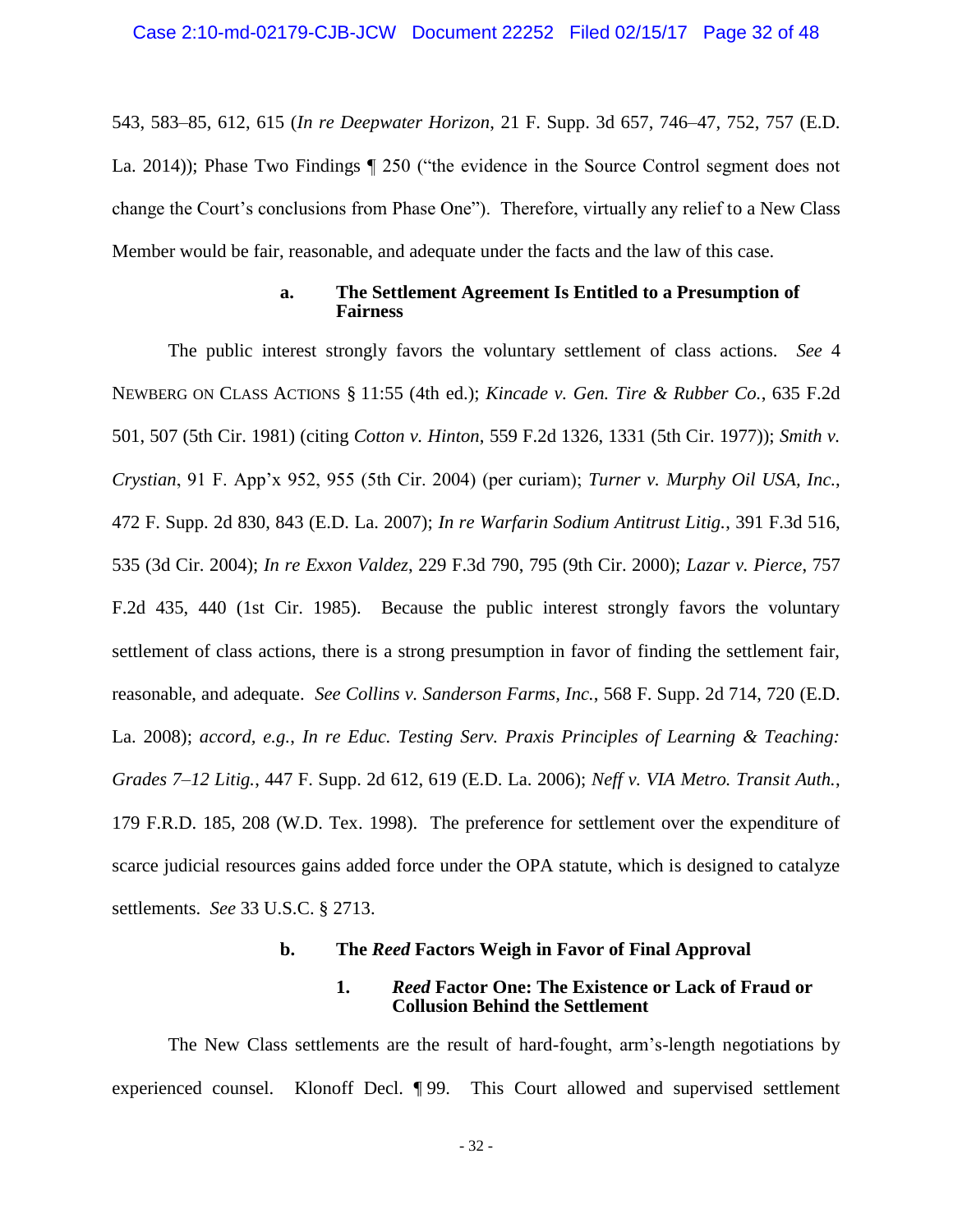#### Case 2:10-md-02179-CJB-JCW Document 22252 Filed 02/15/17 Page 33 of 48

negotiations throughout the first two phases of litigation. This parallel track provided the parties with the unique opportunity to consider and negotiate a settlement fully informed by discovery, expert opinions, a trial, and other litigation events.

Magistrate Judge Shushan played an important role in mediating the New Class settlements. Klonoff Decl. ¶ 99. Her efforts further weigh in favor of a finding that the New Class settlements were fairly negotiated. *See, e.g.*, *Maywalt v. Parker & Parsley Petroleum Co.*, 67 F.3d 1072, 1079 (2d Cir. 1995); *Collins*, 568 F. Supp. 2d at 725 (citing 4 NEWBERG ON CLASS ACTIONS § 11:51 (4th ed.)); *In re Currency Conversion Fee Antitrust Litig.*, 263 F.R.D. 110, 122 (S.D.N.Y. 2009), *aff'd sub nom. Priceline.com, Inc. v. Silberman*, 405 F. App'x 532 (2d Cir. 2010); *Smith v. Tower Loan of Miss., Inc.*, 216 F.R.D. 338, 353 (S.D. Miss. 2003), *aff'd sub nom. Smith v. Crystian*, 91 F. App'x 952 (5th Cir. 2004) (per curiam); *In re Catfish Antitrust Litig.*, 939 F. Supp. 493, 497 (N.D. Miss. 1996); Klonoff Decl. ¶ 99.

The New Class settlement leaves the allocation of New Class settlement funds to the New Class Claims Administrator, further ensuring transparency and fairness. There is no evidence whatsoever of any fraud or collusion in the negotiation of the New Class settlements. Rather, the negotiation process was "the antithesis of collusion." Klonoff Decl. ¶ 101.

#### **2.** *Reed* **Factor Two: The Complexity, Expense, and Likely Duration of the Litigation**

This litigation has been complex and expensive. The Court takes judicial notice of the open and obvious fact that the *Exxon Valdez* and *Amoco Cadiz* oil spill litigations took at least fifteen to twenty years to resolve. The protracted *Exxon Valdez* litigation "produce[d] an independent secondary disaster" for the Alaska populace affected by the spill. J. Steven Picou, *When the Solution Becomes the Problem*, 7 U. ST. THOMAS L.J. 68, 81 (2009). The New Class settlement prevents the same from happening in *Deepwater Horizon*.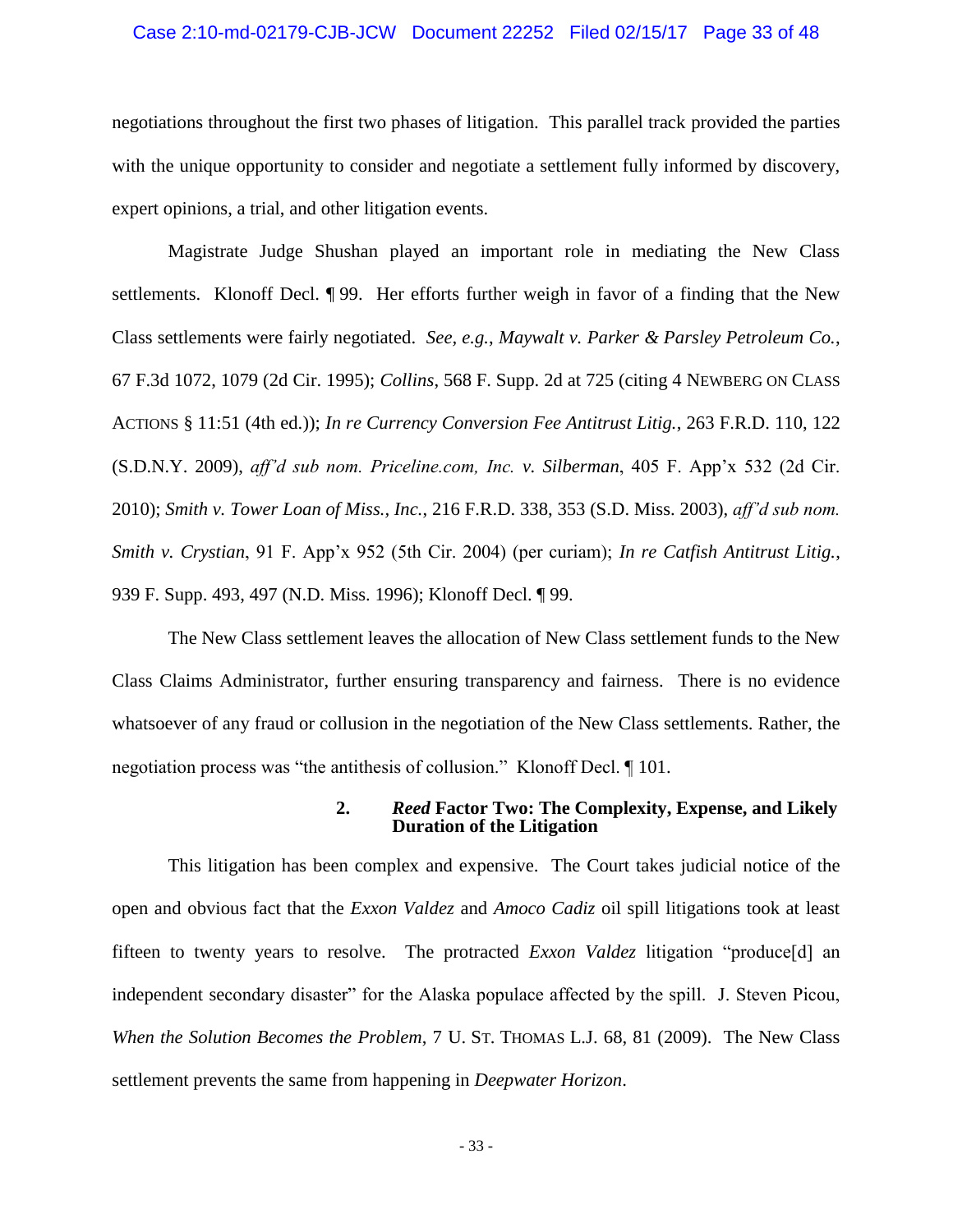#### Case 2:10-md-02179-CJB-JCW Document 22252 Filed 02/15/17 Page 34 of 48

As of April 7, 2016, the day the Plaintiffs' Steering Committee filed its motion seeking preliminary approval of the HESI and Transocean settlements, the docket reflected approximately 16,000 entries. As of the date of this Order and Reasons, the docket for MDL 2179 exceeds 22,000 entries. This litigation has taxed the resources of both the parties and the Court. Absent these settlements, appeals and cross-appeals of the Court's Phase One and Phase Two Findings and Conclusions would continue to impose complexity and expense on all the parties. Klonoff Decl. ¶ 105. Hence, the second *Reed* factor weighs strongly in favor of granting final approval to the New Class settlement. *See In re Shell Oil Refinery*, 155 F.R.D. 552, 560 (E.D. La. 1993); *Rodriguez v. W. Publ'g Corp.*, 563 F.3d 948, 966 (9th Cir. 2009); *In re U.S. Oil & Gas Litig.*, 967 F.2d 489, 493 (11th Cir. 1992); *Billitteri*, 2011 WL 3586217, at \*10; *Klein v. O'Neal, Inc.*, 705 F. Supp. 2d at 726; *Faircloth v. Certified Fin. Inc.*, No. 99-3097, 2001 WL 527489, at \*4 (E.D. La. May 16, 2001); *In re Combustion, Inc.*, 968 F. Supp. 1116, 1127 (W.D. La. 1997); *Shell Oil*, 155 F.R.D. at 560; *Salinas v. Roadway Express, Inc.*, 802 F.2d 787, 790 (5th Cir. 1986) (per curiam); *Ayers*, 358 F.3d at 369; *Ass'n For Disabled Ams., Inc. v. Amoco Oil Co.*, 211 F.R.D. 457, 469 (S.D. Fla. 2002); *Smith v. Ajax Magnethermic Corp.*, No. 02-0980, 2007 WL 3355080, at \*6 (N.D. Ohio Nov. 7, 2007).

#### **3.** *Reed* **Factor Three: The Stage of the Proceedings and the Amount of Discovery Completed**

This *Reed* factor asks "whether the parties have obtained sufficient information to evaluate the merits of the competing positions." *In re Educ. Testing Serv.*, 447 F. Supp. 2d at 620 (quotation omitted). "Thus, the question is not whether the parties have completed a particular amount of discovery, but whether the parties have obtained sufficient information about the strengths and weaknesses of their respective cases to make a reasoned judgment about the desirability of settling the case on the terms proposed  $\ldots$ " *Id.* at 620–21. The parties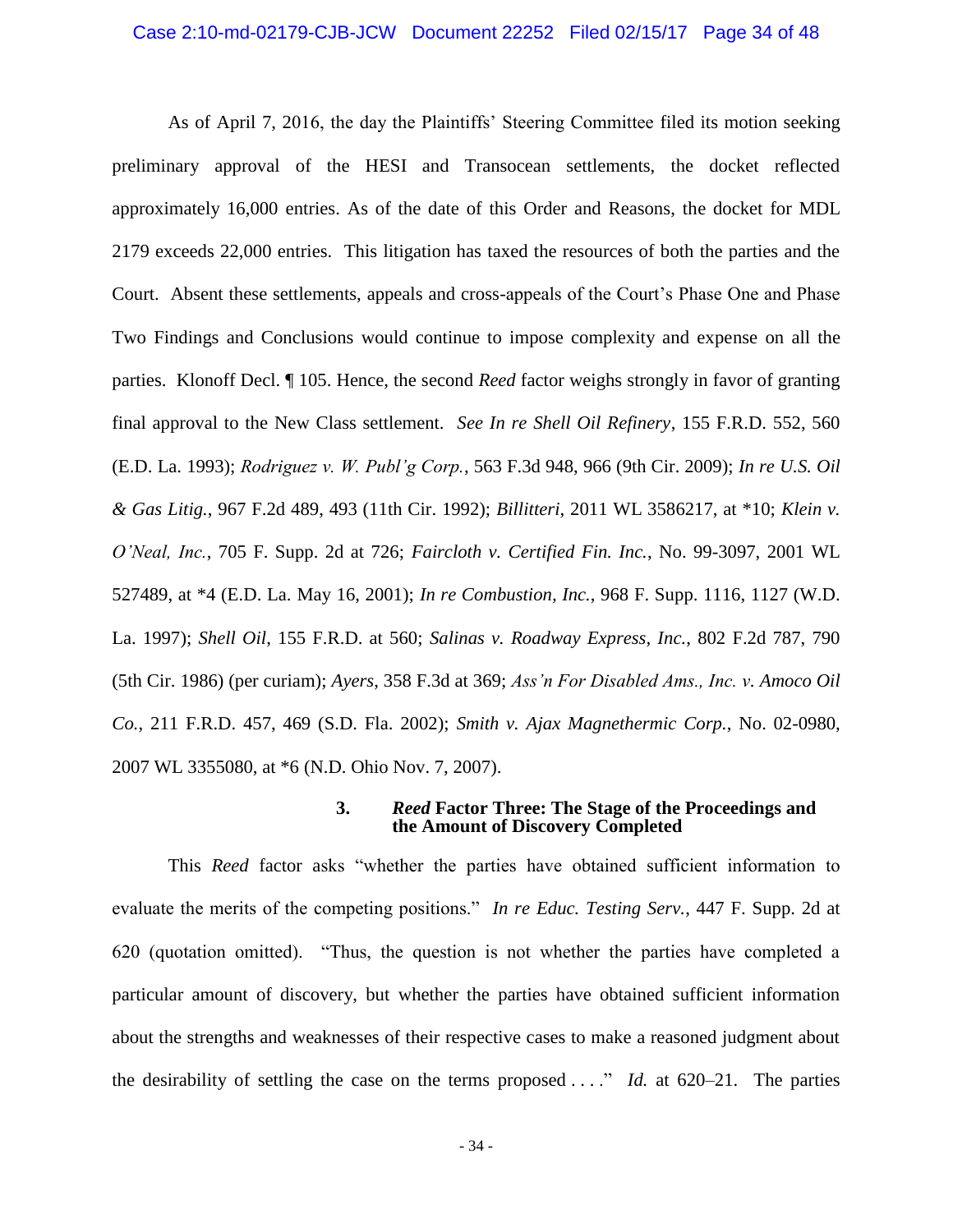#### Case 2:10-md-02179-CJB-JCW Document 22252 Filed 02/15/17 Page 35 of 48

clearly had sufficient information to evaluate the merits of their competing positions. In fact, "[f]ew class settlements can match this one in terms of the information known to the Court and the parties at the time of settlement." Klonoff Decl. ¶ 107. In light of the amount of discovery produced and the completion of two trial phases resulting in detailed findings and conclusions, this *Reed* factor weighs strongly in favor of granting final approval to the New Class settlement agreements. *See, e.g.*, *Turner*, 472 F. Supp. 2d at 847; *Feinberg v. Hibernia Corp.*, 966 F. Supp. 442, 445 (E.D. La. 1997).

#### **4.** *Reed* **Factors Four and Five: The Probability of Plaintiffs' Success on the Merits and the Range of Possible Recovery**

These two related *Reed* factors require the Court to compare the settlement terms "with the likely rewards the class would have received following a successful trial of the case." *Reed*, 703 F.2d at 172. Thus, "the court must compare the terms of the compromise with the likely rewards of litigation." *In re Initial Pub. Offering Sec. Litig.*, 243 F.R.D. 79, 83 (S.D.N.Y. 2007) (quotation omitted). The Court, however, "must not try the case in the settlement hearings because the very purpose of the compromise is to avoid the delay and expense of such a trial." *Reed*, 703 F.2d at 172 (quotation and alteration omitted); *In re Heartland Payment Sys.*, 851 F. Supp. 2d at 1065. The court determines "whether the settlement is pegged at a point in the range that is fair to the plaintiff settlors" not by attempting the impossible task of deciding whether the parties have "reached 'exactly the remedy they would have asked the Court to enter absent the settlement,'" but instead by "'whether the settlement's terms fall *within a reasonable range of recovery*, given the likelihood of plaintiffs' success on the merits.'" *Id.* (citing *Maher v. Zapata Corp.*, 714 F.3d 436, 460 (5th Cir. 1983)).

These two factors are strongly support the approval of the New Class. Given the Court's finding of fact regarding HESI's and Transocean's lack of gross negligence and/or reckless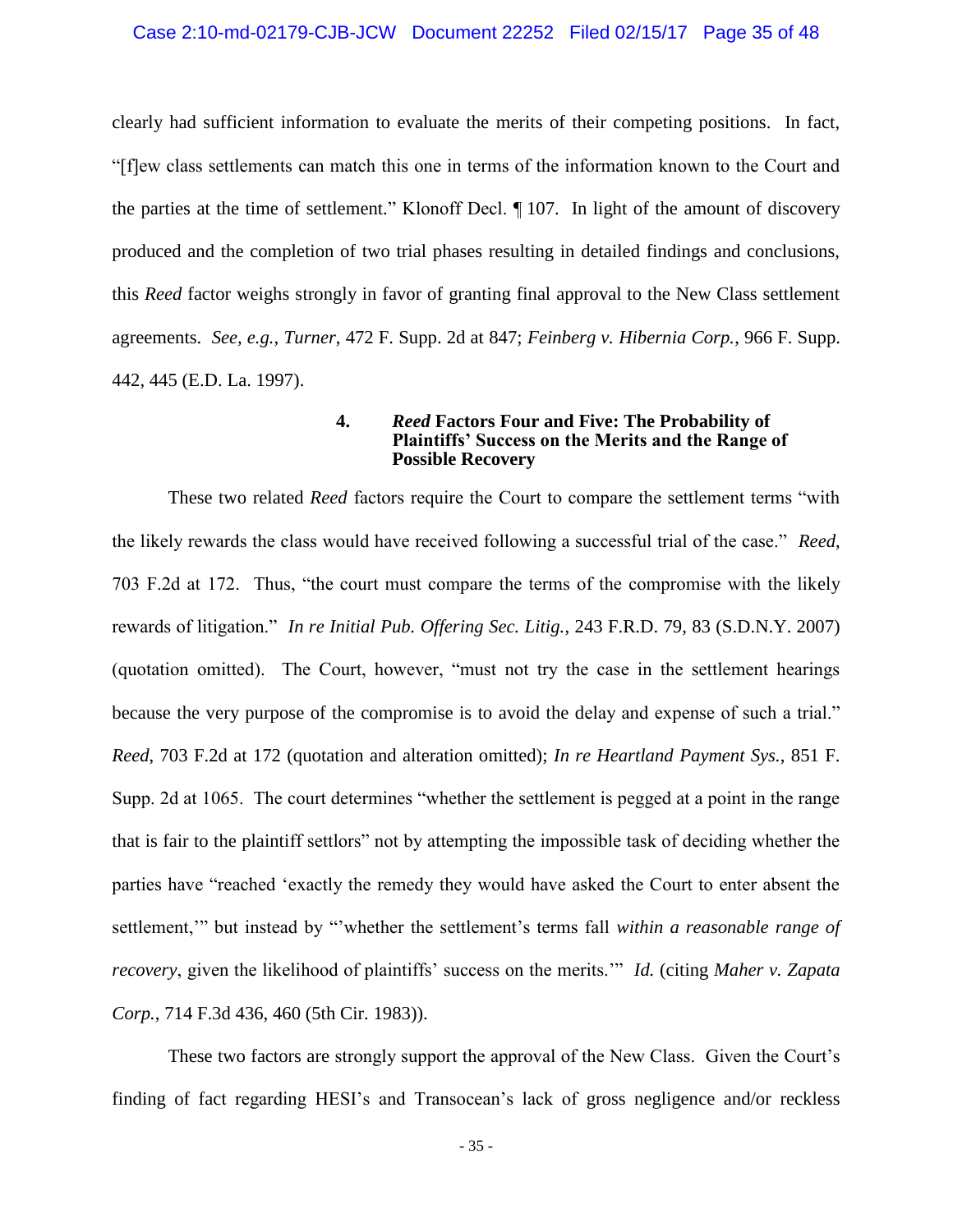conduct, the plaintiffs could not have recovered punitive damages in a trial on the issue. Klonoff Decl. ¶¶111–13. Therefore, any recovery from the New Class Settlement more than adequately suffices for probable and reasonable recovery from a decision on the merits.

#### **5.** *Reed* **Factor Six: The Opinions of Class Counsel, Class Representatives, and Absent Class Members**

The Class Counsel, class representatives, and the vast majority of absent class members all agree that the New Class settlement agreements are a fair, reasonable, and adequate resolution of this litigation.

# **(A) Class Counsel**

The members of the Plaintiffs' Steering Committee, as interim and proposed Class Counsel for the New Class, have significant experience in litigating and negotiating the settlement of complex litigation such as the instant dispute. The Plaintiffs' Steering Committee has consistently stated that the New Class settlement is a fair, reasonable, and adequate resolution of this litigation. *See* PSC's Preliminary Approval Brief (Rec. Doc. 16161-1) at 48 ("The Settlement Agreements are amply fair, have no obvious deficiencies, do not improperly grant preferential treatment to the Class Representatives or to segments of the Class, and do not grant excessive compensation to attorneys."); PSC's Final Approval Brief (Rec. Doc. 21423) at 9 ("[V]irtually any relief to . . . a New Punitive Damages Class Member would be fair, reasonable, and adequate, under the facts and the law of this case."); Herman–Roy Decl.<sup>11</sup>  $\P$  104 ("We believe that the Halliburton and Transocean Assigned Claims and Punitive Damages Settlements are fair, reasonable, and adequate  $\dots$ ."); Klonoff Decl.  $\P$  116. The Plaintiffs' Steering Committee's judgment that the New Class settlement is fair, reasonable, and adequate weighs

<sup>&</sup>lt;sup>11</sup> Mr. Herman and Mr. Roy's Declaration was submitted as Exhibit 2 of the PSC's Final Approval Brief. Rec. Doc. 21423-2.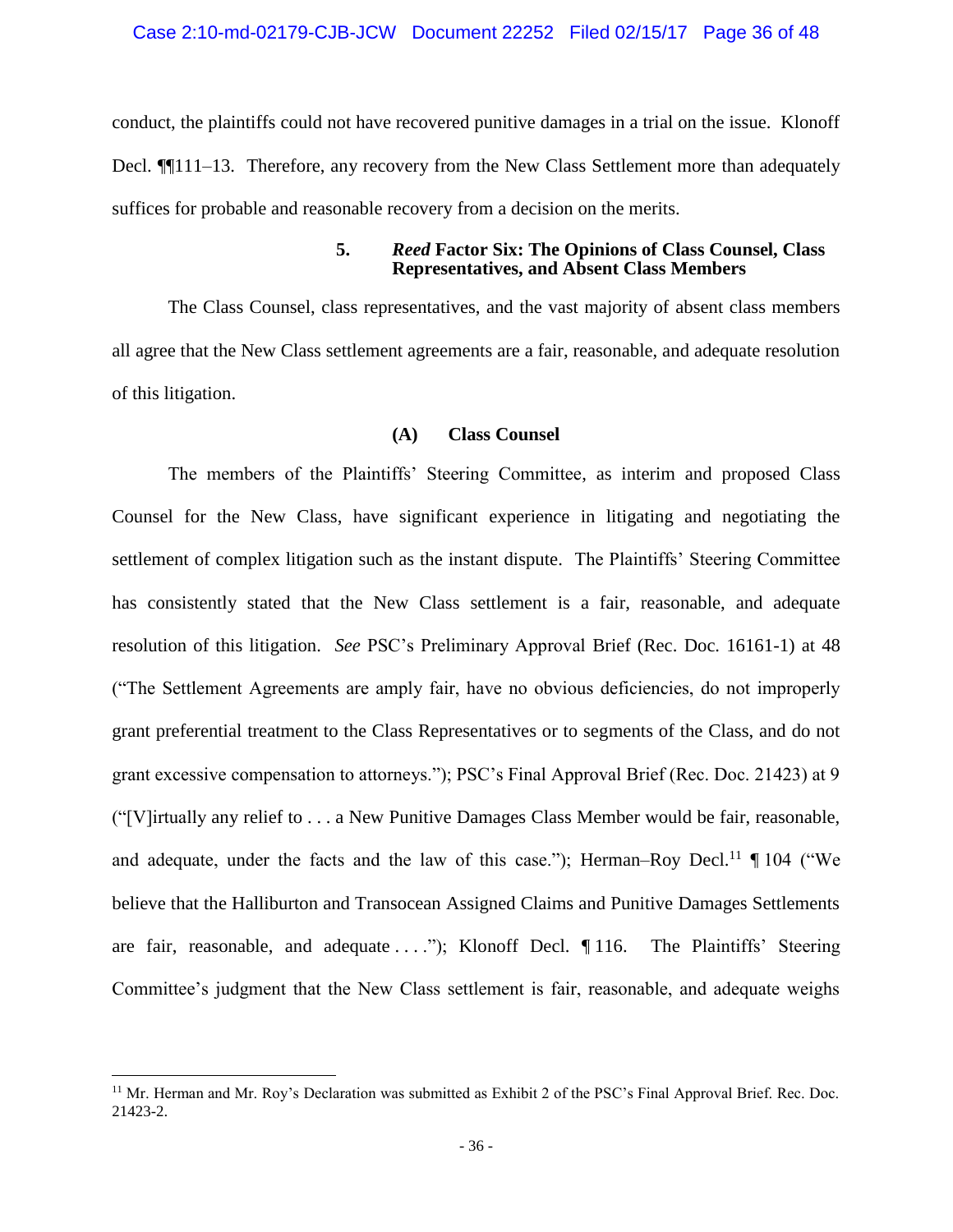#### Case 2:10-md-02179-CJB-JCW Document 22252 Filed 02/15/17 Page 37 of 48

strongly in favor of granting final approval. *See DeHoyos*, 240 F.R.D. at 287; *Cotton*, 559 F.2d at 1330; *Turner*, 472 F. Supp. 2d at 852.

#### **(B) Class Representatives**

The class representatives uniformly believe that the New Class settlement is a fair, reasonable, and adequate resolution of this litigation. *See* Morales Decl. ¶ 7; Petitjean Decl. ¶¶ 7; Taliancich Decl. ¶¶ 7; Yates Decl. ¶¶ 7; Reels Decl. ¶¶ 7; Morgan Decl. ¶¶ 7. Klonoff Decl. ¶ 116. The universal agreement of the class representatives that the New Class settlement is fair, reasonable, and adequate further weighs in favor of granting final approval to the New Class settlement agreements.

#### **(C) Absent Class Members**

As detailed below, the reaction of the absent class members to the New Class settlement has been overwhelmingly positive.

# **(i) The Number of Objections Is Low.**

Under the Preliminary Approval Order, Class Members who wished to object to the New Class Settlement were required to submit a written statement of the objection(s) and to include in this statement "written proof that the individual or entity is in fact a New Punitive Damages Settlement Class member, such as proof of residency, ownership of property and the location thereof, and/or business operation and the location thereof" by September 23, 2016. Rec. Doc. 16183 ¶ 30. Under the Preliminary Approval Order, failure to comply with its objection provisions waived and forfeited any and all of a putative objector's rights to object to the Proposed Settlements, forever foreclosing the objector from making any objection to the Proposed Settlements, and binding the objector by all the terms of the Proposed Settlements and by all proceedings, orders and judgments in this matter. *Id.*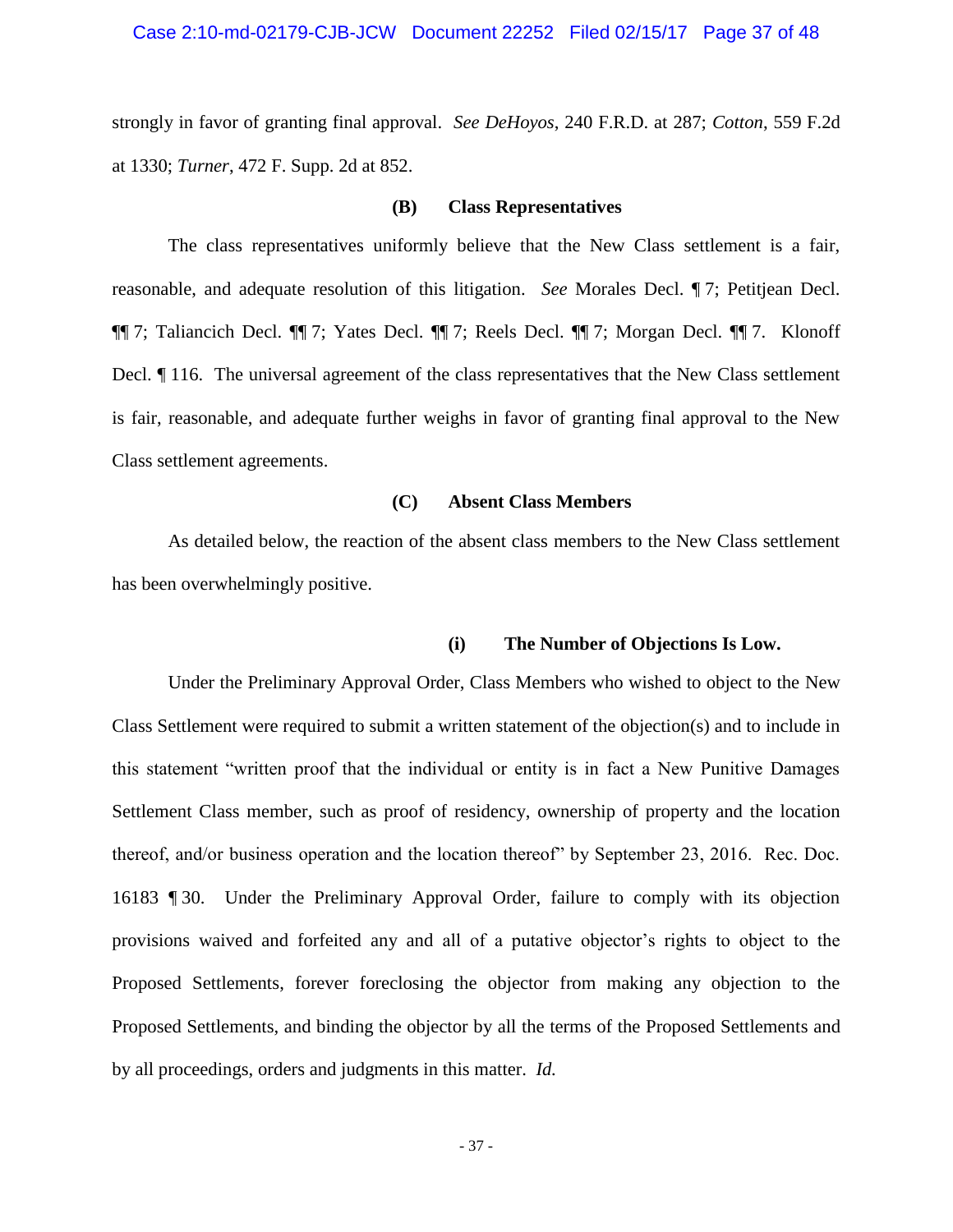#### Case 2:10-md-02179-CJB-JCW Document 22252 Filed 02/15/17 Page 38 of 48

As of October 14, 2016, the total number of purported objections filed was eight. These objections were filed on behalf of an alleged 155 objectors. *See* Rec. Docs. 21716 (one objector), 21718-1 (seventy-two objectors), 21719 (four objectors), 21723 (seventy-four objectors), 21740 (one objector), 21741 (one objector), 21745 (one objector), 21752 (one objector).

The total number of objectors—155—is small. Analysis of the individual objections suggests that the number of valid and pertinent objections is zero. Indeed, while some objectors take issue with the proposed Distribution Model, not one objector complains that either the Neutral's allocation or the New Class Settlement is not fair, reasonable, and adequate to the members of the New Class. These objections are further analyzed in section IV.A.iv., *infra*.

#### **(ii) The Number of Opt-Outs Is Low.**

Under the Preliminary Approval Order, Class Members who wished to opt out of the New Class were required to send a written exclusion request as specified in the Class Notice to the HESI/TO Punitive Damages & Assigned Claims Settlement Exclusions Department by September 23, 2016. Rec. Doc. 16183 ¶ 31.

A total of thirty-six timely and procedurally valid opt-out requests have been submitted by potential New Class Members, six of which were later revoked. Rec. Docs. 21900-3, 21888- 1. With at least 100,000 New Class members,  $^{12}$  an infinitesimal amount of less than 0.030% chose to opt out of the New Class. Indeed, further analysis reduces the number of valid and relevant opt-outs to only eight (i.e., less than 0.008%).

<sup>&</sup>lt;sup>12</sup> According to the Settlement Program statistics, 10,543 Seafood claimants, 28,657 Coastal claimants, 4498 Wetlands claimants, 1610 Real Property Sales Loss claimants, 67,295 Subsistence claimants, and 1309 Vessel Damage claimants submitted claims to the DHEPDS Program. Rec. Doc. 22149-1. This does not include Charterboat Operators and other New Class members who may have opted out of or were excluded from the Old Class.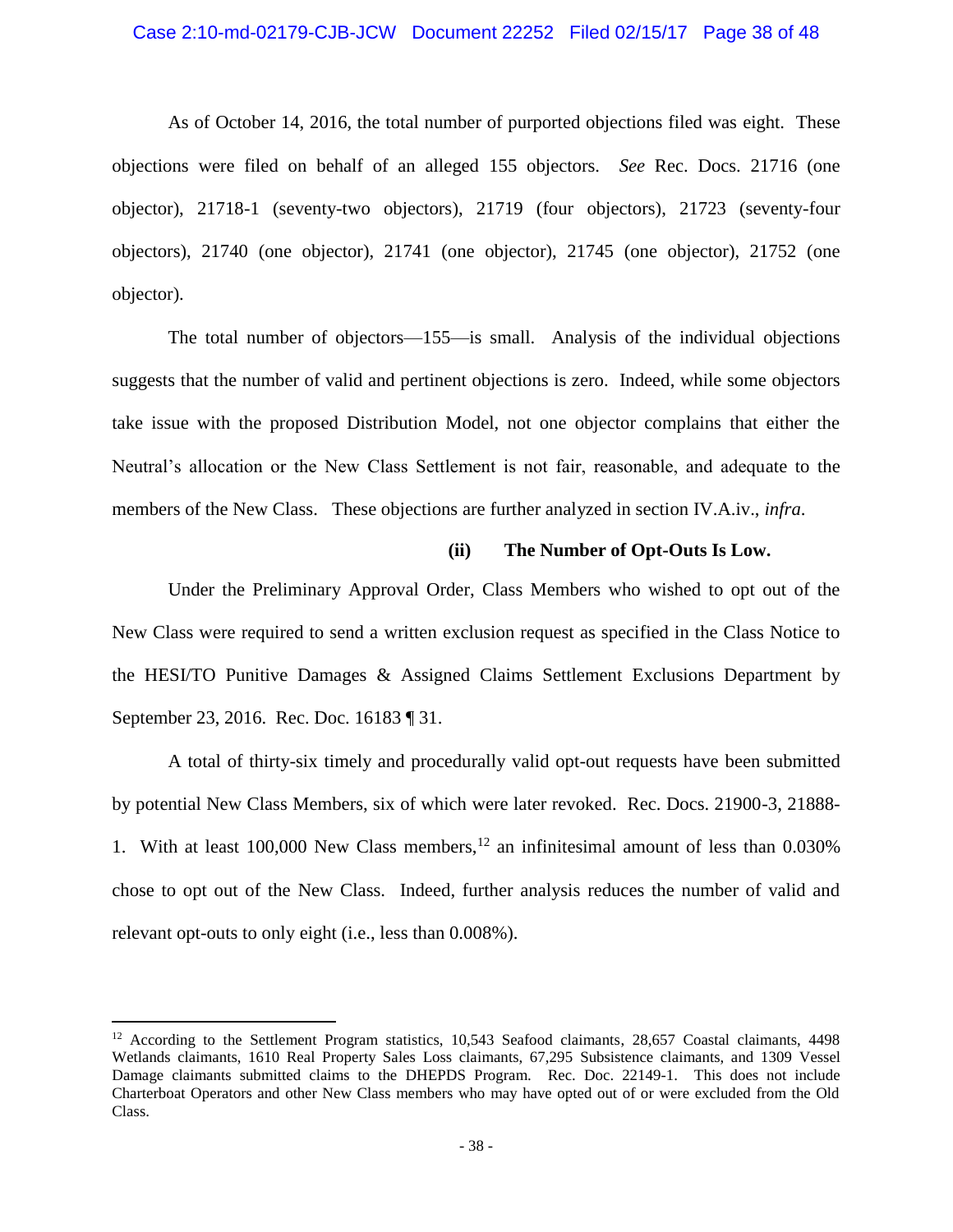#### Case 2:10-md-02179-CJB-JCW Document 22252 Filed 02/15/17 Page 39 of 48

Twenty of the thirty opt-outs are seeking purely economic loss claims. Claimants pursuing purely economic loss are not members of the New Class. These claimants cannot optout of a class of which they would not be members.

Two of the remaining ten opt-outs had their compensatory-damage claims denied under either DHEPDS or GCCF. Rec. Doc. 21786 at 7. Lacking compensatory damage claims, these opt-outs could not recover under the New Class Settlement. Therefore, the number of relevant opt-outs is reduced to eight.

#### **(iii) The Low Numbers of Objections and Opt-Outs Are Evidence of the Settlement's Fairness.**

The low objections and opt-out rates are evidence of the Settlement's fairness. Courts, including the Fifth Circuit, have approved settlements with far higher objection rates. *See, e.g.*, *Reed*, 703 F.2d at 174–75 (objections by 30% of class); *see also Huguley v. Gen. Motors Corp.*, 925 F.2d 1464, at \*3 (6th Cir. 1991) (table) (per curiam) (15% of the class); *Grant v. Bethlehem Steel Corp.*, 823 F.2d 20, 23 (2d Cir. 1987) (36% of the class); *EEOC v. Hiram Walker & Sons, Inc.*, 768 F.2d 884, 891 (7th Cir. 1985) (15% of the class); *Bryan v. Pittsburgh Plate Glass Co.*, 494 F.2d 799, 803 (3d Cir. 1974) (20% of the class); *Klein v. O'Neal, Inc.*, 705 F. Supp. 2d 632, 661 (N.D. Tex. 2010) ("significant portion of the class"). "While the fact that a relatively small percentage of the Class Members objects to a proposed settlement is not dispositive, '[c]ourts have taken the position that one indication of the fairness of a settlement is the lack of or small number of objections.'" *Hammon v. Barry*, 752 F. Supp. 1087, 1092–93 (D.D.C. 1990) (alteration in original) (quoting 2 H. NEWBERG, NEWBERG ON CLASS ACTIONS § 11.47, at 463 (2d ed.)); *Cotton*, 559 F.2d at 1331 ("In assessing the fairness of the proposed compromise, the number of objectors is a factor to be considered . . . ."); *In re OCA, Inc. Sec. & Deriv. Litig.*, 2009 WL 512081, at \*15 (same principle); *Quintanilla v. A & R Demolition Inc.*, No. 04-1965,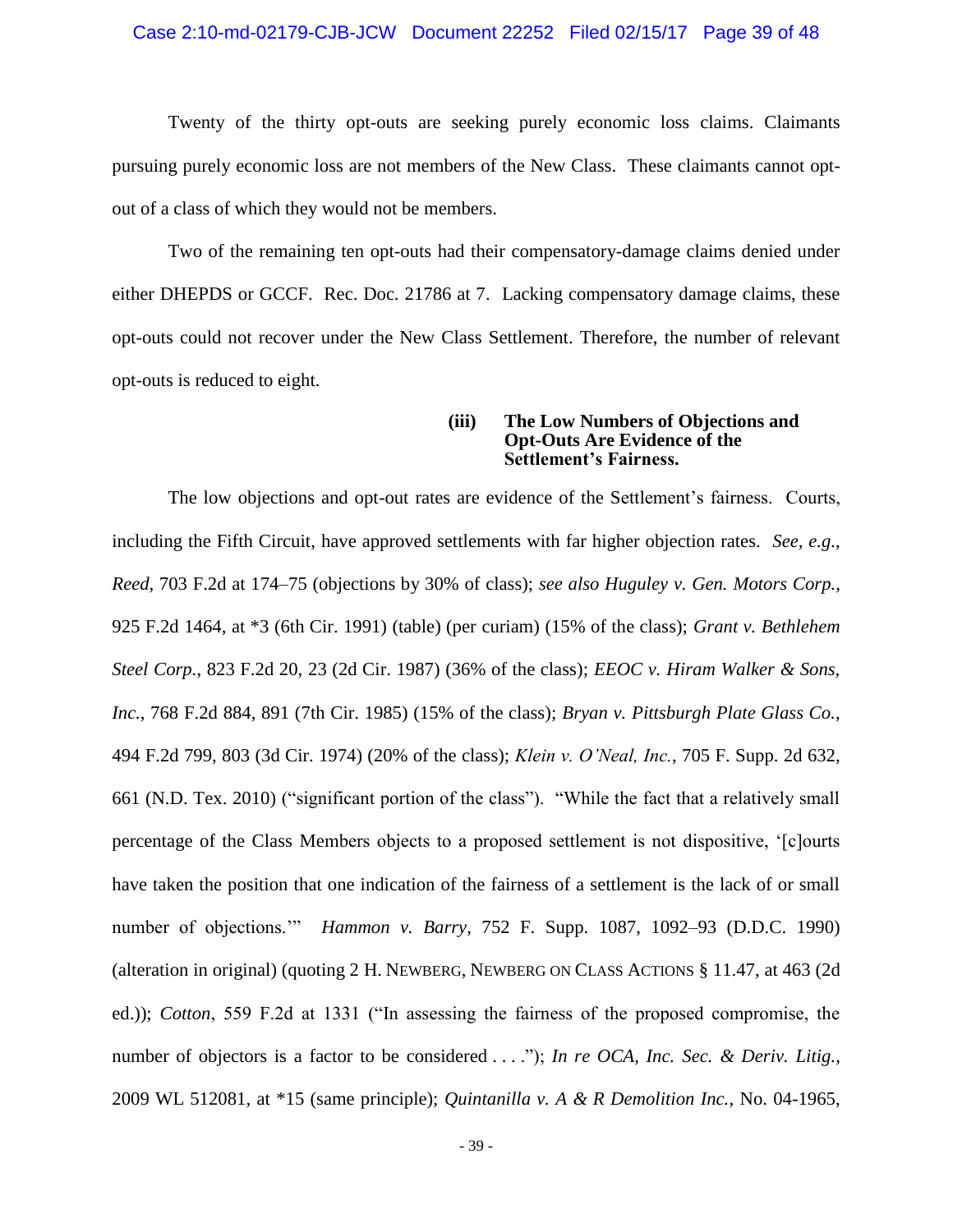2008 WL 9410399, at \*5 (S.D. Tex. May 7, 2008) (same principle); *Strougo ex rel. Brazilian Equity Fund, Inc. v. Bassini*, 258 F. Supp. 2d 254, 258 (S.D.N.Y. 2003) (same principle); *In re Cardizem CD Antitrust Litig.*, 218 F.R.D. 508, 527 (E.D. Mich. 2003) ("That the overwhelming majority of class members have elected to remain in the Settlement Class, without objection, constitutes the 'reaction of the class,' as a whole, and demonstrates that the Settlement is 'fair, reasonable, and adequate.'").

# **iii. The Notice Program Surpassed the Requirements of Due Process, Rule 23, and CAFA**

Based on the factual elements of the Notice Program as detailed below, the Notice Program surpassed all of the requirements of Due Process, Rule 23, and CAFA.

Garden City Group initially sent 442,464 notices by First-Class U.S. Mail and 75,355 notices by email to known or potential New Class Members. Cirami Decl.  $\P 5$ <sup>13</sup> Undeliverable emails were supplemented with mailed notices. *Id.* at **[6.** Garden City Group ensured that it sent notices to every PTO 60 compliant plaintiff. *Id.* ¶ 8. Garden City later mailed an additional 34,494 notices to persons who had requested a notice or whose notice was returned with an updated address. Cirami Supp. Decl. [Rec. Doc. 21858-1] ¶ 2.

A neutral, informational notice web site was created to serve as the notice page for the New Class Settlement, and its web address was prominently displayed in all notice documents. *See* HALLIBURTON ENERGY SERVICES, INC./TRANSOCEAN PUNITIVE DAMAGES & ASSIGNED CLAIMS SETTLEMENTS, http://www.gulfspillpunitivedamagessettlement.com (last visited Feb. 10, 2017). On the site, Class Members can obtain additional documents and information about the New Class Settlement. The site is available in English, Spanish, and Vietnamese. As of

<sup>&</sup>lt;sup>13</sup> Mr. Cirami's Declaration was submitted as Exhibit 3 to the PSC's Final Approval Brief. Rec. Doc. 21423-3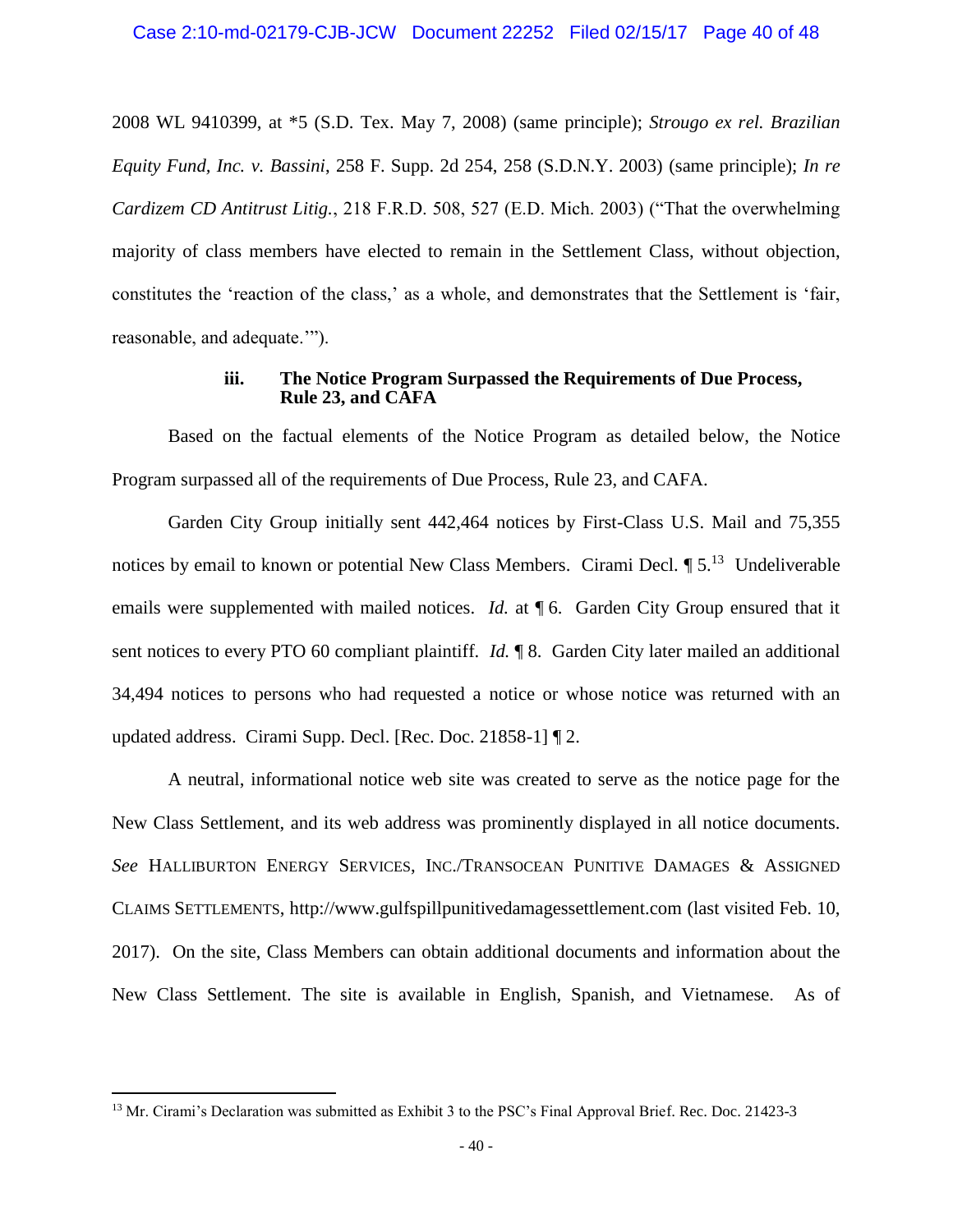November 1, 2016, there have been 20,537 unique visitors and 23,401 total visits to this web site. Cirami Supp. Decl. ¶ 5.

Additionally, this Court maintains its own web site to provide notices and information on MDL 2179 to the public. Current developments are listed prominently at the top of this web page. *See MDL – 2179 Oil Spill by the Oil Rig "Deepwater Horizon*,*"* U.S. DISTRICT CT. EASTERN DISTRICT OF LA., http://www.laed.uscourts.gov/OilSpill/OilSpill.htm (last visited Feb. 10, 2017). This web site also provides a link to the informational notice web site run by Garden City Group.

By June 15, 2016, a toll-free number was operational. The number provided an interactive voice response system to accommodate potential Old and New Class Members with questions about the Settlements. Cirami Decl. ¶ 10. As of November 1, 2016, the number had received 20,762 calls, including 9,887 calls with a live operator. Cirami Supp. Decl. ¶ 4.

The Class Notices were "noticeable, clear, concise, substantive, and informative." Wheatman Decl.  $\P$ 4(b).<sup>14</sup> The notice distribution method satisfied Rule 23(c)(2), as it was the "best notice that is practicable under the circumstances." Fed. R. Civ. P. 23(c)(2); *see* Wheatman Decl.  $\P$  5. The notice contents satisfied Rule 23(c)(2)(B)(i)–(vii), as it properly stated (i) the nature of the action; (ii) the definition of the class certified; (iii) the class claims, issues, or defenses; (iv) that a class member may enter an appearance through an attorney if the member so desires; (v) that the court will exclude from the class any member who requests exclusion; (vi) the time and manner for requesting exclusion; and (vii) the binding effect of a class judgment under Rule 23(c)(3). *See* Wheatman Decl. ¶¶ 33–37. The notice complied with Rule 23(e), as it was "reasonably calculated, under all the circumstances, to apprise interested parties of the pendency of the [settlement] and afford them an opportunity to present their objections."

<sup>&</sup>lt;sup>14</sup> Dr. Wheatman's Declaration was submitted as Exhibit 4 to the PSC's Final Approval Brief. Rec. Doc. 21423-4.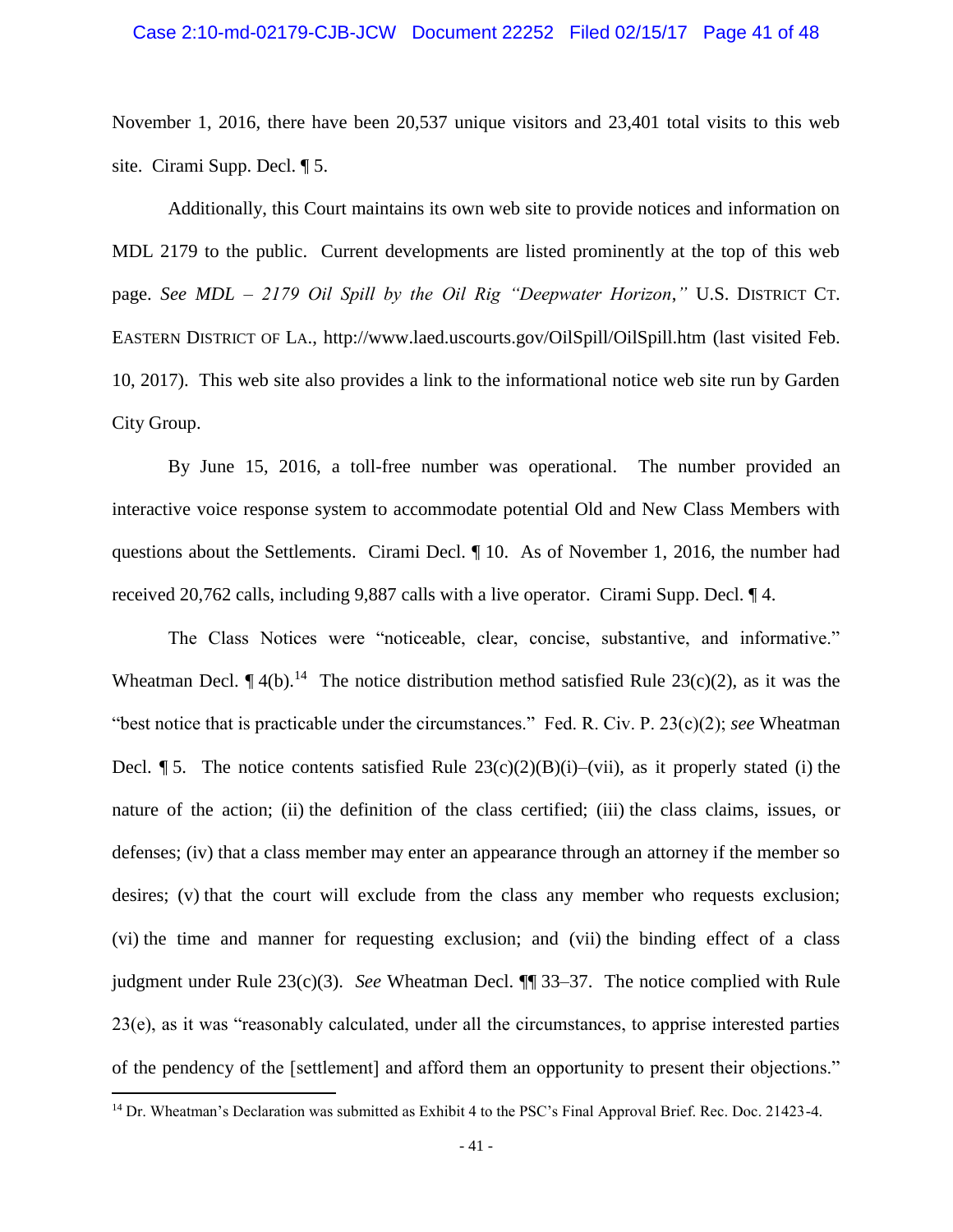*Mullane v. Cent. Hanover Bank & Trust Co.*, 339 U.S. 306, 314 (1950); *accord, e.g.*, *Int'l Union, United Auto., Aerospace & Agric. Implement Workers of Am. v. Gen. Motors Corp.*, 497 F.3d 615, 629 (6th Cir. 2007).

The parties fully satisfied all of their obligations under the Class Action Fairness Act, 28 U.S.C. § 1715.

# **iv. None of the Objections Warrant Denial of Final Approval.**

None of the objections that have been filed prevent final approval. Settlements are compromises, and the fact that some class members wish for different terms is no reason to reject the settlement. Indeed, the fact that nearly half of the purported objectors (72 of 155) wish the New Class were expanded to include them is further evidence of the fairness, reasonableness, and adequacy of the Settlement Agreement.<sup>15</sup> See Rec. Docs. 21717, 21718.

#### **a. Standing Is Required to Present a Valid Objection.**

Plaintiffs falling outside the settlement class are entirely unaffected by the Settlement, and thus lack standing to challenge it. *See Feder v. Elec. Data Sys. Corp.*, 248 F. App'x 579, 580 (5th Cir. 2007) (per curiam); *Gould v. Alleco, Inc.*, 883 F.2d 281, 284 (4th Cir. 1989); 4 NEWBERG ON CLASS ACTIONS § 11:55 (4th ed.). That doctrine stems from the fundamental purpose of fairness review under Rule 23(e)—to ensure that absent class members are not bound by an unfair settlement. *Piambino v. Bailey*, 610 F.2d 1306, 1327 (5th Cir. 1980); *Pearson v. Ecological Sci. Corp.*, 522 F.2d 171, 176–77 (5th Cir. 1975).

<sup>&</sup>lt;sup>15</sup> In addition to the properly filed objections discussed below, claimant Aaron Wallace filed a request to speak at the Final Fairness hearing. *See* Rec. Doc. 21604. The Court has no record of Mr. Wallace filing an objection as required under the Settlement Agreements, and the limited information available to the Court indicates that Mr. Wallace's claim relates to an allegation that he provided a solution for addressing the oil spill. Based on this information, Mr. Wallace would not qualify as a member of the New Class. Based upon his failure to comply with procedural requirements and his lack of standing, the Court does not consider Mr. Wallace's request to speak as a valid objection to the Settlement Agreements.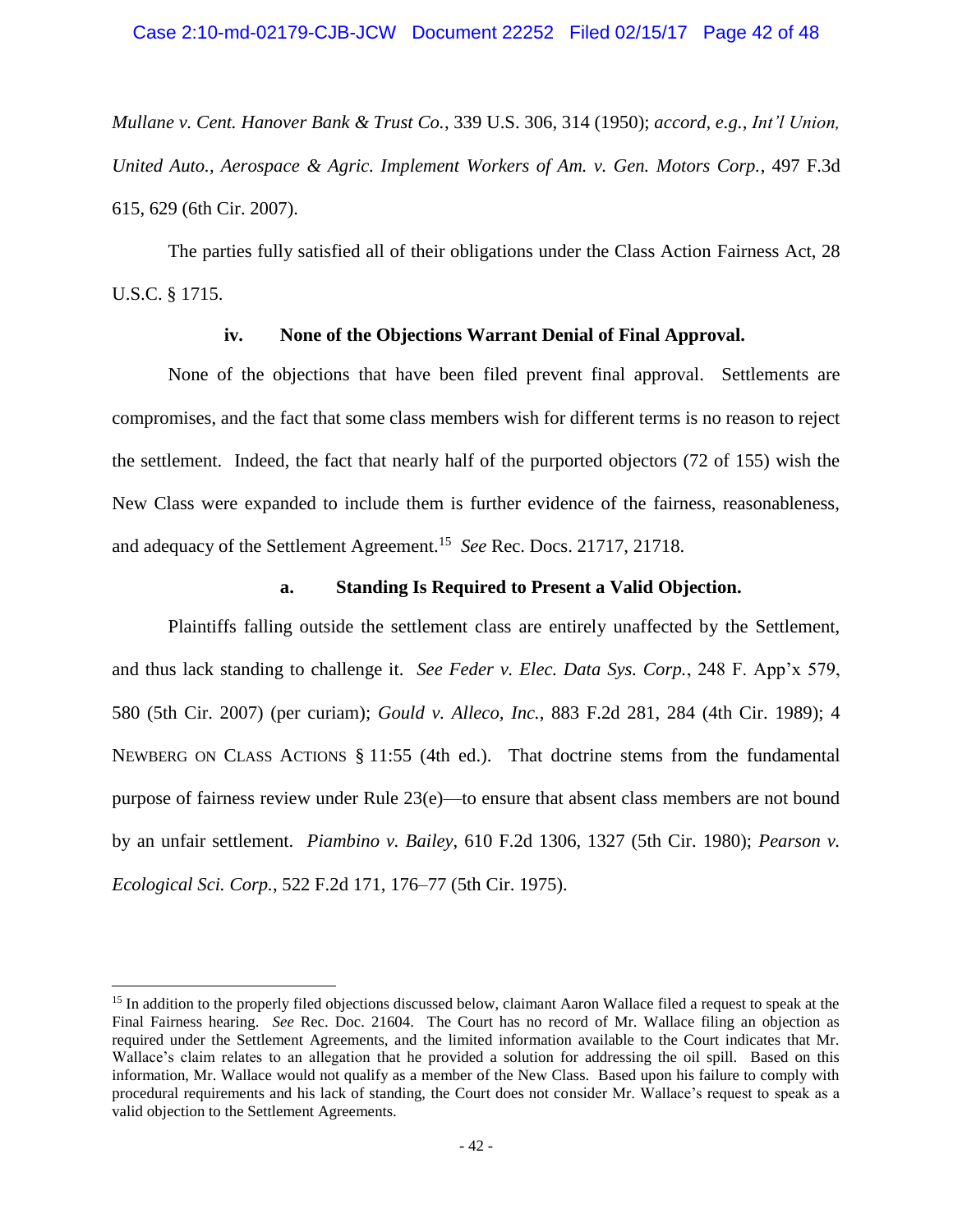#### Case 2:10-md-02179-CJB-JCW Document 22252 Filed 02/15/17 Page 43 of 48

The Court has received an objection on behalf of the seventy-two South Texas Shrimpers who fall outside the New Class's geographic boundaries. *See* Rec. Doc. 21718. Because the New Class Settlement does not affect these persons' legal rights, their claims, if any, remain subject to the Court's findings and conclusions from the Phase One and Phase Two trial proceedings, but they lack standing to object. For these reasons, and for substantially the same reasons identified by Class Counsel in their Opposition (Rec. Doc. 21784), the South Texas Shrimpers' Motion for Leave to Intervene (Rec. Doc. 21717) is denied.

#### **b. The Court Has No Authority to Modify a Settlement Agreement That Is Fair, Reasonable, and Adequate.**

The South Texas Shrimpers have requested that the Court expand the geographic scope of the New Class so that they are included in the New Class definition. Rec. Doc. 21718. Because the New Class Settlement is fair, reasonable, and adequate, however, the Court is not authorized to insist upon changes that, in its judgment, might lead to a superior settlement. *See Hanlon v. Chrysler Corp.*, 150 F.3d 1011, 1026 (9th Cir. 1998) ("It is the settlement taken as a whole, rather than the individual component parts, that must be examined for overall fairness. Neither the district court nor this court has the ability to delete, modify, or substitute certain provisions.") (citations and quotations omitted); *Dandridge v. Jefferson Parish Sch. Bd.*, No. 64- 14801, 2009 WL 24461, at \*3 (E.D. La. Jan. 5, 2009) ("It is also important to note that, although the Court has the power to approve or reject a settlement negotiated by the parties, the Court may not require the parties to accept a settlement or a consent order to which they have not agreed."). Rather, the imposition of conditions upon a grant of final approval is *only* appropriate where, absent modifications, the settlement would fail to satisfy the Rule 23(e) analysis.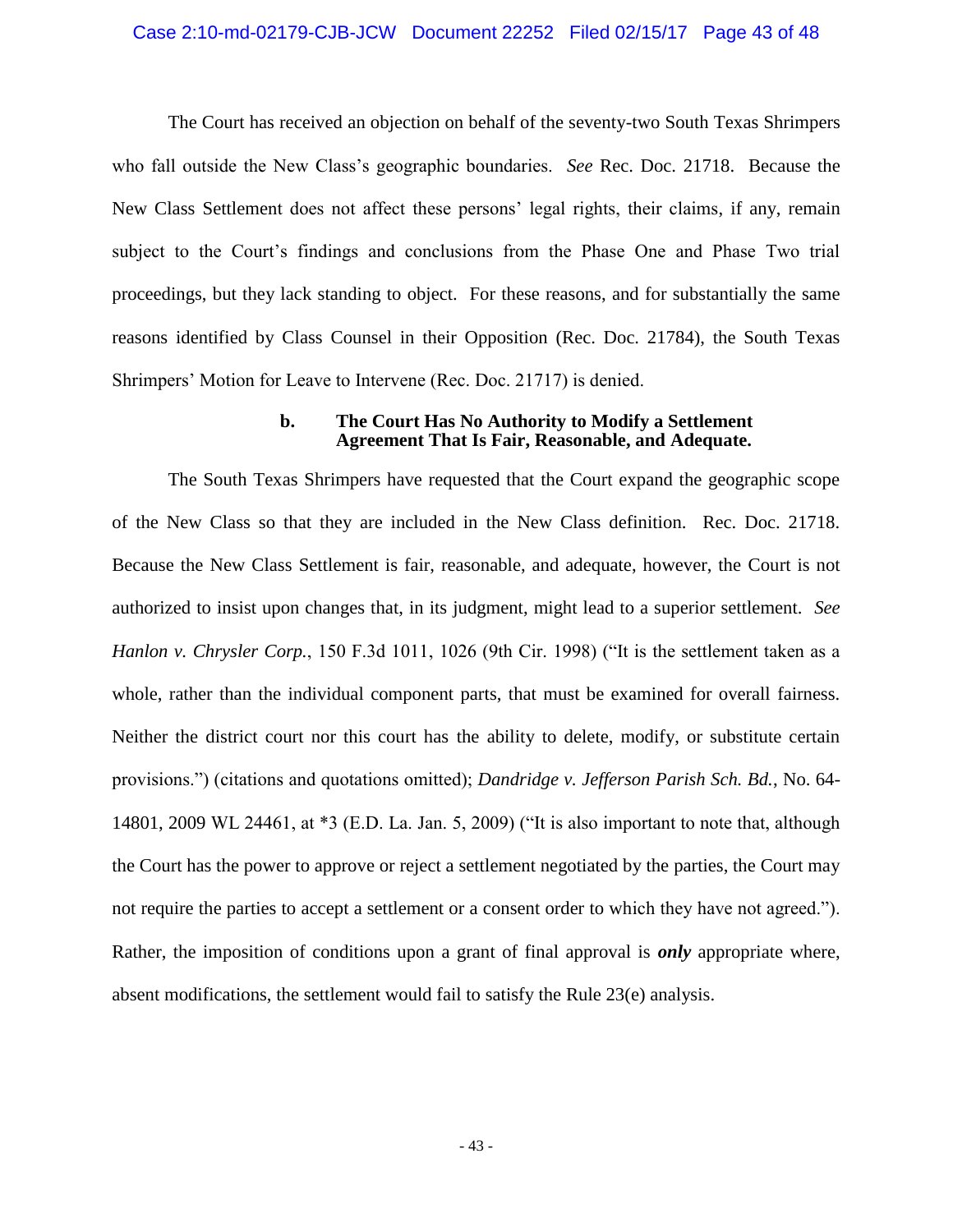# **c. Objections to Determinations Under the New Class Distribution Model Are Premature.**

The majority of objectors direct their concerns to the determinations under the New Class Distribution Model rather than the underlying New Class Settlement or the Distribution Model itself. Because the New Class Claims Administrator's determinations can be appealed to this Court, the objections are premature. *See* Rec. Docs. 14644-1 at 22, 15322-1 at 23, 22178.

# **1. Objectors Who Failed to Comply with PTO 60 May Appeal the Claims Administrator's Determination of Their Claims.**

The New Class Claims Administrator has stated that New Class members who failed to comply with PTO 60 have no likelihood of establishing a compensatory damage claim and, consequently, will not receive New Class Settlement funds. Rec. Doc. 21778 at 2–3. Seventyfour objectors who failed to comply with PTO 60 now object to the impact this failure will have on their New Class distribution. Rec. Doc. 21723. The Court makes no decision on the propriety of the Claims Administrator's interpretation. This objection is most properly considered in an appeal to this Court after claim determinations are concluded.

# **2. Objectors Who Failed to Recover in the DHEPDS May Appeal the Claims Administrator's Determination of Their Claims.**

Seven objectors did not recover in the DHEPDS and now seek assurance that they will recover in the New Class Settlement. These include objectors who contend that certain of their claims for their land parcels were improperly denied in the DHEPDS [Rec. Doc. 21719 at 2], an objector who opted out of DHEPDS [Rec. Doc. 21745], and two entities whose filing does not clearly state their reason for non-recovery [Rec Docs. 21740, 21741]. Assuming these objectors are New Class Members, if they take issue with their award under the Claims Administrator's Distribution Model, their proper remedy is an appeal to this Court.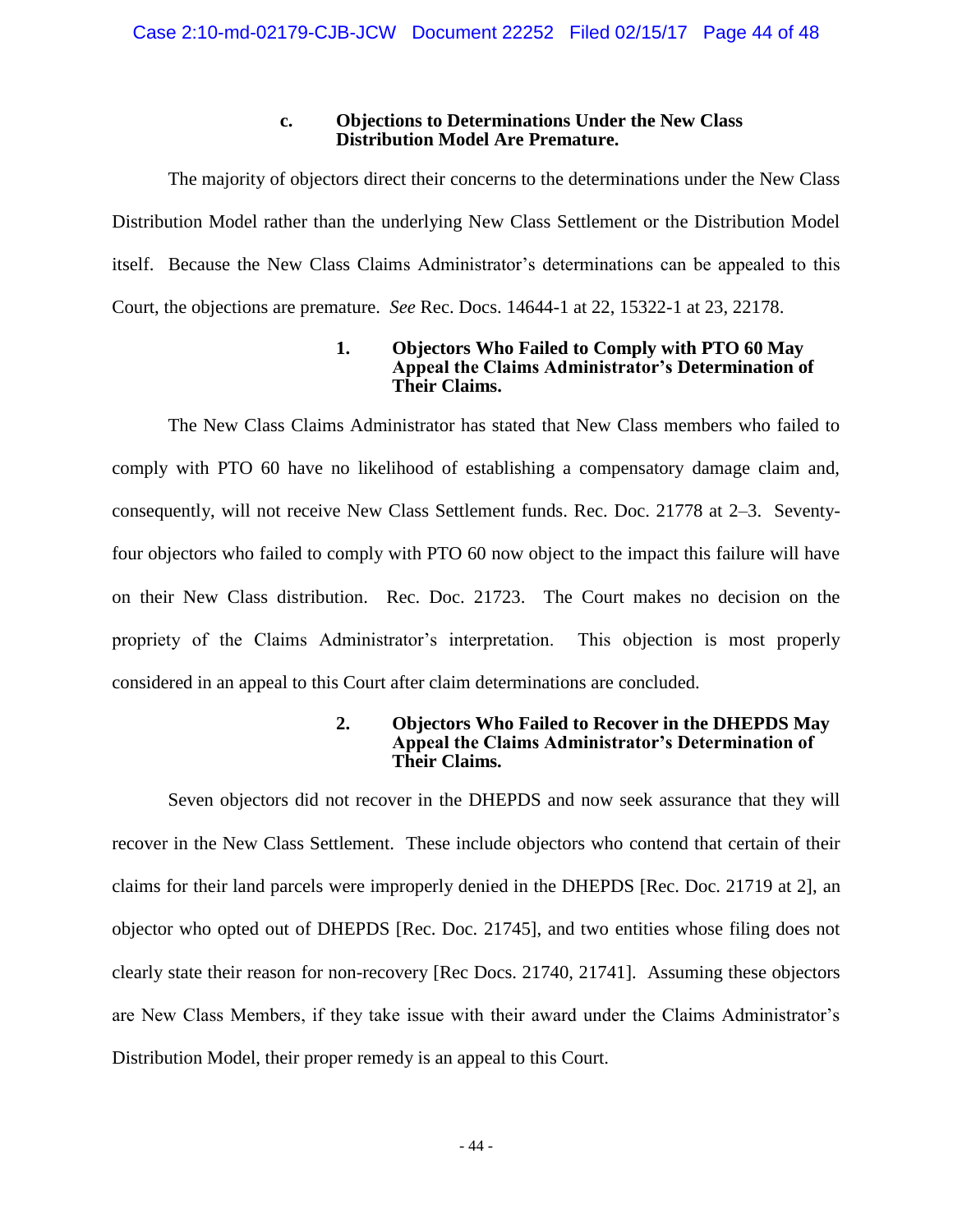#### **d. The Tax-Exempt Entities' Requests for Clarification Are Moot.**

Plaquemines Parish and the City of Biloxi filed requests for clarification based on a concern that they did not have the documentation required by the New Class Claims Administrator. Rec. Docs. 21716, 211752. The New Class Claims Administrator has addressed these concerns with an assurance that "the New Class Distribution Model affords the New Class Claims Administrator discretion to adjust the documentation requirements as appropriate for extraordinary situations." Rec. Doc. 21778 at 3. Accordingly, the local governments' objections are moot.

None of the objections have shown the New Class Settlement to be anything other than fair, reasonable, and adequate. All objections to the New Class Settlement are hereby overruled on the various grounds specified above. The Court finds that the New Class Settlement should be approved as fair, reasonable, and adequate.

#### **B. Settlement of the Assigned Claims**

The earlier BP settlement assigned BP's claims against HESI and Transocean to the DHEPDS Class as a juridical entity. Because the DHEPDS Class already exists, the only relevant question is whether the allocation of funds between the DHEPDS Class and the New Class was fair to both classes. Judge Wilkinson, the appointed Allocation Neutral, thoughtfully and comprehensively addressed this issue. Klonoff Decl. ¶¶ 69–70. No member of either class has objected to the allocation. The Court affirms its finding that the allocation is fair, reasonable, and appropriate. *See* Rec. Doc. 16183 ¶ 5. The Court further expressly finds that the portion of the Settlements resolving the Assigned Claims is fair, reasonable, and adequate as to the DHEPDS Class as a juridical entity.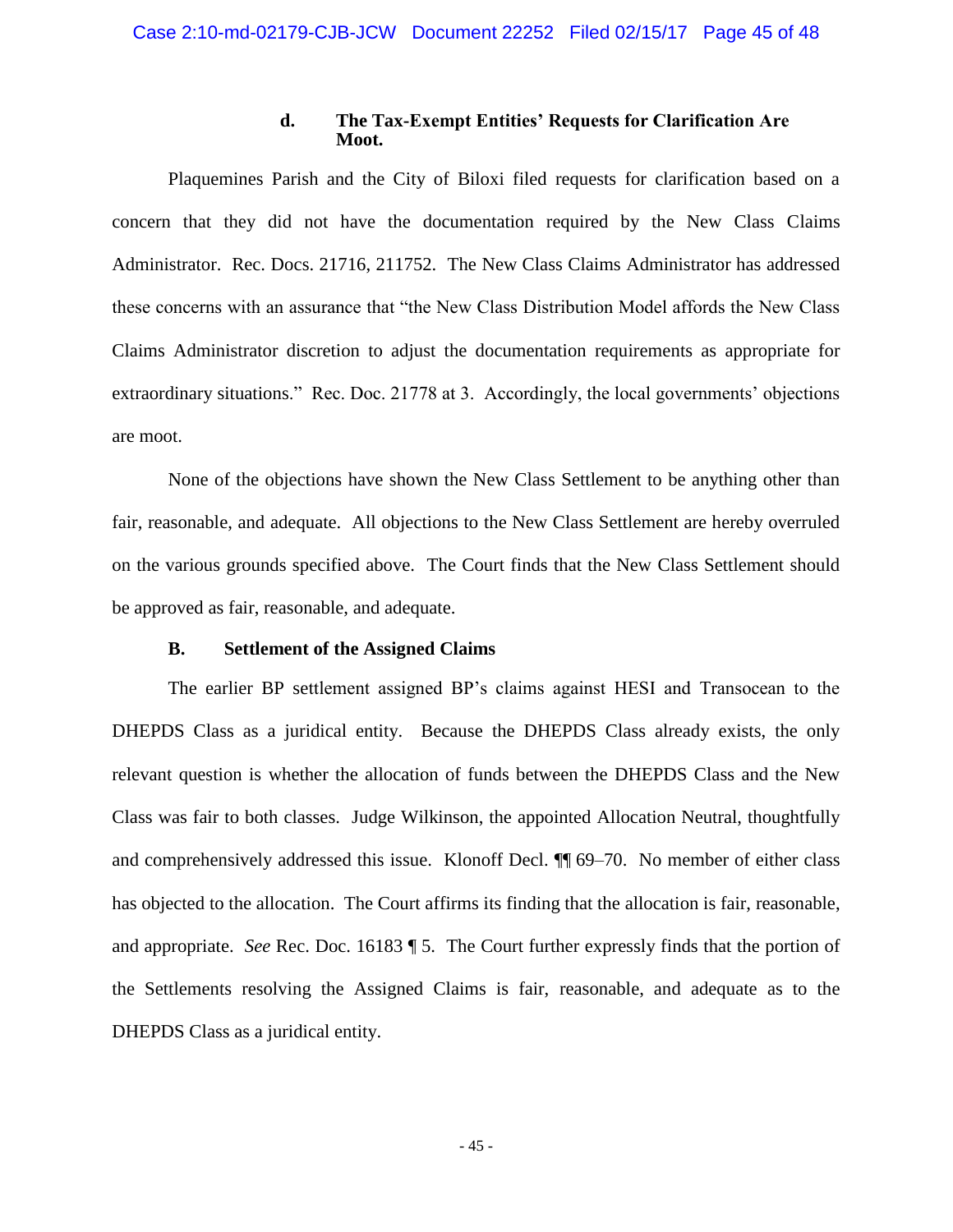# **V. Approval of Class Counsel's Request for Common Benefit Fees**

After the Aggregate Payments of  $$1,239,750,000<sup>16</sup>$  were negotiated and agreed to, HESI and Transocean agreed to pay up to an additional \$124,950,000 in common benefits costs and/or fees, as may be approved and awarded by the Court.<sup>17</sup>

Although HESI and Transocean have agreed to pay up to \$124.95 million in common benefit attorneys' fees and expenses—in addition to and separate from the Old Class and the New Class aggregate recoveries—and while the Court finds it telling that none of the New Class members have objected to or otherwise called into question the propriety of the requested fees, the Court has an independent duty to the class and public to ensure that such amounts are reasonable. *In re High Sulfur Content Gasoline Prods. Liab. Litig.*, 517 F.3d 220, 227–28 (5th Cir. 2008); see also Fed. R. Civ. P. 23(h) ("In a certified class action, the court may award reasonable attorney's fees and nontaxable costs that are authorized by law or the parties' agreement." (emphasis added)).

The Court recently addressed the underlying work performed by Class Counsel and other Common Benefit Attorneys in this litigation,<sup>18</sup> the controlling legal fee approval analysis, and the application of the relevant factors to the facts and circumstances of the present case in the Court's recent Order and Reasons approving the Aggregate Common Benefit Cost and Fee Award associated with the BP Class Settlements [Rec. Doc. 21849], which is incorporated by reference herein.

As applied to the HESI and Transocean Settlements, when the \$124.95 million in requested fees is added to the \$1.24 billion in Aggregate Payments, the requested fee constitutes

<sup>16</sup> As noted *supra*, this aggregate amount was later increased to \$1,241,886,667. *See* Rec. Doc. 21573.

<sup>17</sup> *See* HESI Settlement, Sections 23(a) and 23(b) [Rec. Doc. 15322-1]; Transocean Settlement, Sections 23(a) and 23(b) [Rec. Doc. 14644-1].

<sup>18</sup> *See also* Herman–Roy Decl.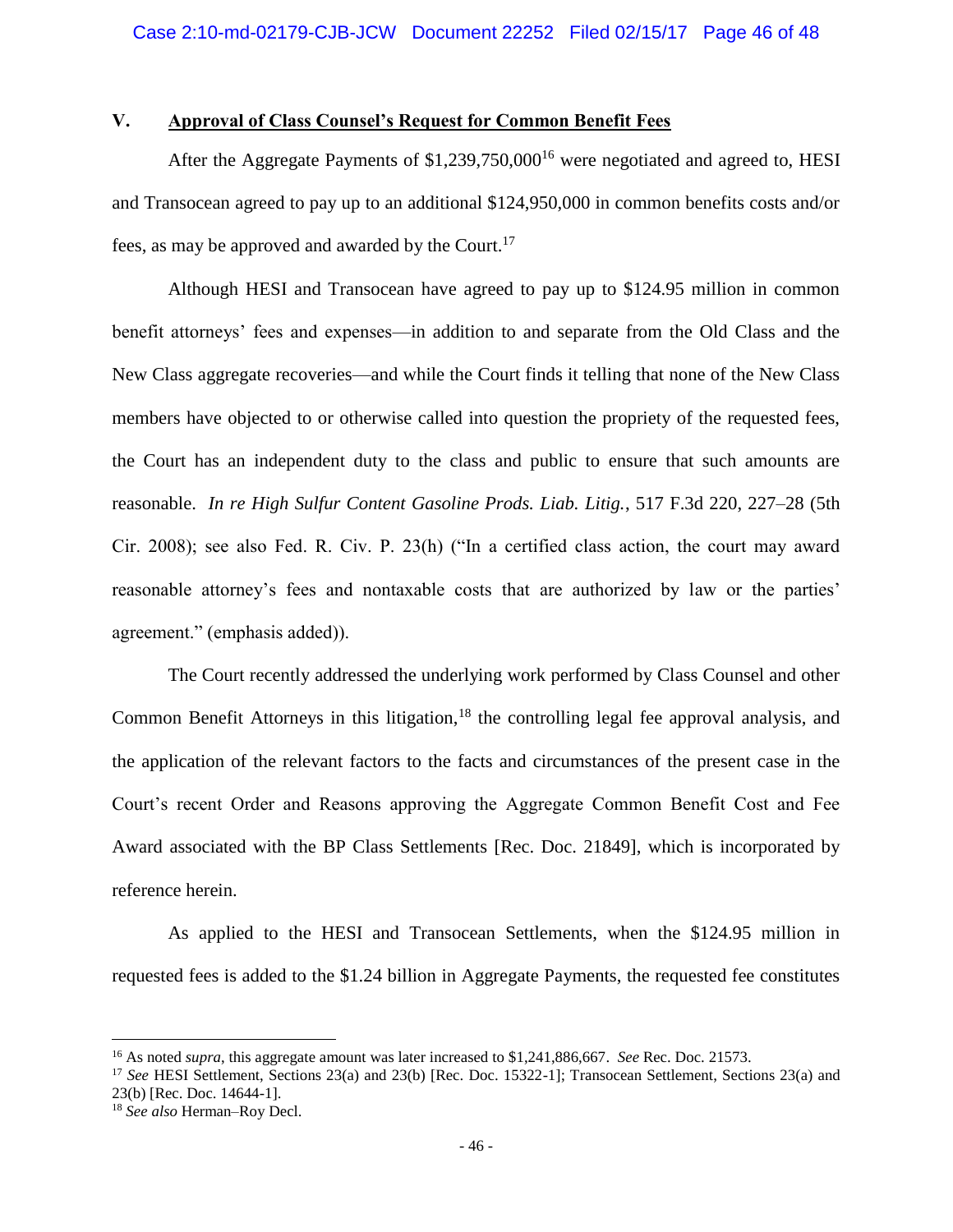#### Case 2:10-md-02179-CJB-JCW Document 22252 Filed 02/15/17 Page 47 of 48

approximately 9.16% of the total benefits to the Old Class and the New Class collectively, which the Court finds reasonable. *See, e.g.*, Klonoff Decl. **[1**] 121–23; Fitzpatrick Decl.<sup>19</sup> **[1**] 23–31, Table 1, &  $\P\P$  47-51.

The Court further notes, however, that when the HESI and Transocean Settlements are considered together with the BP Class Settlements, the total collective requested fees are only approximately 4.8% of the total estimated collective benefits to the members of the settlement classes. *See* Rec. Doc. 21423 at 15–16.

Viewing the BP Settlements together with the HESI and Transocean Settlements is likely more relevant when the Court is conducting its lodestar cross-check. The 527,000 hours and the \$450 average/blended hourly rate that the Court started from in its recent analysis yields a timefee value of \$237,150,000. When the total potential percentage value of \$680.15 million is divided by the time-fee value of \$237.15 million, it produces a lodestar multiplier of approximately 2.87. Professor Fitzpatrick prepared a chart showing the lodestar multipliers in the eighteen cases with settlements at or above \$1 billion where such information was provided. The average multiplier is 3.14 and the median is 2.80. Rec. Doc. 21423-6, Table 1. Thus, a lodestar multiplier of 2.87 is not anomalous for a settlement of this size. Moreover, considering the size and complexity of this case, the time and effort required of the petitioning attorneys, and the tremendous amount of recovery obtained through the Settlements; and further considering that the common benefit fee award is delayed compensation as well as the risk undertaken by the common benefit attorneys, the Court finds that a lodestar multiplier of 2.87 is reasonable for this case.

<sup>&</sup>lt;sup>19</sup> Professor Fitzpatrick's Declaration was submitted as Exhibit 6 to the PSC's Final Approval Brief. Rec. Doc. 21423-6.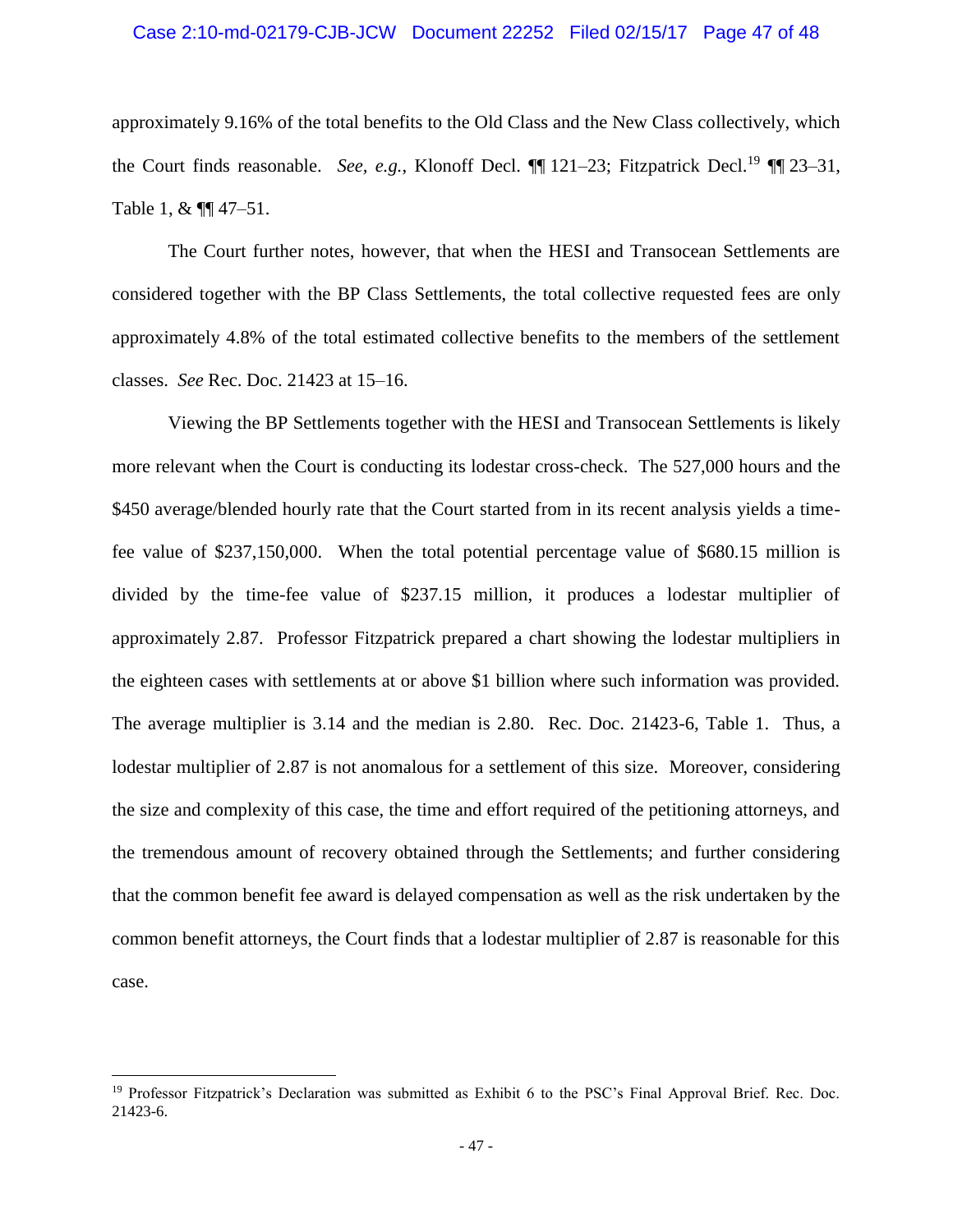# **VI. Conclusion**

Based on the foregoing and pursuant to Federal Rule of Civil Procedure 23(e), the Court finds the following to be fair, reasonable, and adequate:

(1) The HESI Punitive Damages and Assigned Claims Settlement Agreement, Amended as of September 2, 2015, including all Exhibits thereto;

(2) The Transocean Punitive Damages and Assigned Claims Settlement Agreement, including all Exhibits thereto;

(3) The allocation of the Aggregate Payment under the HESI Settlement Agreement and the Transocean Settlement Agreement between the DHEPDS Class for the Assigned Claims and the New Class for the Punitive Damage Claims by the Allocation Neutral;

(4) The DHEPDS Class Distribution Model and New Class Distribution Model;

(5) The common benefit fee and costs award payments under the HESI Settlement Agreement and Transocean Settlement Agreement (together with any and all accrued interest), subject to later order of the Court regarding allocation and distribution of the same.

Signed in New Orleans, Louisiana, this 15th day of February, 2017.

atier BARBIER

United States District Judge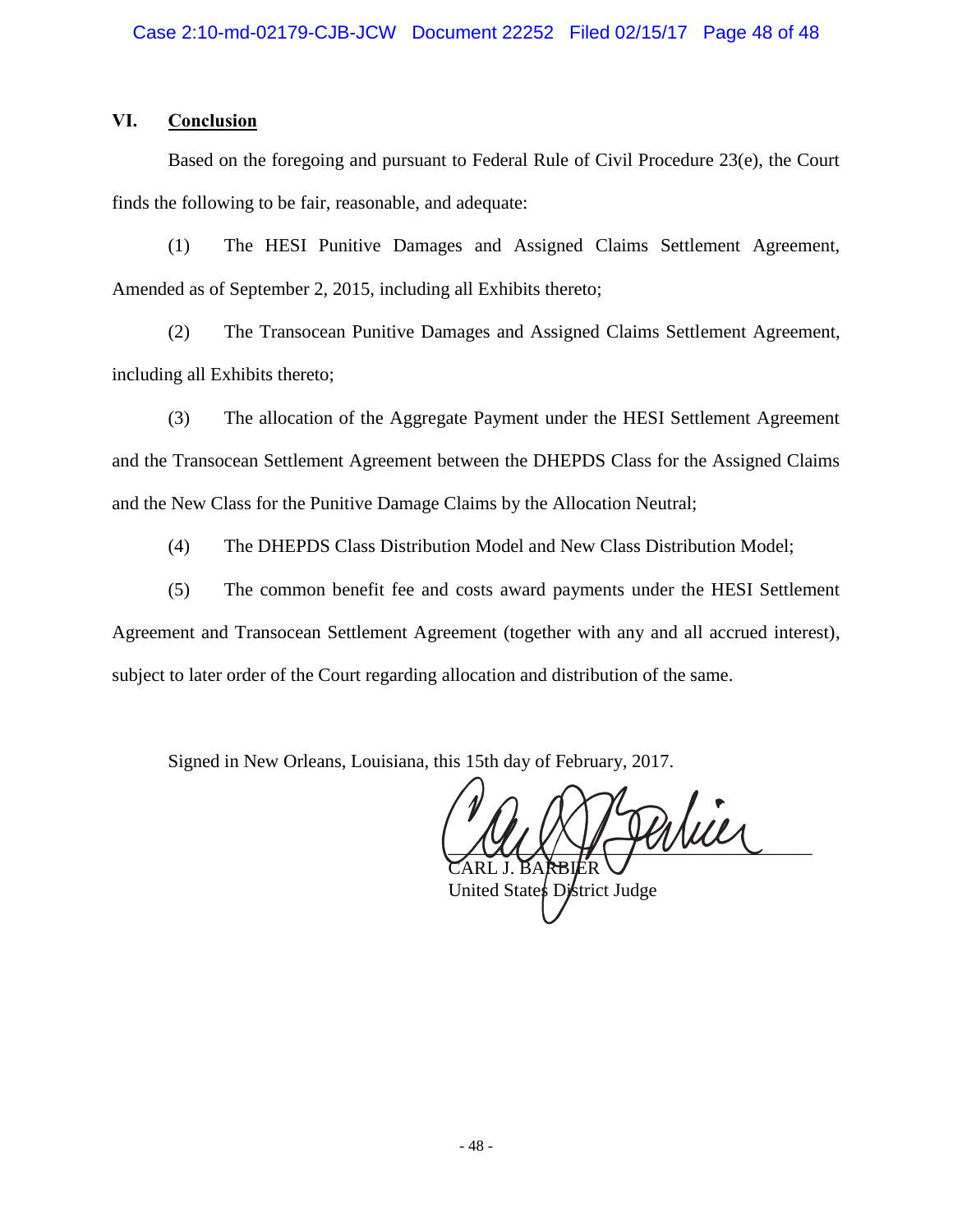# **Exhibit A**

# **New** *Deepwater Horizon* **Punitive Damages Settlement Class ("New Class") Definition.**

- a) New Class Definition
	- 1. All Natural Persons, businesses, trusts, non-profits, or any other Entity who, anytime between April 20, 2010 through April 18, 2012, owned, leased, rented, or held any proprietary interest in Real Property (a) alleged to have been touched or physically damaged by oil, other hydrocarbons, or other substances from the MC252 Well or the *Deepwater Horizon* MODU and its appurtenances (including the riser and blowout preventer), (b) alleged to have been touched or physically damaged by substances used in connection with the *Deepwater Horizon* Incident, or (c) classified as having or having had the presence of oil thereupon in the database of the *Deepwater Horizon* Unified Command Shoreline Cleanup Assessment Team ("SCAT" database).
	- 2. All Natural Persons, businesses, trusts, non-profits, or any other Entity who, anytime between April 20, 2010 through April 18, 2012, owned, chartered, leased, rented, or held any proprietary interest in Personal Property located in Gulf Coast Areas or Identified Gulf Waters, alleged to have been touched or physically damaged by (a) oil, other hydrocarbons, or other substances from the MC252 Well or the *Deepwater Horizon* MODU and its appurtenances (including the riser and blowout preventer), or (b) substances used in connection with the *Deepwater Horizon* Incident.
	- 3. All Commercial Fishermen or Charterboat Operators who, anytime from April 20, 2009 through April 18, 2012, (a) owned, chartered, leased, rented, managed, operated, utilized or held any proprietary interest in commercial fishing or charter fishing Vessels that were Home Ported in or that landed Seafood in the Gulf Coast Areas, or (b) worked on or shared an interest in catch from Vessels that fished in Specified Gulf Waters and landed Seafood in the Gulf Coast Area.
	- 4. All Natural Persons who, anytime between April 20, 2009 through April 18, 2012, fished or hunted in the Identified Gulf Waters or Gulf Coast Areas to harvest, catch, barter, consume or trade natural resources including Seafood and game, in a traditional or customary manner, to sustain basic family dietary, economic security, shelter, tool, or clothing needs.
- b) New Class Exclusions

Excluded from the New Class are the following:

- 1. Any New Class Member who timely and properly elects to opt out of the New Class under the procedures established by the Court;
- 2. Defendants in MDL 2179, and individuals who are current employees of HESI, or who were employees of HESI during the Class Period;